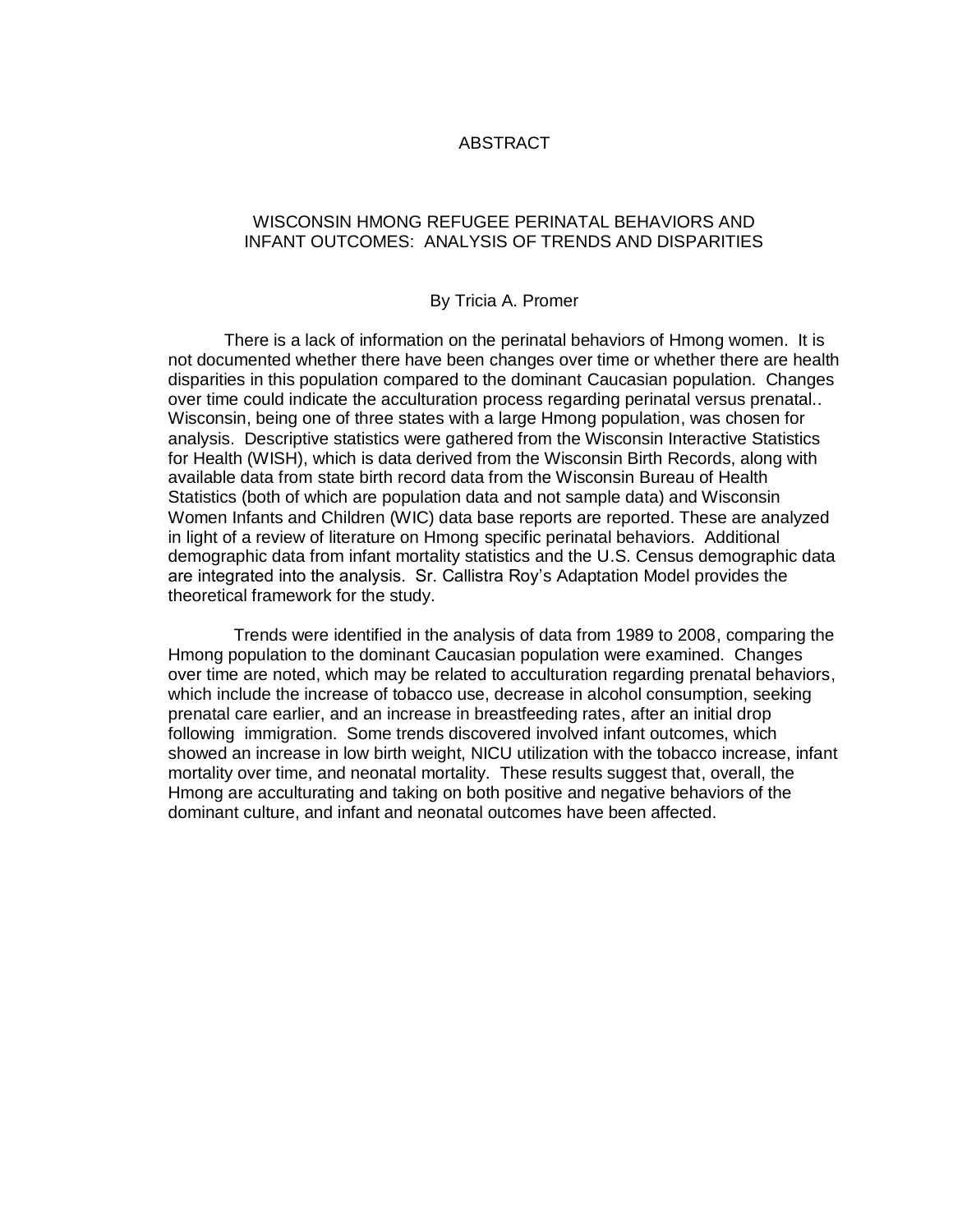### WISCONSIN HMONG REFUGEE PERINATAL BEHAVIORS AND INFANT OUTCOMES: ANALYSIS OF TRENDS AND DISPARITIES

by

Tricia A. Promer

A Clinical Paper Submitted In Partial Fulfillment of the Requirements For the Degree of

Master of Science in Nursing

Family Nurse Practitioner

at

University of Wisconsin Oshkosh Oshkosh, Wisconsin 54901-8621

May 2010

Jui Colli Advisor Jul 2 Date Approved

PROVOST APPROVAL AND VICE CHANCELLOR

 $\infty$  $1016$ 

Date Approved

FORMAT APPROVAL

ORMAT APPROVAL<br>Gloria Splittgerfor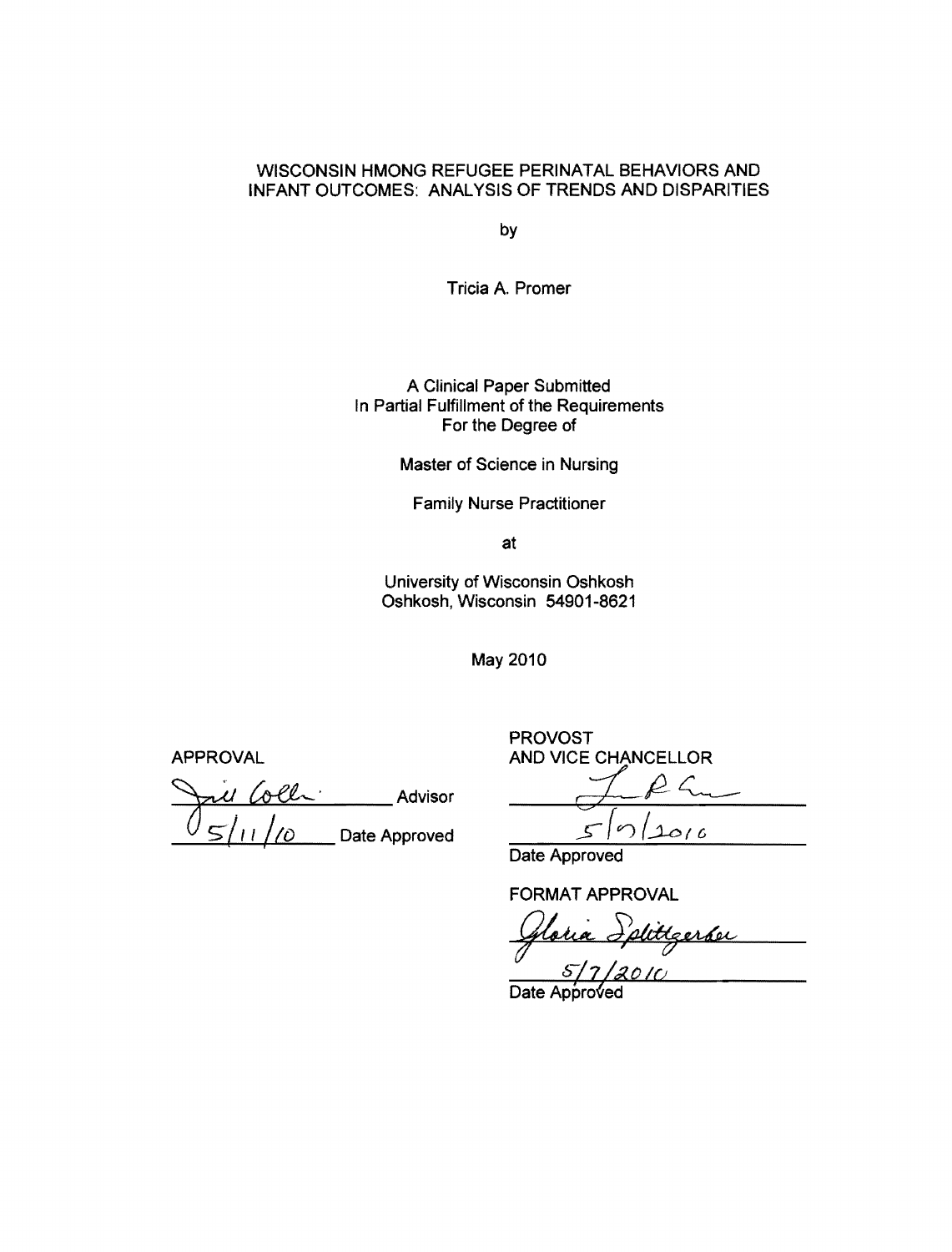I would like to dedicate this project to my family. To my husband, Jeff and my three children, Jennifer, Tyler, and Hunter. Without their tremendous sacrifice, patience, and love, obtaining this degree and completing this project may not have been accomplished. To my mother, you have instilled in me the confidence and belief that all dreams are achievable. To my father, who use to say "education is the one thing that no one can take away from you." Without the support and encouragement from my parents, family, and friends, I would not have been able to reach this dream. I would also like to thank my friends for their constant support and words of encouragement. Finally, I would like to express my sincere gratitude to Dr. Jill Collier. Your assistance and expertise in nursing and research made you a valuable asset to this project.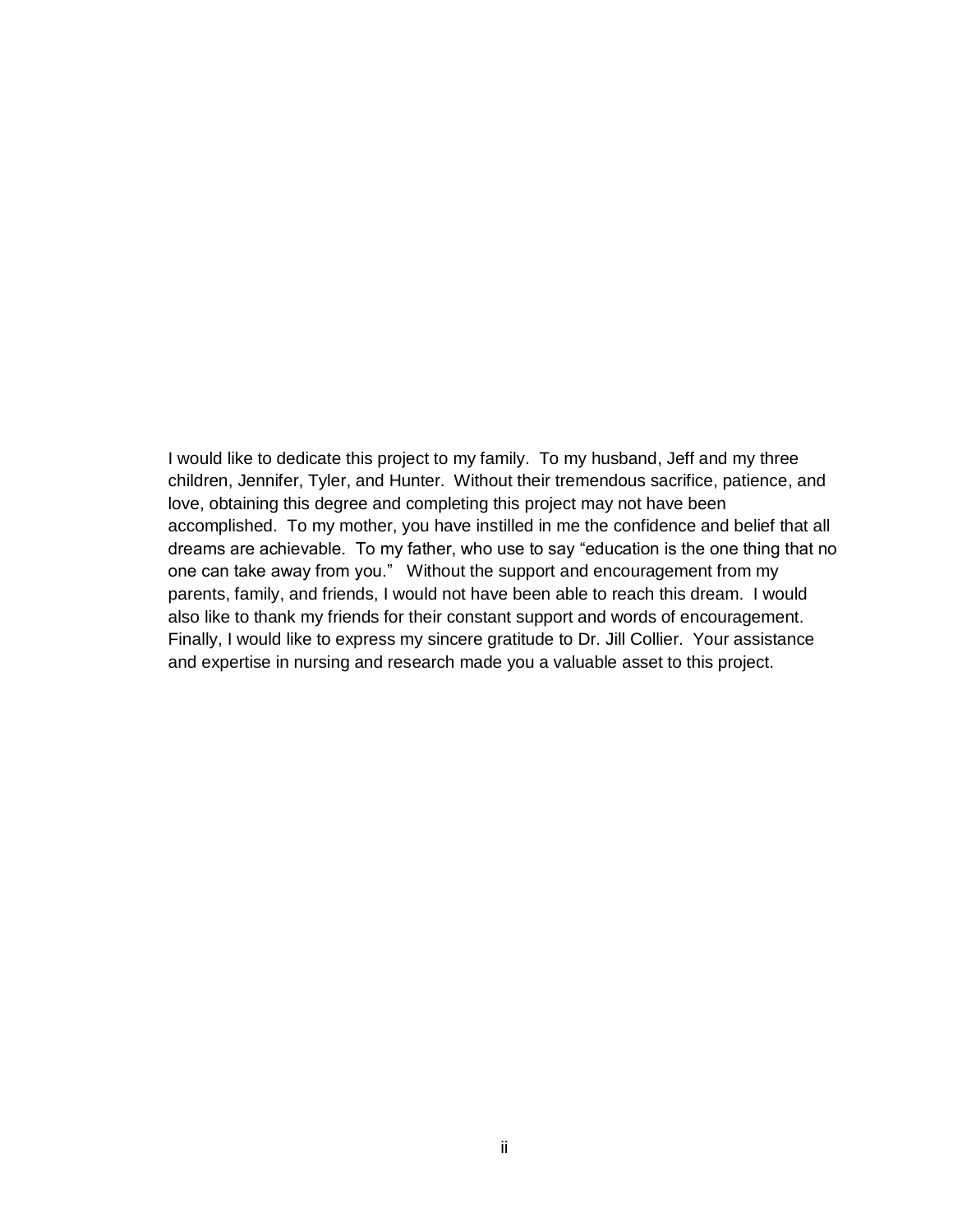## TABLE OF CONTENTS

|                                                          | $\vee$         |
|----------------------------------------------------------|----------------|
|                                                          | vi             |
|                                                          | 1              |
|                                                          | 3              |
|                                                          | $\overline{4}$ |
|                                                          | 8              |
|                                                          | 10             |
|                                                          | 11             |
|                                                          | 11             |
|                                                          | 12             |
|                                                          | 12             |
|                                                          | 12             |
|                                                          | 14             |
|                                                          | 14             |
|                                                          | 15             |
| CHAPTER II - THEORETICAL FRAMEWORK AND LITERATURE REVIEW | 16             |
|                                                          | 16             |
|                                                          | 16             |
|                                                          | 20             |
|                                                          | 20             |
|                                                          | 22             |
|                                                          | 25             |
|                                                          | 28             |
|                                                          | 30             |
|                                                          | 30             |
|                                                          | 30             |
|                                                          | 30             |
|                                                          | 31             |
|                                                          | 31             |
|                                                          | 32             |
|                                                          | 32             |
|                                                          | 32             |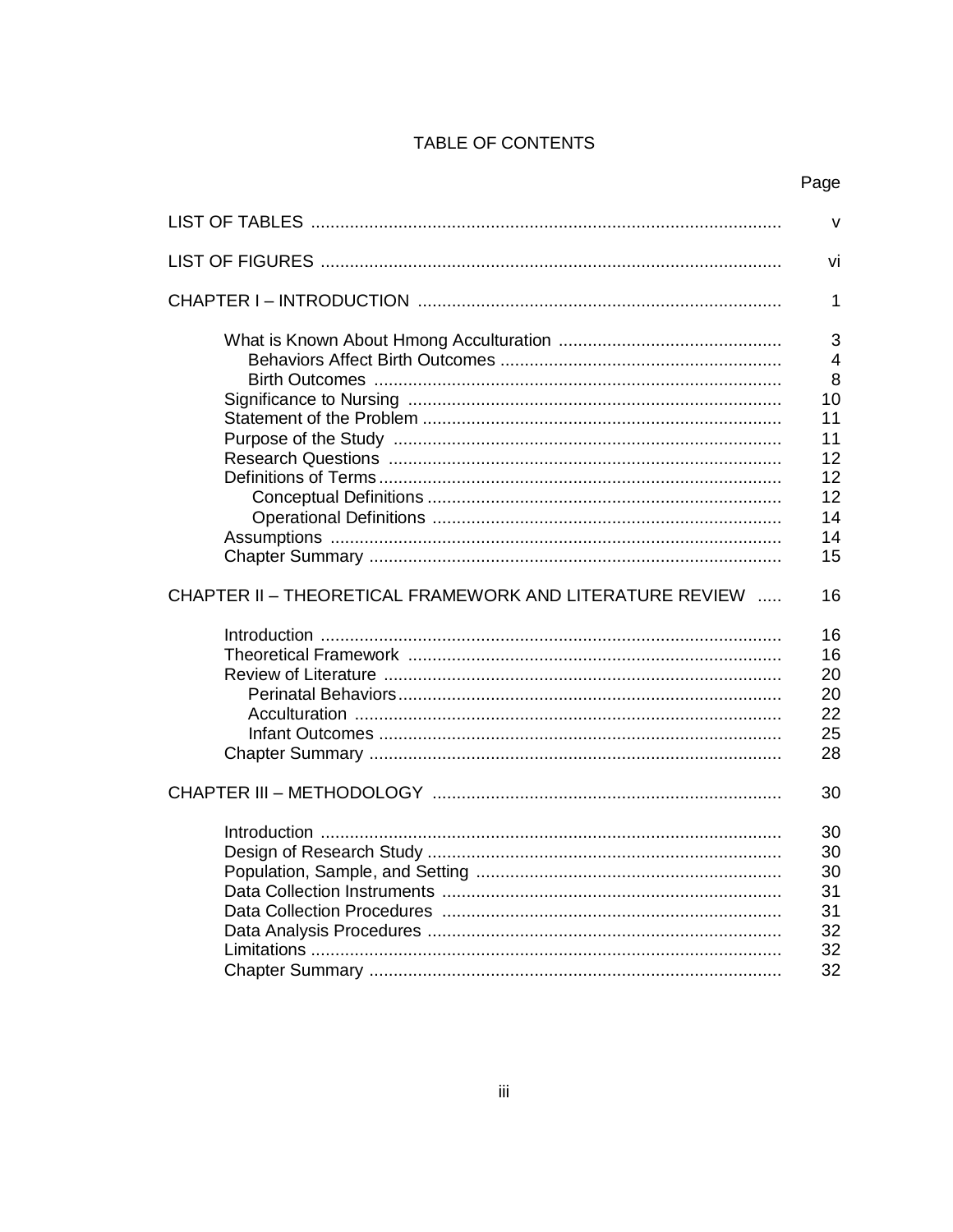# TABLE OF CONTENTS (Continued)

|                                                       | 34 |
|-------------------------------------------------------|----|
|                                                       | 34 |
|                                                       | 36 |
|                                                       | 36 |
|                                                       | 36 |
|                                                       | 38 |
|                                                       | 39 |
|                                                       | 44 |
|                                                       | 44 |
|                                                       | 44 |
|                                                       | 48 |
|                                                       | 49 |
|                                                       | 50 |
|                                                       | 51 |
|                                                       | 53 |
|                                                       |    |
| CHAPTER V - SUMMARY, CONCLUSIONS, AND RECOMMENDATIONS | 55 |
|                                                       | 55 |
|                                                       | 56 |
|                                                       | 56 |
|                                                       | 58 |
|                                                       | 61 |
|                                                       |    |
|                                                       | 63 |
|                                                       | 65 |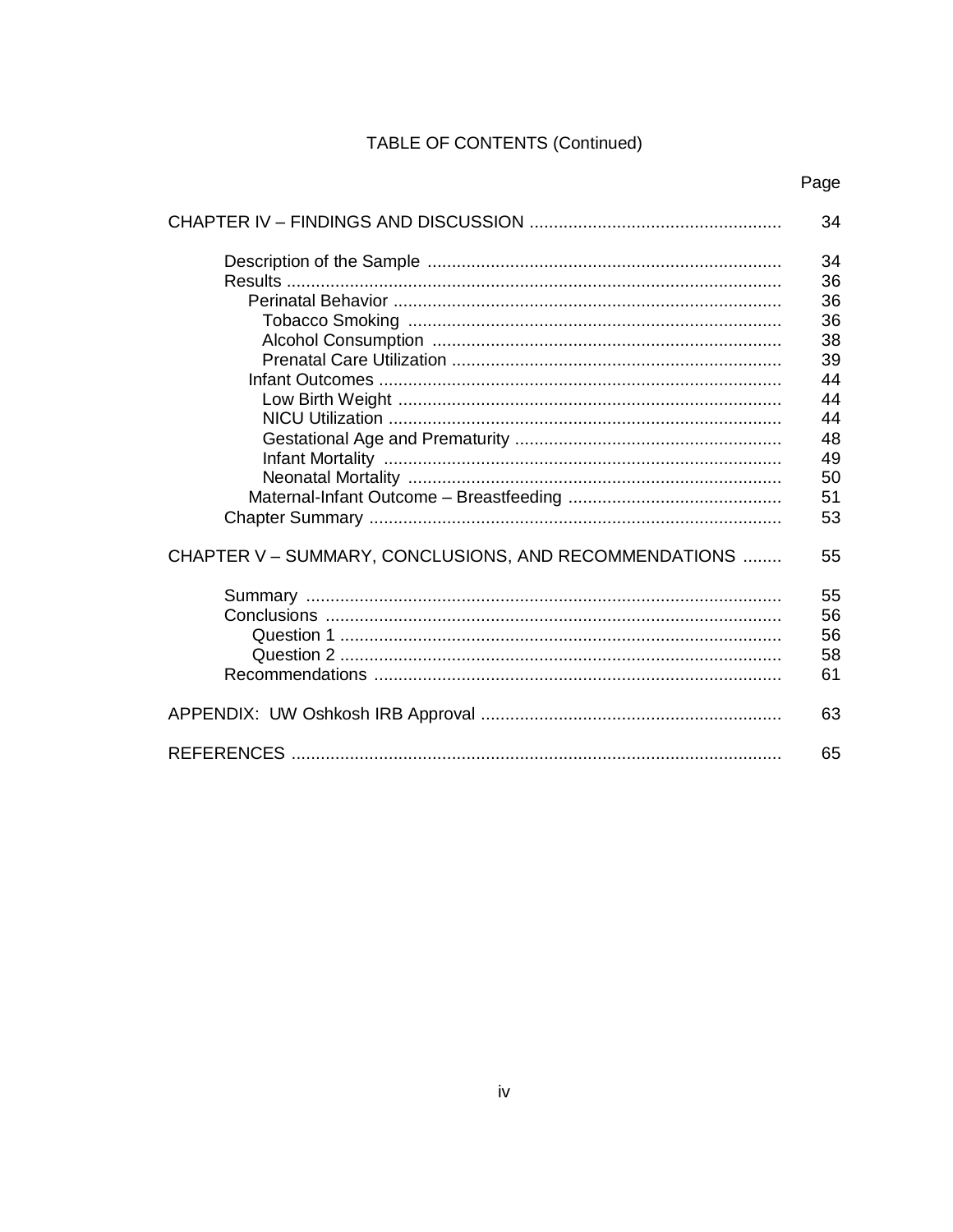## LIST OF TABLES

| Table 1. |                                                                                | 36 |
|----------|--------------------------------------------------------------------------------|----|
| Table 2. | Percentages of all Pre-conception and Perinatal Alcoholc Consumption           | 38 |
| Table 3. | Percentages of all Trimesters of Those Receiving Prenatal Care for all         | 39 |
| Table 4. | Percentages of Women Receiving First Trimester Prenatal Care:                  | 41 |
| Table 5. | Percentages of Women Receiving Prenatal Care by Trimester                      | 42 |
| Table 6. |                                                                                | 44 |
| Table 7. |                                                                                | 44 |
| Table 8. | Total Number of Infants Requiring NICU Utilization                             | 46 |
| Table 9. |                                                                                | 47 |
|          |                                                                                | 48 |
|          |                                                                                | 49 |
|          | Table 12. Neonatal Mortality (0 - 28 days) Rate per 1,000 Births               | 50 |
|          |                                                                                | 51 |
|          | Table 14. Differences Related to Maternal Behaviors and Infant Health Outcomes | 57 |
|          |                                                                                | 58 |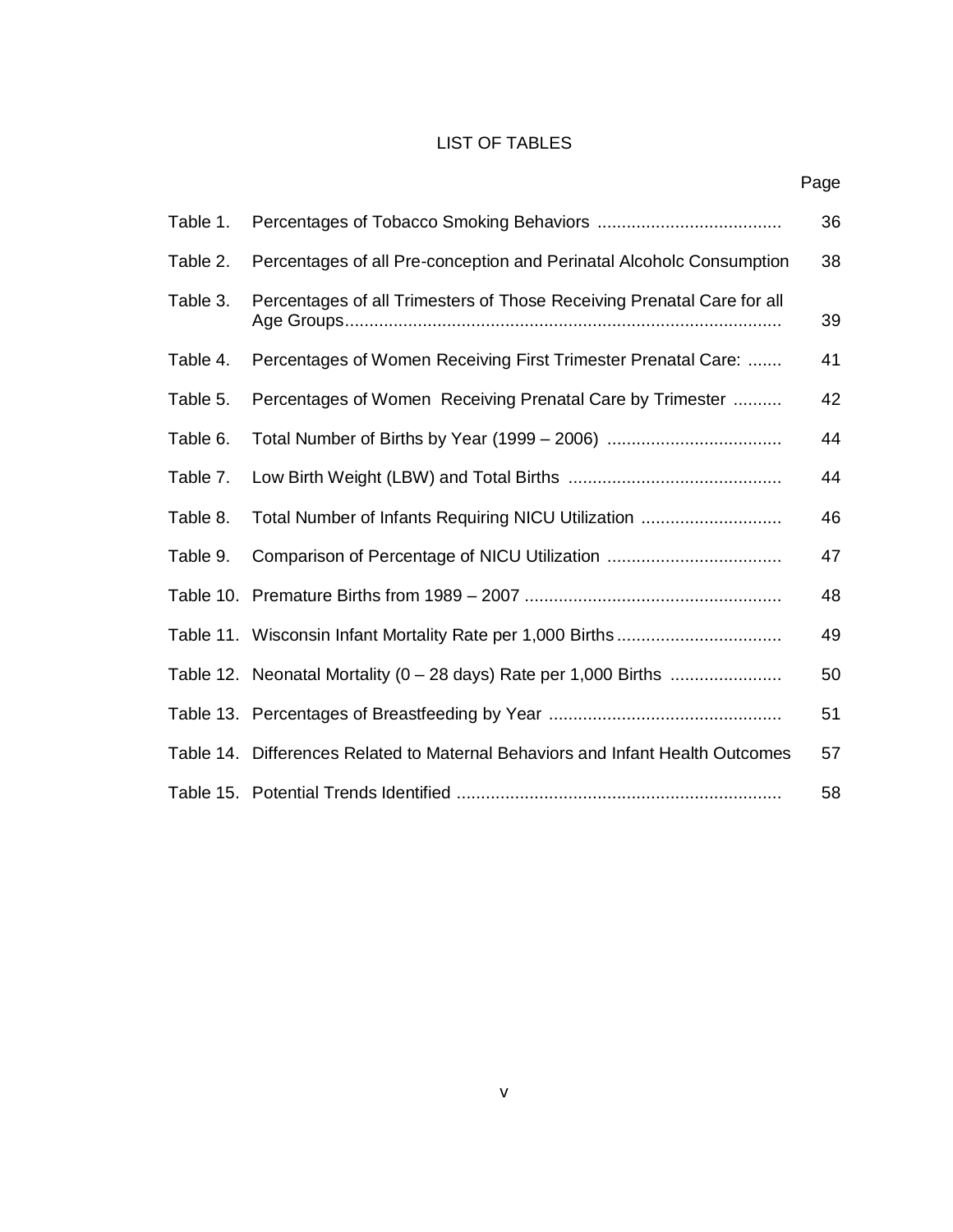# LIST OF FIGURES

| Figure 1. Adaptation Process: My Application of Roy's Adaptation Theory | 19 |
|-------------------------------------------------------------------------|----|
|                                                                         | 52 |

Page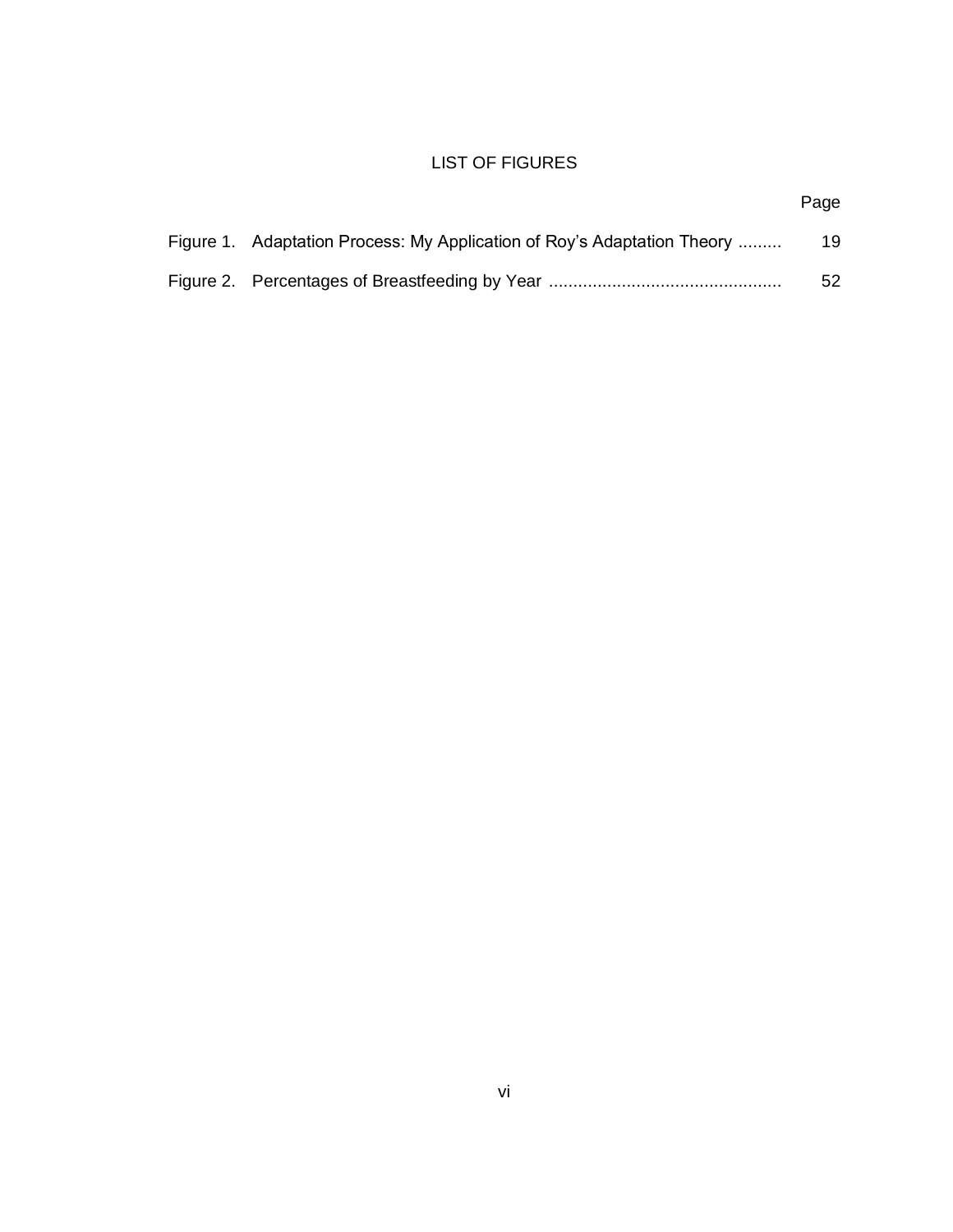#### CHAPTER I

### INTRODUCTION

In the United States, a multitude of research studies have been conducted looking at infant morbidity and mortality of many different ethnic and racial groups. There has been a national agenda to examine health disparities in populations. There is national data on Asian population perinatal birth outcomes, but because of similar outcomes to the general population, this group has received little attention when health disparities are examined. Hmong people who are a subgroup of the Asian population are examined in this study. The Hmong came to the U.S. as refugees in two waves of resettlement and were primarily settled in three states -- Wisconsin, Minnesota, and California. This population of Hmong are examined to determine if there are disparities when compared to the dominant Caucasian population in Wisconsin, and whether there are trends over time indicating acculturation. There has been very little research reporting on or exploring whether prenatal behaviors and infant health outcomes have changed over time in new and established Hmong refugees, as they acculturate to the US. It is also unknown if the disparities exist in the Hmong population as they exist in other minority groups, such as the well documented disparities when African Americans are compared to Caucasians. Some of the lack of data is due to the fact that too much of the data collection views all who are Asian as one category, rather than identifying specific country, cultural, or language variations in the category of Asian people.

 We know that health behaviors along with health outcomes will change over time as people immigrate into new cultures gaining access to healthy and unhealthy influences through a process of acculturation (Franzen & Smith, 2009; Mussap, 2008; Schaefer et al., 2009). As a first step in a complete analysis of acculturation affects in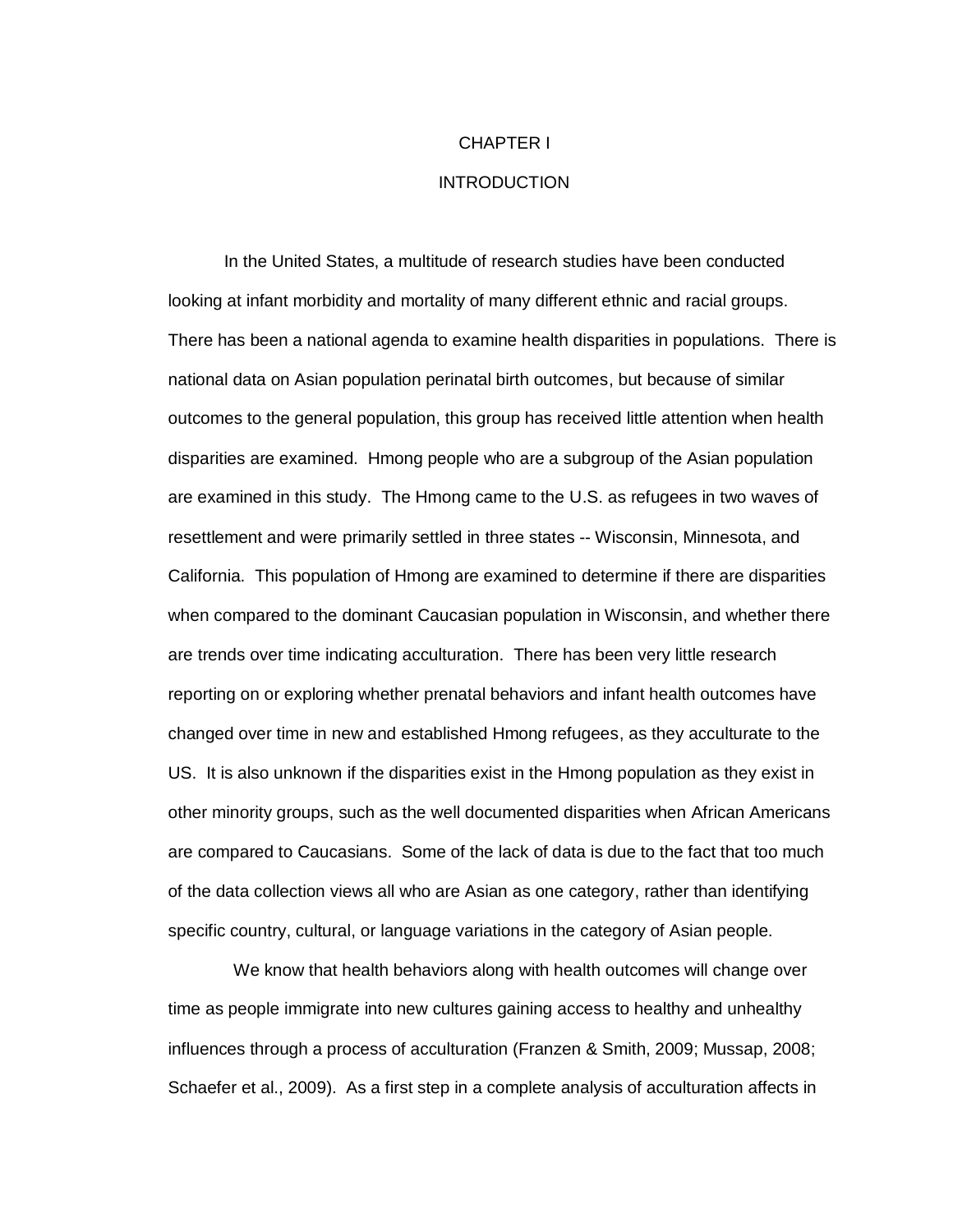Hmong childbearing women, the available literature and statistics on perinatal behaviors and birth outcomes needs to be reported, and gaps in knowledge need to be identified. The reporting of descriptive statistics is the first step toward a more complete analysis. This descriptive study will identify Hmong perinatal behaviors and birth outcomes compared to the dominant Caucasian behaviors and outcomes, and will analyze trends in the data, which may indicate acculturation.

The Hmong are an ethnic group that traditionally lived in the highland areas of Laos and Thailand. The Central Intelligence Agency (CIA) and U.S. Army recruited many Hmong during the Vietnam War. After the war, Laos fell to the communist Pathet Lao movement. There were thousands of Laos and Hmong who crossed the Mekong River into Thailand, where refugee camps were formed. There were two waves of immigration. During the first wave in the 1980's, approximately 10,000 Hmong refugees resettled. A second wave of refugees was resettled in the U.S. in the 2000's (Yau, 2005). Approximately 15,000 Hmong refugees from Laos were involved in the resettlement program, which began in February 2004. Eventually, nearly all of the Hmong refugees were resettled in third world countries, with the majority coming to the U.S. (Office of Global Health Affairs, 2004). There are approximately 7,700 Hmong now residing in the Green Bay-Appleton metropolitan area (Kornosky, Peck, Sweeney, Adelson, & Schantz, 2007). According to the 2000 census, there are 33,791 Hmong living in Wisconsin and 186,301 Hmong living in U.S. (Lipson & Dibble, 2008).

It is assumed that the Hmong are adjusting to the U.S. over time, as they gain new experience in the culture. They are attaining new behaviors and letting go of the old ones. These behaviors that are gained and abandoned can be positive or negative. This process is called acculturation. "Acculturation is a term that is often used to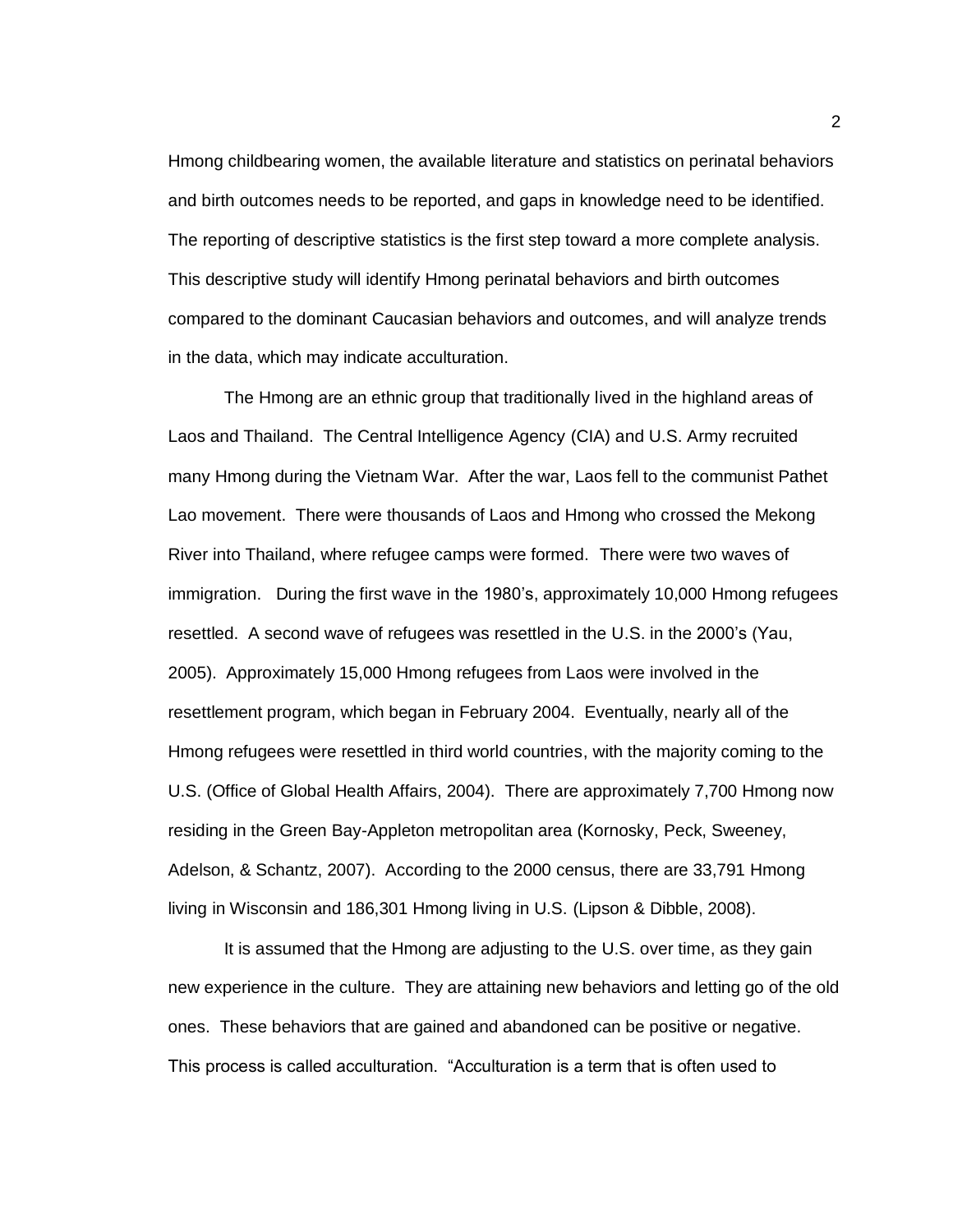indicate a group's progression, generally a minority group, of adopting cultural patterns of a host or dominant group" (Frazen & Smith, 2009, p. 174). These individuals are obtaining, maintaining, and abandoning the values, beliefs, and behaviors of their original culture (Frazen & Smith). This "refers to changes in identity, attitudes, values, and behaviors" that accompany an individual's movement from their original or "heritage" culture towards a new and different "mainstream culture" (Mussap, 2008, p. 532). The term acculturation is neither a negative or positive term. It is not a new concept. For many years, cultures have demonstrated acculturation. In more recent years, the Hmong population has demonstrated acculturation involving their transition in cultures, from their own independent community in Thailand to their current adjustment to the U.S. culture. This study looks specifically at the Hmong who resettled in Wisconsin.

### What is Known About the Hmong Acculturation

Although the Hmong population in the U.S. is rapidly growing, knowledge relating to acculturation with the Hmong population related to prenatal care and maternal behaviors affecting infant outcomes is limited. Studies in other ethnic groups, such as Chinese, American Indians, and Alaska native Indians, have shown that maternal factors and behaviors of smoking cigarettes, drinking alcohol during pregnancy, limited prenatal visits, and decreased breastfeeding have contributed to poor infant outcomes of low birth weight, preterm births, and neonatal intensive care unit care (Kornosky et al., 2007; Johnson & Nowak, 2009).

According to Franzen and Smith (2009), Hmong families become more acculturated. First and second generation Hmong have been reported to consume less healthy American foods. Many studies indicate that the health and health behaviors of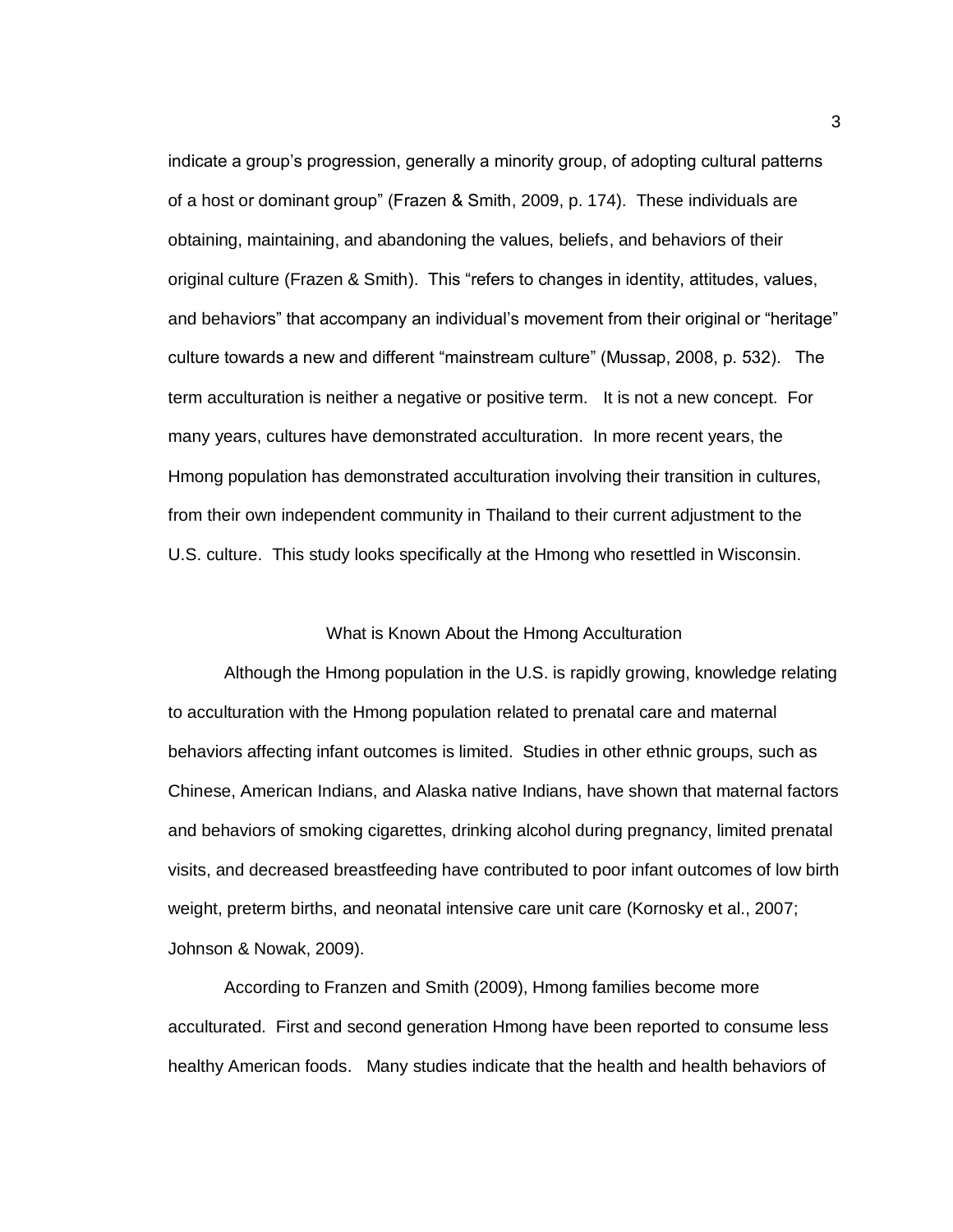all of the immigrants decline as they become acculturated to the American society (Chen, 2008). Some behaviors and lifestyles are changed as people enter new culture. For example with the Hmong, the rate of breastfeeding decreased from 94% and 88% in Lao and Thailand to only 11% for Hmong born in the U.S. (Kornosky et al., 2007). This is likely due to the availability of formula, and the means to acquire it, as they entered the U.S. and enrolled in recommended assistance programs such as Women Infants and Children (WIC), which supplies low income women with formula.

Earlier studies have also indicated that Hmong women had a low prevalence of smoking and alcohol consumption as they entered the U.S., which should improve their pregnancy outcomes; though their short stature, prenatal care practices, and socioeconomic disadvantage may increase their risk for poor pregnancy outcomes (Kornosky et al., 2007). The researchers found that prenatal care beginning in the first trimester was 60% for Hmong born, compared to the 12% prior to their immigration to the U.S. A study that was done in Minnesota from 1980 to 1982 found that the Hmong women did not smoke or consume alcoholic beverages (Erickson, Swenson, Ehlinger, Carlson, & Swaney, 1987). Although there is limited information related to acculturation with the Hmong population, the information presented does show changes within the Hmong culture over time after immigration to the U.S.

#### *Behaviors Affect Birth Outcomes*

Prenatal care is universally acknowledged as the hallmark of care for pregnant women, and it is commonly assumed to influence maternal behaviors and infant outcomes. Prenatal care, according to Anderson and Anderson (1994), is "the health care provided to the mother and fetus before childbirth (p. 849). According to Wisconsin Association for Perinatal Care (WAPC), perinatal care can be described as, relating to or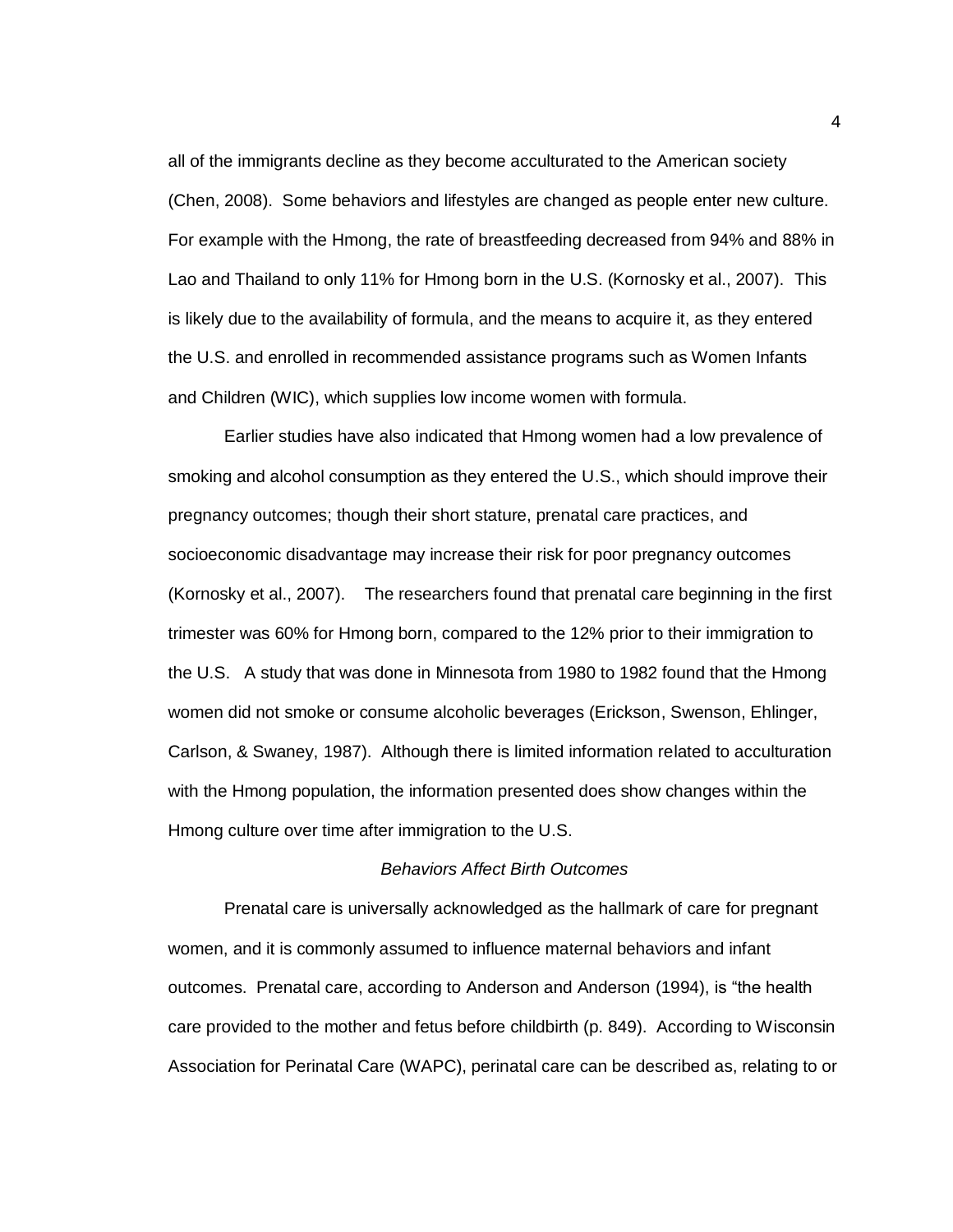being the period around childbirth, including the 3 months before pregnancy and 1 year after birth (WAPC, 2009). Some of the most widely documented benefits for prenatal and perinatal care involve the maternal behaviors associated with the infant health outcomes. This study will examine both prenatal care and perinatal behaviors of Hmong women when compared to the dominant Caucasian population.

The four major maternal behaviors that are well researched related to birth outcomes are smoking, alcohol consumption, the number of prenatal visits with a provider, and breastfeeding prevalence. The March of Dimes (2009c) and others (Gillespie, Lyerly, & Zemke, 2009; Kim, England, Kendrick, Dietz, & Callaghan, 2009) summarize the available information, noting smoking is the leading cause of preventable sickness and death among pregnant women and infants. They summarize the consequences of smoking during pregnancy, noting it increases the risk for stillbirth, preterm delivery, placenta abruption, and sudden infant death syndrome (SIDS). Studies indicate that maternal smoking is strongly related to low birth weight (LBW). In fact, 10.6% of all Wisconsin babies of LBW are born to women who smoked during their pregnancy, which compares to 6.3% of babies of LBW from non-smoking mothers (Gillespie et al., 2009; March of Dimes, 2009c; Kim et al., 2009). Because of the identified risks, "A goal of Healthy People 2010 is to decrease the percentage of women who smoke during pregnancy to 1.2%, but recent estimates indicate that more than 16% of pregnant women still smoke" (Kim et al., 2009, p. 893).

The second maternal behavior is alcohol consumption. Alcohol use during pregnancy can result in obstetric problems, miscarriage, or significant concerns with the fetus' health, including fetal alcohol syndrome (Feinberg, Wilton, & Gadacz, 2009). Wisconsin's cultural beer drinking habits are contributing to higher consumption of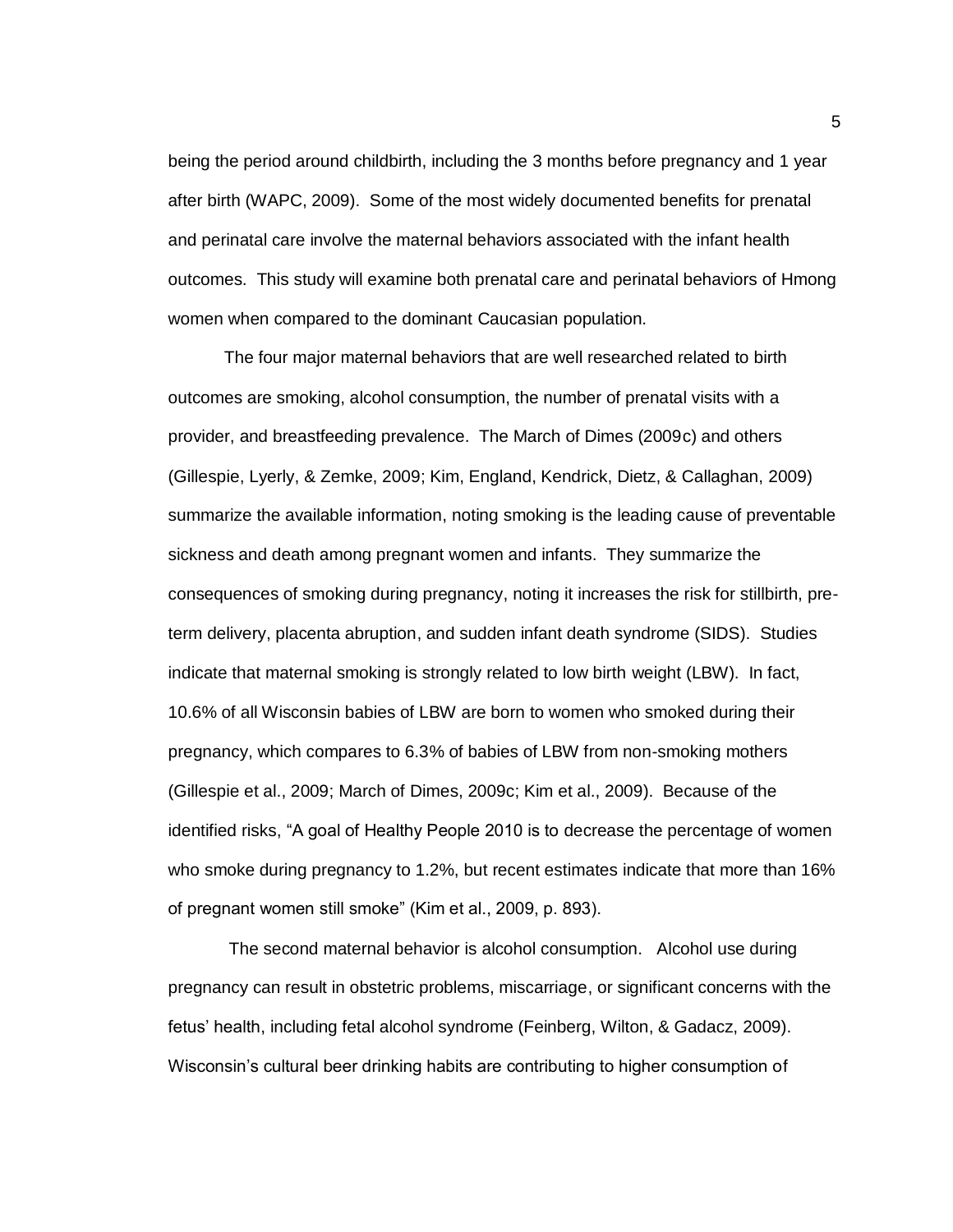alcohol and higher levels of concern from women during pregnancy. "Wisconsin continues to lead the nation in women of childbearing age who binge drink alcohol at 24% and the national average is 16%" (Feinberg et al., 2008, p. 1). The Centers for Disease Control and Prevention (CDC) (2009b) and the March of Dimes (2009b) gathers data from studies and advises women that when a pregnant woman drinks, so does her baby. There is no known safe amount of alcohol to drink while pregnant and there also does not appear to be a safe time to drink during pregnancy either. Therefore, both organizations recommend that women abstain from drinking alcohol at any time during their pregnancy (CDC, 2009b; March of Dimes, 2009b). The U.S. Department of Health and Human Services (USDHHS) (2009f) recognizes the importance of healthy behaviors in prenatal women. The Healthy People 2010 goal, Section 16-17, states to "increase abstinence from alcohol, cigarettes, and illicit drugs among pregnant women from 86% in 1997 related to alcohol to 94% in 2010. Cigarette smoking in 1998 was 87% and the goal for Healthy People 2010 is 99%" (USDHHS, 2009b, 2009f). According to a Minnesota study, Hmong mothers did not use alcohol prior to or during their pregnancies shortly after arrival in the U.S., while Caucasian mothers had a 33.9% rate of alcohol use in women of child bearing age (Erickson et al., 1987).

The third maternal behavior involves the number of prenatal visits. According to the March of Dimes (2009a), the purpose of perinatal care is to monitor the progress of a pregnancy and to identify potential problems before they become serious for either mom or baby. Expert opinion supports the use of prenatal care to positively influence birth outcomes (White, Frasier-Lee, Tough, & Newburn-Cook, 2006). Additionally, there are several non-randomized studies supporting prenatal care in Wisconsin women (Kornosky et al., 2007; Willems-Van Dijk, 2008). In her dissertation study of the impact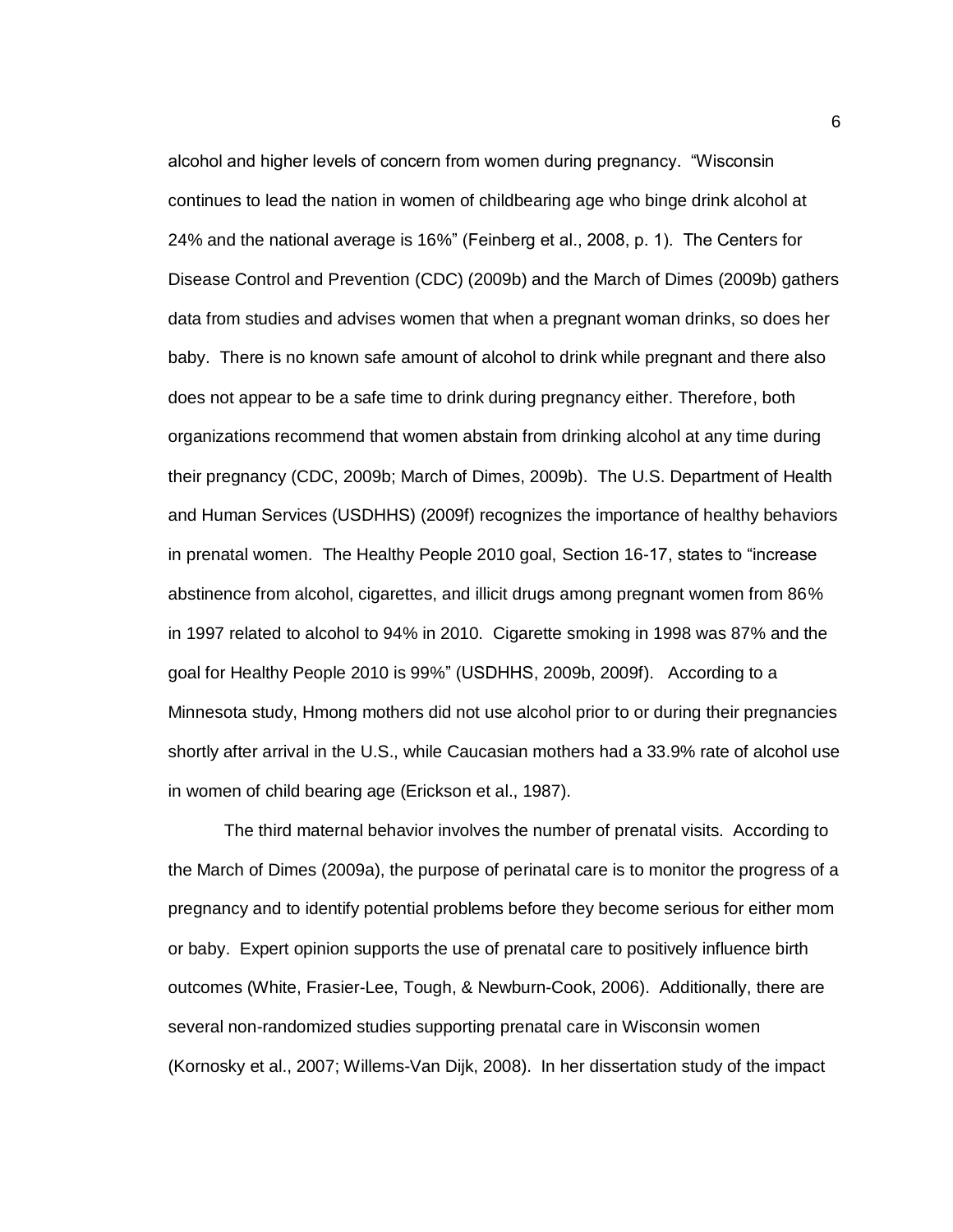of prenatal care coordination on birth outcomes in Wisconsin, Willems-Van Dijk studied the Prenatal Care Coordination (PNCC) program of Medicaid, which offers women prenatal support. She found positive effects on women and infants in the Medicaid public assistance. The 6,210 women receiving PNCC services had an estimated costs savings of \$1.5 million based on reduced costs, such as reduced prematurity and reduced neonatal intensive care unit (NICU) utilization, due to improved health outcomes of infants whose mothers were provided this enhanced prenatal care service. Because of both expert opinion and these types of studies, Healthy People 2010 has set a goal for 90% of women to obtain early and adequate prenatal care for 2010 (USDHSS, 2009a, 2009c). While it is seen as an important intervention, it was a new concept for the Hmong refugees. In early research on Hmong women in Green Bay, Wisconsin, only about 16% of the Hmong mothers began prenatal care in the first trimester of pregnancy, compared to 44% of the Caucasian women (Erickson et al., 1987).

The fourth perinatal behavior is breastfeeding. Johnson and Nowak (2009) summarize the current research, indicating that the breastfeeding mother has the ability to produce antibodies that protect an infant from diseases and can protect the infant against several non-contagious diseases that develop later in life. They additionally summarize studies indicating that there is an unclear relationship between breastfeeding and infant mortality (Johnson & Nowak). Many studies do find important health outcomes from breastfeeding, including decreased obesity and decreased diabetes (James & Lessen, 2009; Johnson & Nowak, 2009; Romano & Goer, 2008). Because of the health effects of breastfeeding, Healthy People 2010 sets a goal to increase the proportion of women who breastfeed, at all, for 6 months, and at 1 year to 75%, 50%, and 25%, respectively (USDHHS, 2009e). It is known that in Hmong women,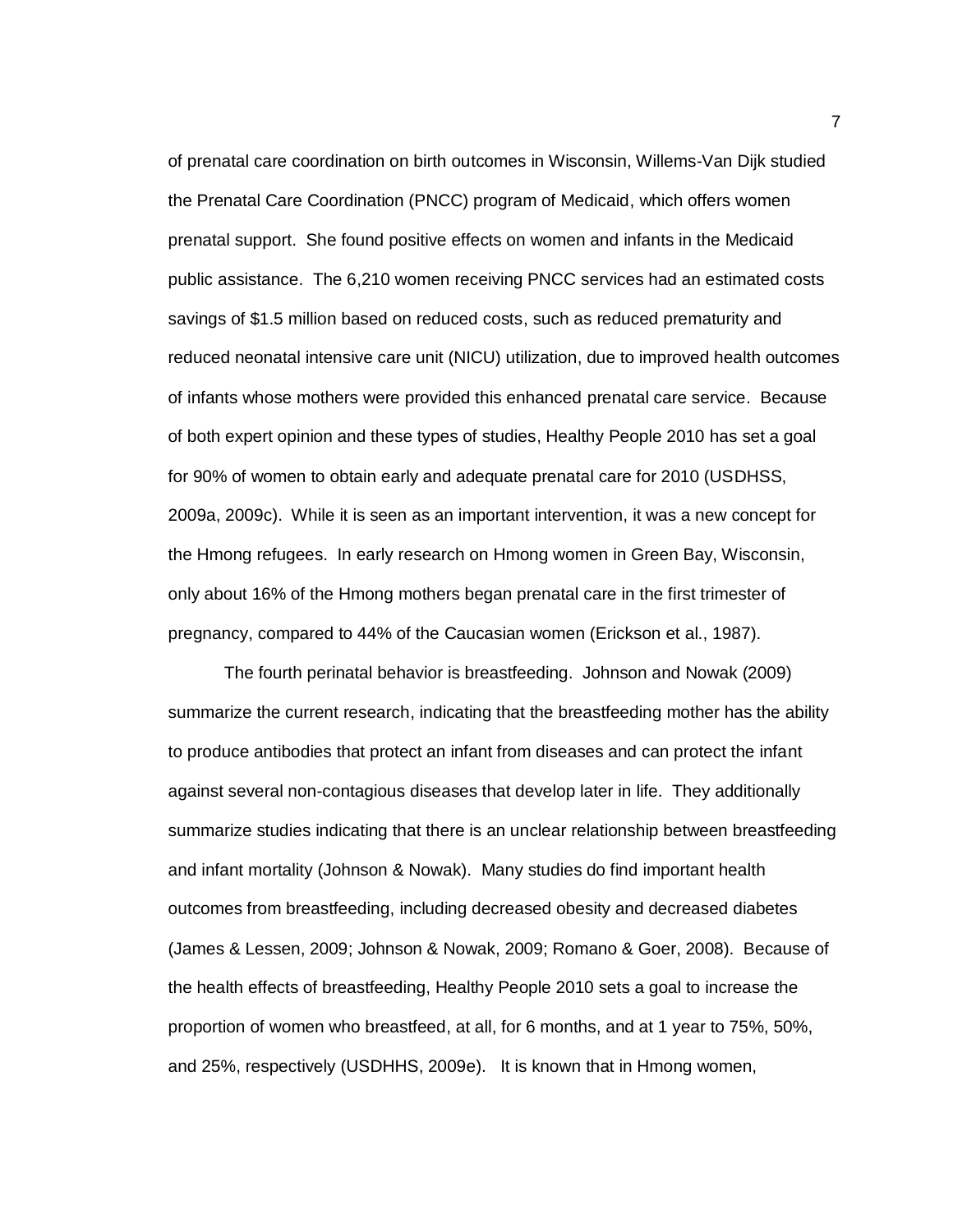breastfeeding decreased when migrating from Laos and Thailand to the U.S. (Kornosky et al., 2007)

### *Birth Outcomes*

Four important birth outcomes are gestational age at birth, birth weight and whether the infant was transferred or referred to a NICU for care, neonatal mortality (within 28 days), and infant mortality (from birth to 1 year). This study will evaluate the trends in these indices.

All four outcomes, infant prematurity, NICU utilization, infant mortality, and neonatal mortality have been correlated with the increase in smoking during pregnancy. Gillespie et al. (2009) examined the evidence and summarized that prenatal smoking increases preterm delivery, low birth weight, and infant mortality. The CDC (2009a) also summarizes known data, concluding the NICU care related to birth concerns is related to women smoking and using alcohol during their pregnancy. They also note that women who smoke during pregnancy put themselves and their unborn babies at risk for other health problems, which increases the dangers of premature birth, certain birth defects, and infant death (USDHHS, 2009d).

The March of Dimes Association summarizes data on alcohol intake and pregnancy, indicating that drinking alcohol while you are pregnant can cause your baby to be born with physical and mental birth defects (March of Dimes, 2009b). Because of this, Healthy People 2010 set a goal to "reduce fetal and infant deaths from 6.8% in 1997 to 4.1%, reduce preterm births from 11.6% in 1998 to 7.6%, and reduce low birth weight (LBW) and very low birth weight (VLBW) from 7.6% in 1998 to 5.0%" (USDHHS, 2009g).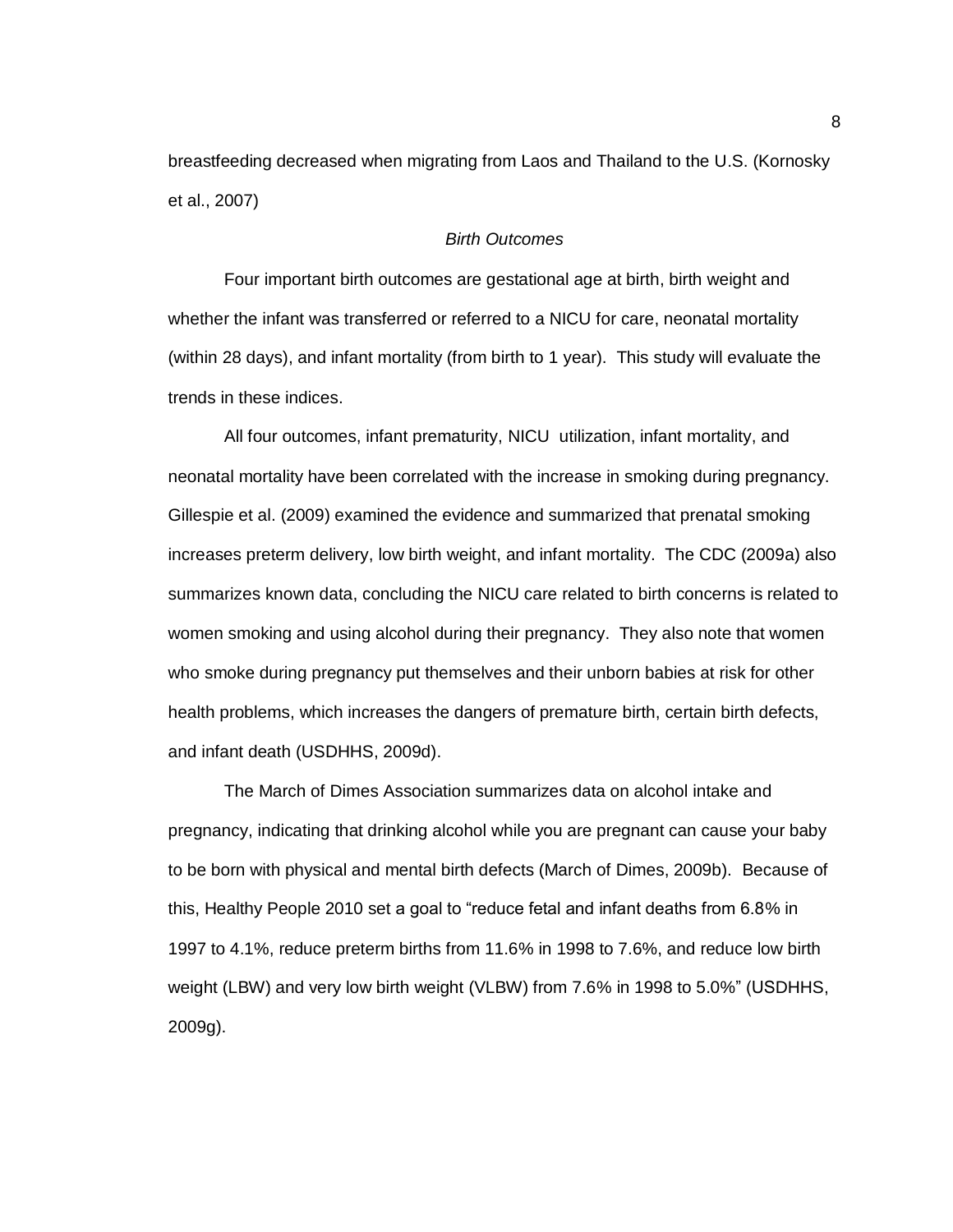The perinatal behaviors and infant outcomes of NICU utilization, low birth weight and, prematurity demonstrate a relationship to the mortality of the infant. According to the 2007 *Wisconsin Births and Infant Deaths* report through the Wisconsin Department of Health Services (WDHS) (2008), 469 infants under the age of 1 year died in 2007. The mortality rate was 6.4 per 1,000 live births in Hmong women in 2006, compared to 6.5 per 1,000 in 1997 for all ethnicities. A decade later in 2007, the Caucasian infant mortality rate was 5.3 deaths per 1,000 births, compared to 4.9 per 1,000 births in 2006 and 5.5 per 1,000 births in 1997, showing variability. In this report, the infant mortality rates in the Laotian/Hmong populations are not all reported for these single year categories (WDHS, 2008). In 2005 – 2007, the Laotian/Hmong infant mortality rate was 7.6 per 1,000 births, compared to 6.0 per 1,000 births in 2001 -- 2003. The *Wisconsin Births and Infant Deaths* (WDHS, 2008) report also documented that there were 292 neonatal deaths in 2007. This same document reported neonatal mortality rate in 2007 was 4.0 per 1,000, compared to 4.3 per 1,000 in 2006, 4.5 per 1,000 in 2005, and 4.4 per 1,000 in 1997 overall in all ethnicities (WDHS). According to Morrow, Chavez, Giannoni, and Shah (1994), "Asians have a slightly lower infant mortality rate than do Whites" (p 1497), but this includes all Asians with differing socio-economic status and differing time in the U.S. culture -- from being native born U.S. citizens to those who are new refugees, such as the Hmong.

Although there were studies on factors that influence the relationship between prenatal maternal behaviors and infant health outcomes, there are limited resources that relate acculturation to prenatal maternal behaviors and infant outcomes.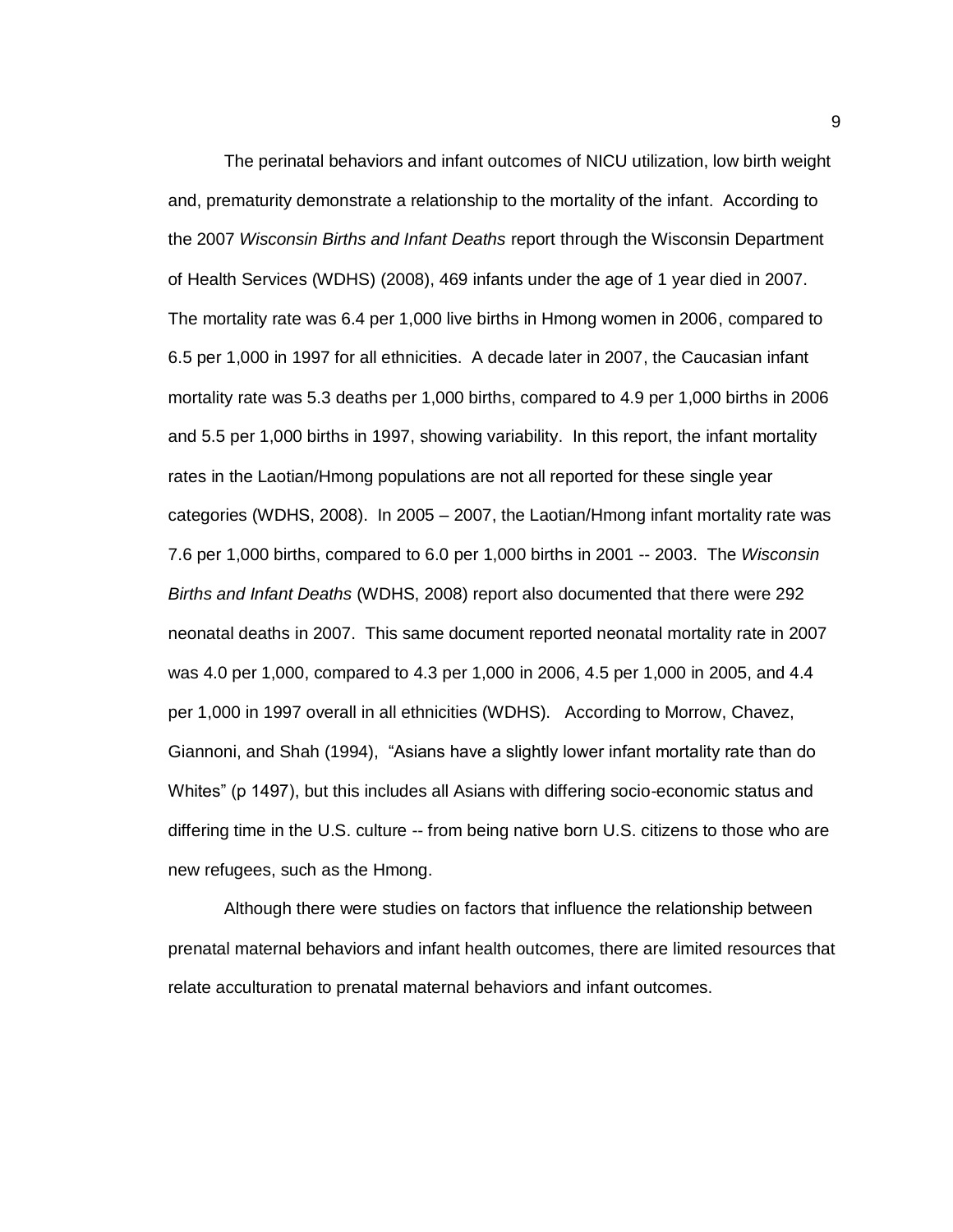#### Significance to Nursing

Prenatal care and the relationship of maternal behaviors influencing the health of the infant are important indicators of the health of the population. Healthy birth outcomes are important for those families involved and benefit society. Prevention is the first priority of nurse practitioners, and influencing health behaviors is an important part of work as a nurse practitioner. Wisconsin Association of Perinatal Care (WAPC), March of Dimes, CDC, and Healthy People 2010 are just a few organizations that have identified perinatal and prenatal care as important to influencing maternal and infant outcomes. A limited amount of research has been noted indicating prenatal care concerns relating to the acculturation of Hmong refugees.

The U.S. is considered the "melting pot" due to the diversity of cultures that are represented. Wisconsin is no different. There are several ethnic groups that reside in the state of Wisconsin, from African Americans, Caucasians, American Indians, and Hispanics to Asians, Bosnians, and Somalians, to mention a few. There are noted health disparities in mortality rate in racial minorities in Wisconsin. Healthcare providers need to be aware of the changing cultural trends, as ethnic groups continue to relocate in the U.S. and, more specifically, in Wisconsin. In relation to the Hmong population and relocation since the 1970's, over 130,000 Hmong refugees have relocated to the U.S. Wisconsin, Minnesota, and California are the states that contain the highest number of Hmong residents (Kornosky et al., 2007). Further research is needed to provide evidence of the acculturation related to perinatal behaviors and infant outcomes, so that healthy behaviors can be encouraged and unhealthy changes discouraged in primary care visits.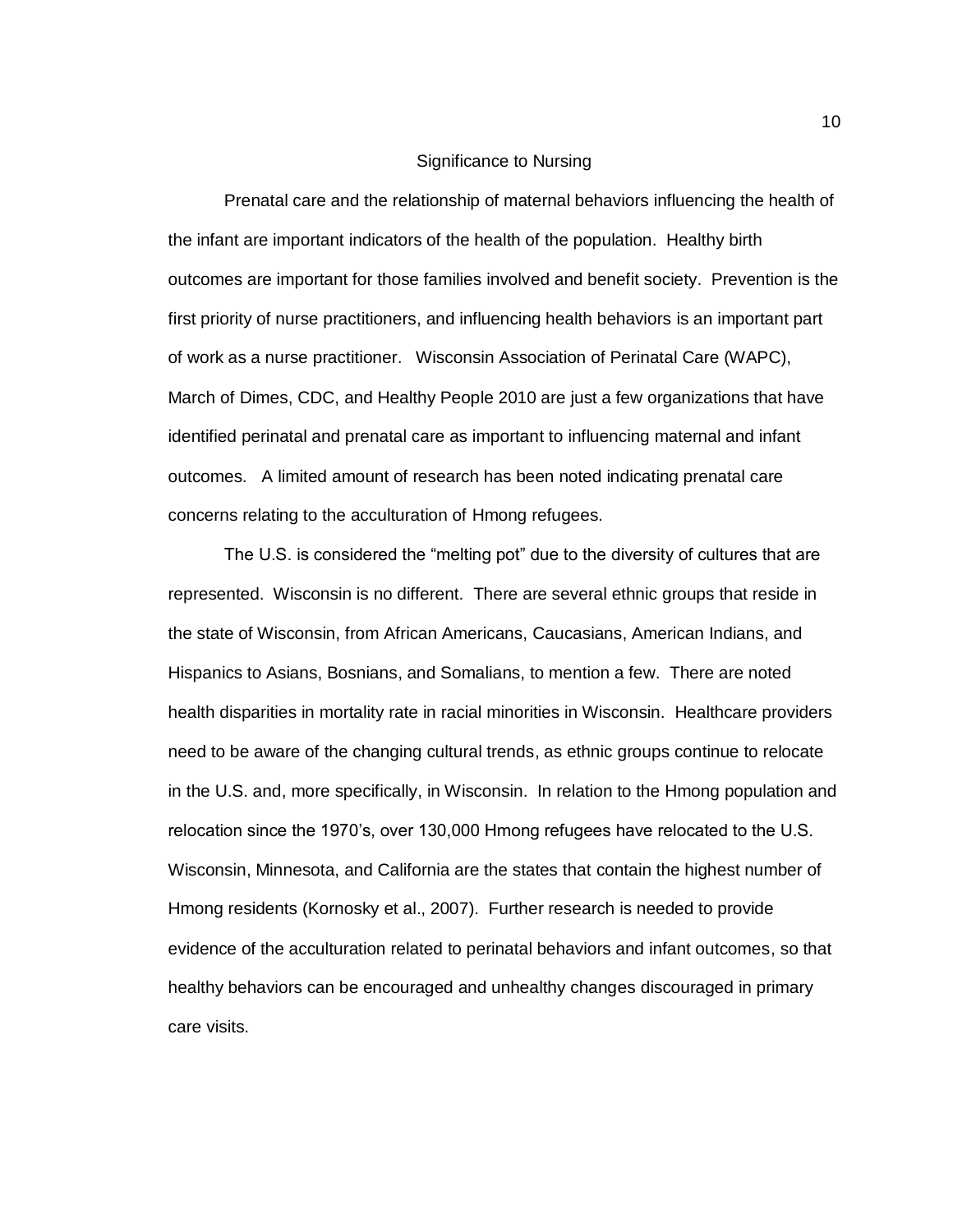#### Statement of the Problem

Research indicates that there are several variables that influence infant outcomes. It is well known that maternal behaviors affect infant outcomes. There is little data reported on the perinatal behaviors of Hmong refugees in Wisconsin that affect birth outcomes, or on the birth outcomes themselves compared to the dominant culture, to determine if there are health disparities. There is also little research indicating a difference in the new Hmong refugees and the established Hmong refugees relating to maternal behaviors and infant outcomes.

### Purpose of the Study

The purpose of this study is to: (a) describe trends in behaviors of prenatal Hmong women over time and to determine if there are disparities when compared to the dominant Caucasian population in the prenatal behaviors of tobacco consumption, alcohol consumption, prenatal visits, and breastfeeding; (b) describe the trends in infant outcomes over time and to determine if there are disparities when compared to the dominant Caucasian population, infant outcomes of NICU utilization, birth weight, gestational age, infant mortality, and neonatal mortality; and (c) determine trends over time related to the prenatal behavior and infant outcomes. Age will be examined as a factor.

The information from this study can provide the advanced practice nurse (APN) with a better understanding of behaviors and outcomes related to prenatal care when caring for the new and established Hmong refugees.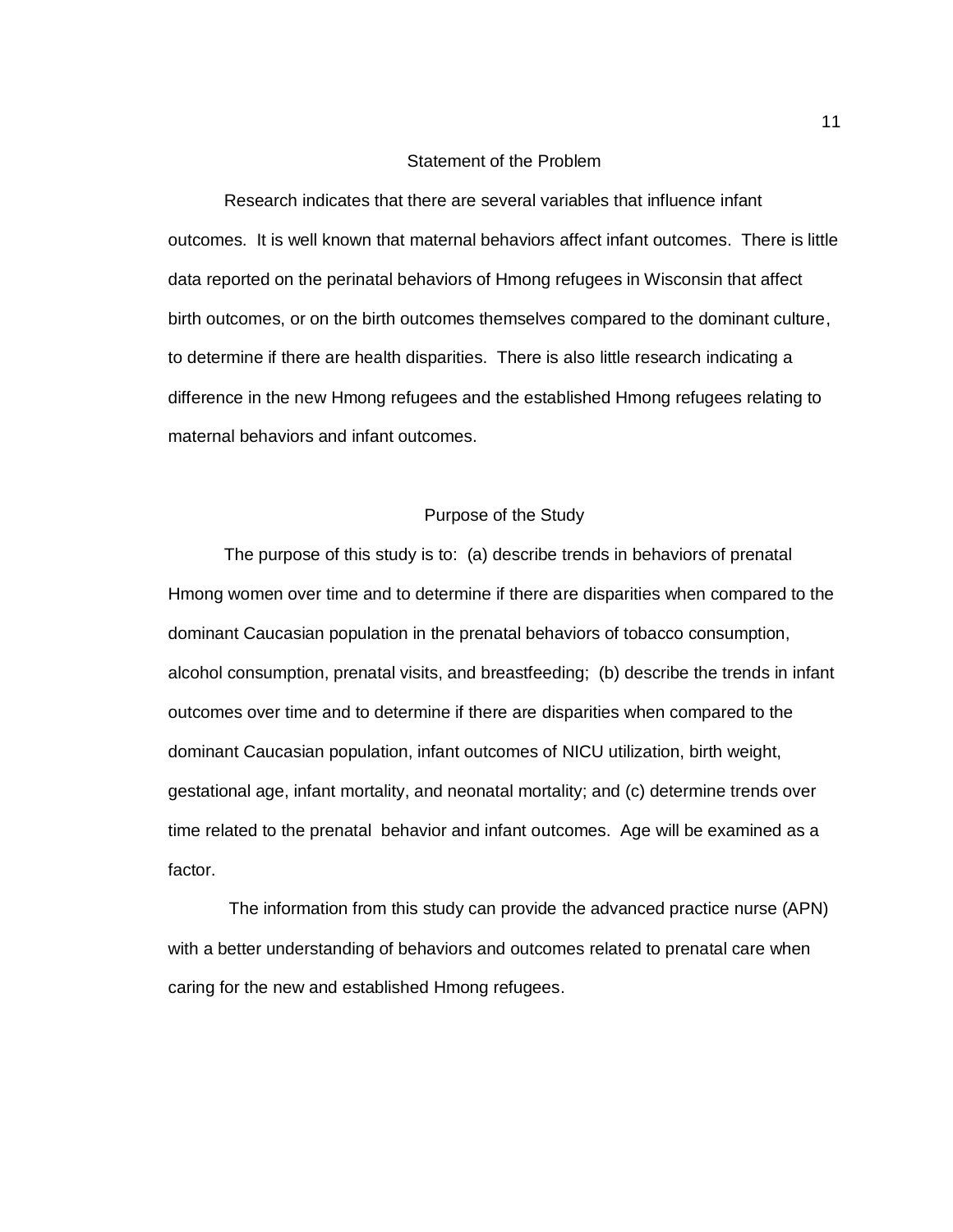### Research Questions

The research questions are:

- 1. What is the difference between Hmong refugees related to perinatal behaviors and infant health outcomes and the dominant culture?
- 2. Are there trends that can be identified in the data, and in light of the review of the literature, that indicate changes over time in Hmong perinatal behaviors and infant outcomes?

### Definitions of Terms

#### *Conceptual Definitions*

*Caucasian:* Pertaining to a person whose ancestors were believed to have in ancient times inhabited the geographic region of the Caucasians in Southeastern Europe, or whose ancestors were members of the hypothetical Indo-European cultures indentified with the Caucasian (Anderson & Anderson, 1994, p 187).

*Hmong*: People who settled in the mountainous regions of Southwestern China and Northern Southeast Asia (Helsel, Petitti & Kunstadter,1992).

*Laotian*: People who settled in Southeast Asia (Morrow et al., 1994).

*Asian American*: Chinese, Filipinos, Koreans, Asian Indians, Japanese,

Vietnamese, Cambodians, Laotians, Hmong, and Thai (Morrow et al., 1994).

*Perinatal care:* Preventative care for pregnant women, being the period around childbirth, including the 3 months before pregnancy and 1 year after birth (WAPC, 2009).

*Prenatal care*: Care you get while you are pregnant provided by a doctor, midwife or other health care professional (March of Dimes, 2009a).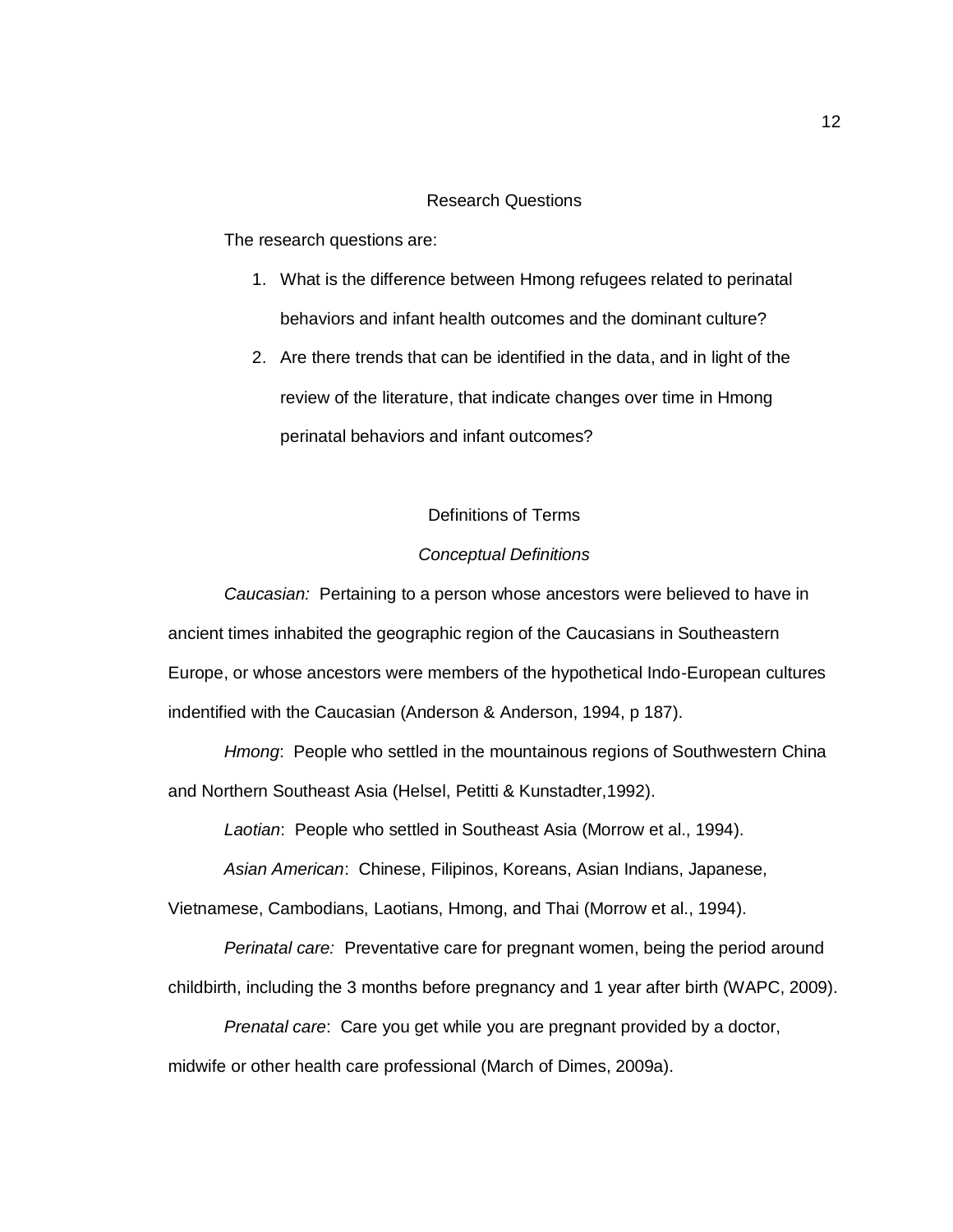#### *Infant Health Outcomes*

*Birth weight*: The measured heaviness of a baby when born (Anderson & Anderson, 1994, p.136).

*Low birth weight*: Less than 2500g (5.5 pounds) at birth. (Baldwin et al., 2009, p. 639; Schlenker & Ndiaye, 2009; Wisconsin Interactive Statistics for Health [WISH], 2009)*.*

Prematurity: Less than 37 weeks gestation (Schlenker & Ndiaye, 2009; WISH, 2009).

*Neonatal Intensive Care Unit (NICU):* A hospital unit containing a variety of sophisticated mechanical devices and special equipment for the management and care of premature and seriously ill newborn infants (Anderson & Anderson, 1994, p. 708).

*NICU utilization*: Whether the infant was treated in a Level 3 neonatal intensive care unit, either in the birth hospital or in a hospital to which the infant was transferred from the birth hospital (WISH, 2009).

*Neonatal mortality*: Infant deaths that occur before 28 days of age (WISH, 2009).

*Infant Mortality*: The number of infant deaths per 1,000 live births during the year (WISH, 2009).

*Maternal Behaviors*

*Prenatal care:* The health care provided the mother and fetus before childbirth (Anderson & Anderson, 1994, p. 849).

*Alcohol*: A clear, colorless, volatile liquid that is miscible with water, chloroform, or ether, obtained by the fermentation of carbohydrates with yeast (Anderson & Anderson, 1994, p. 39).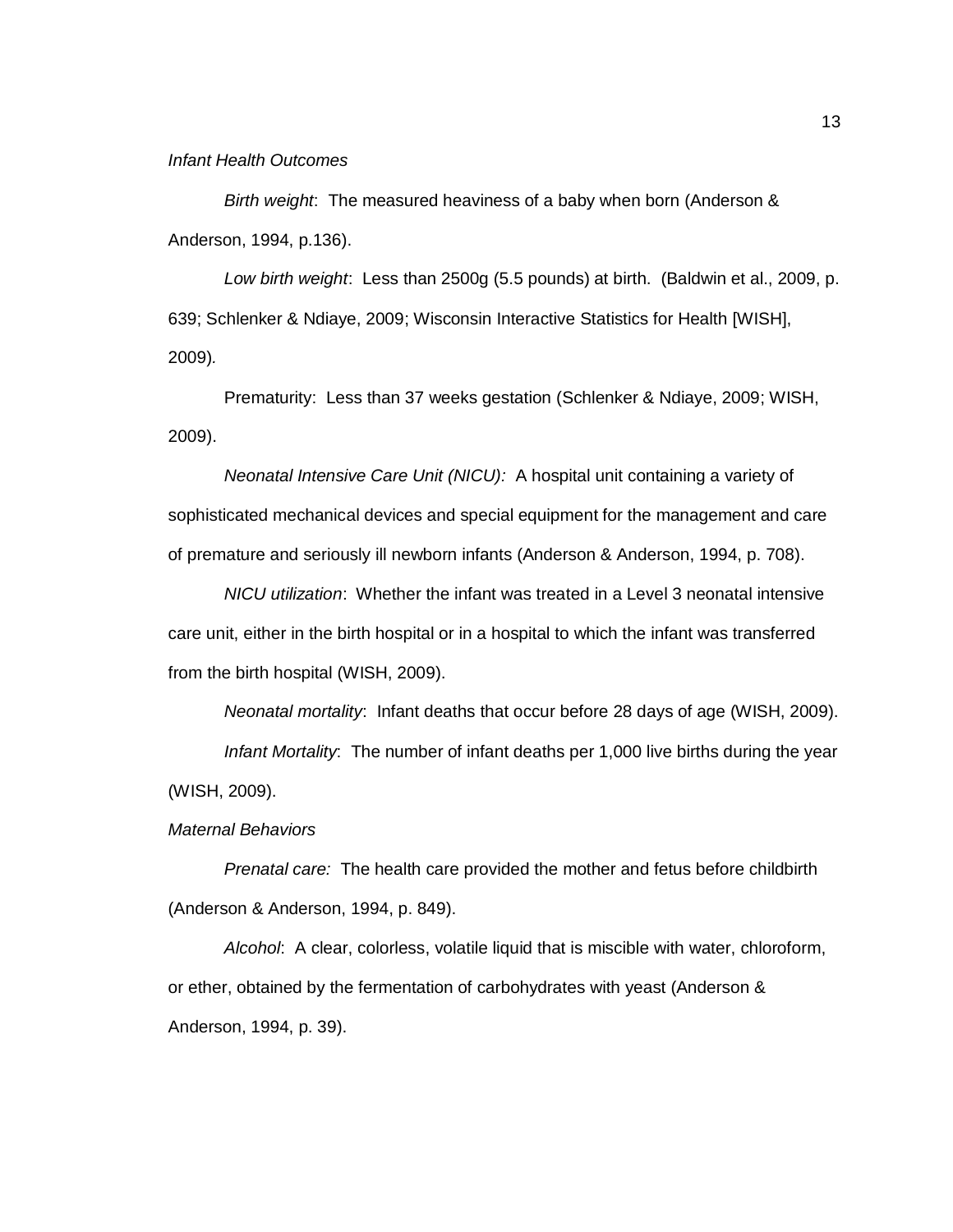*Acculturation:* Changes in identity, attitudes, values and behaviors that accompany an individual's movement from their original or "heritage" culture towards a new and different "mainstream" culture (Mussap, 2008, p. 532).

*Trimester Prenatal Care Began*:

*First Trimester*: One to 3 months.

*Second Trimester*: Four to 6 months.

*Third Trimester*: Seven to 9 months.

*No Prenatal Care:* No prenatal care documented on the birth record.

*Operational Definitions*

*Low birth weight*: Weight less than 2500g.

*Prematurity*: Gestational age less than 37 weeks.

*Neonatal Intensive Care Unit (NICU):* Participant was admitted to the NICU as

indicated on the birth certificate data, which is reported in WISH.

*Prenatal visits*: Number of times participants see providers.

*Prenatal smoking*: Participant smoked prenatally, as reported on the birth

certification.

*Prenatal alcohol*: Participant drank any alcohol prenatally.

#### Assumptions

General assumptions that pertain to this research study indicate:

- 1. Participants responded honestly when asked questions for each of the points of data collection.
- 2. Data collection by health personnel on birth certificates is accurate.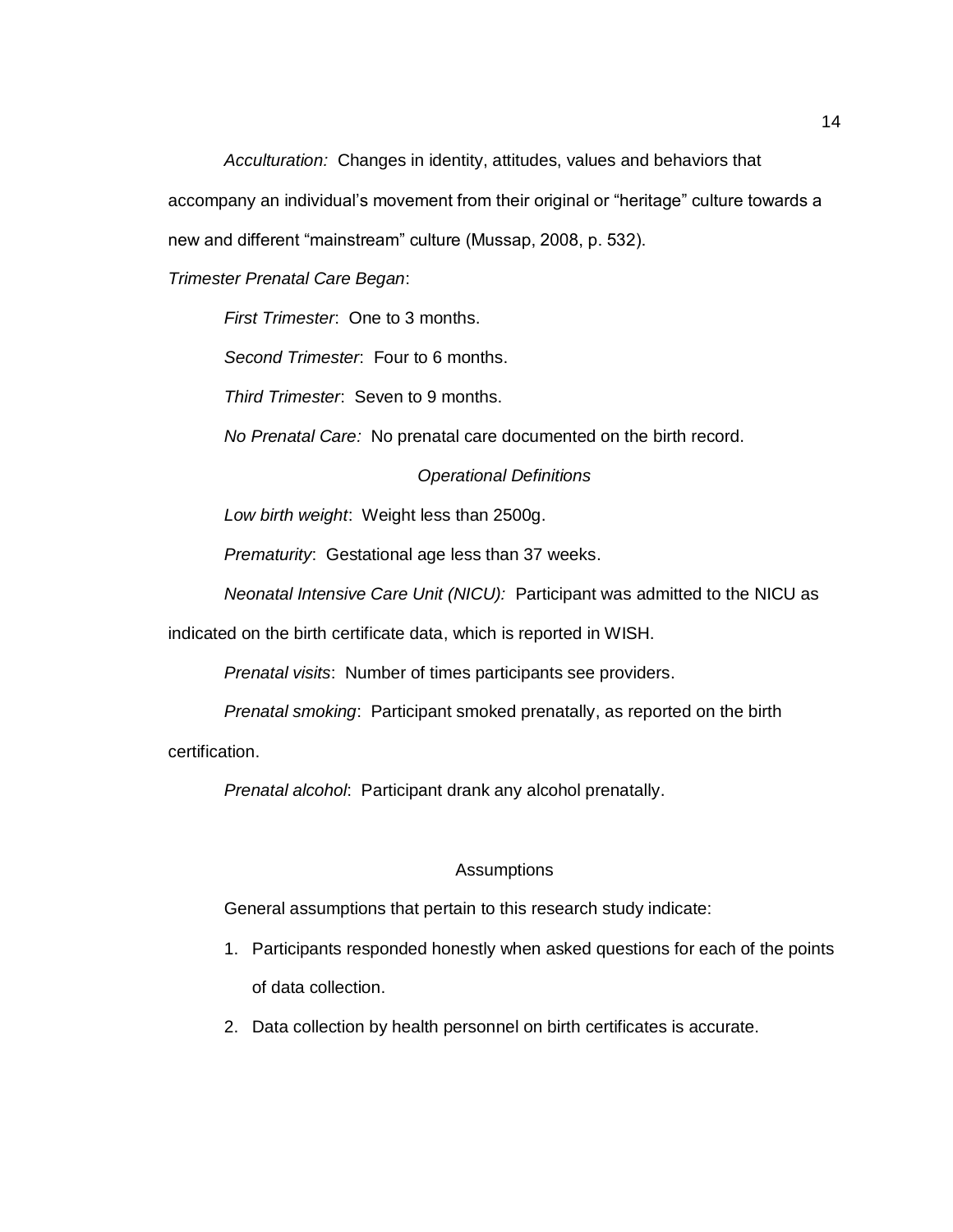- 3. Wisconsin Infants and Children (WIC) data on Asian populations is assumed to be representative of the Hmong, given their immigrant status and initially low income, large numbers in the state, and known participation in WIC.
- 4. Acculturation exists and impacts populations.

### Chapter Summary

The purpose of this study was to describe the behaviors of Hmong refugees over time and Hmong infant outcomes compared to the dominant Caucasian culture. Attention will be paid in the analysis to the waves of Hmong immigration. It is known that many Hmong who have left their homeland and migrated to the U.S. have changed their behaviors during pregnancy. This study will seek to describe those changes by examining trends in data.

Researchers have investigated acculturation among other cultures and suggest that the health and health behaviors of immigrants deteriorate as they become acculturated to U.S. society (Chen, 2008). It would be assumed that with state-of-the-art care provided, availability prenatal care, and improved availability of services, that health of immigrants from poor countries and refugee camps would see improvements in infant outcomes. This study will examine the data to determine the trends over time. The infant outcomes data will be analyzed to determine if any changes identified have had an effect on infant outcomes.

In Chapter II, the theoretical framework used for the study and a review of the literature are presented. This review of literature will provide background on the theoretical framework, acculturation, perinatal behaviors, and the Hmong.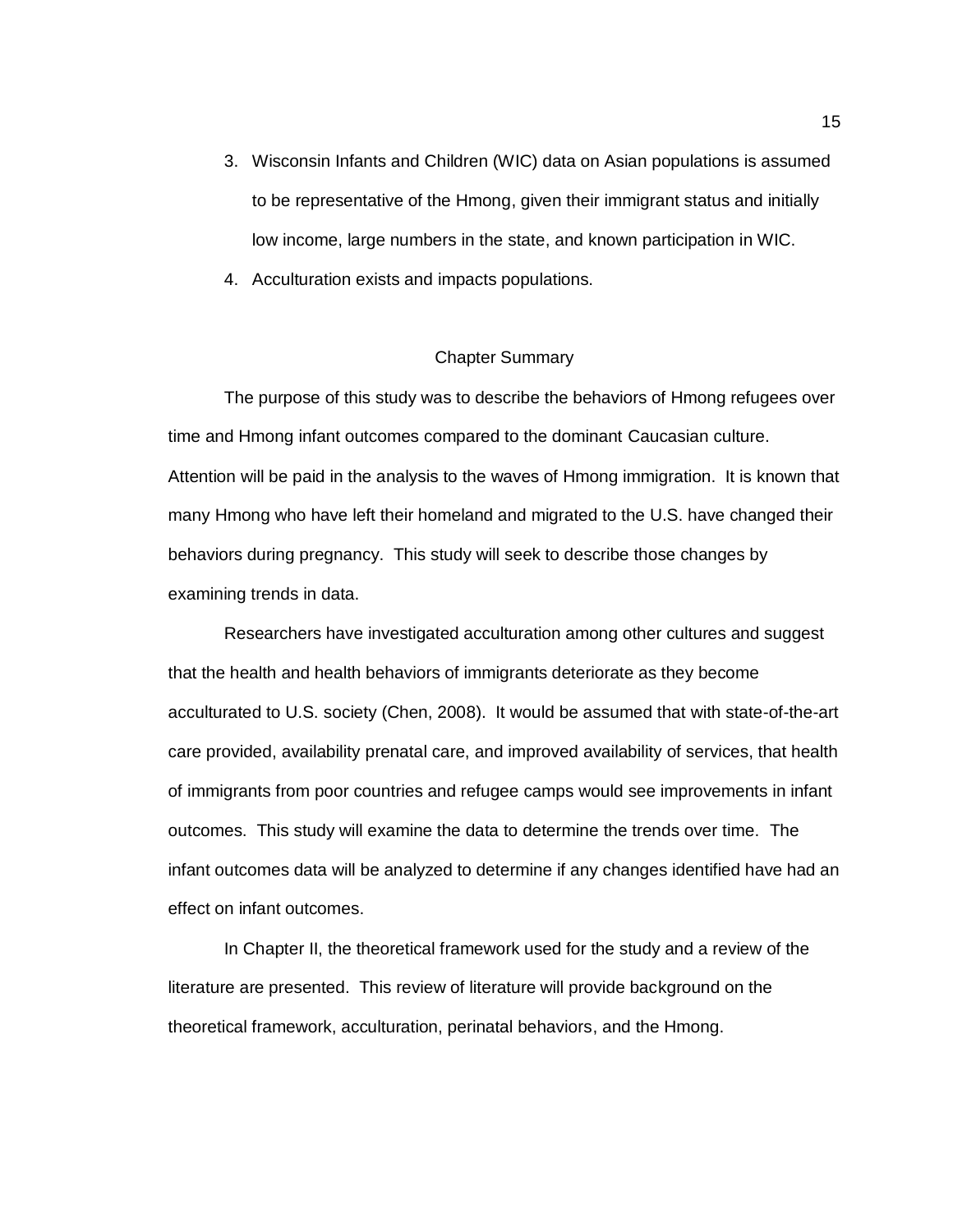### CHAPTER II

### THEORETICAL FRAMEWORK AND LITERATURE REVIEW

#### **Introduction**

The purpose of this study is to describe the behaviors of Hmong refugees over time and Hmong infant outcomes compared to the dominant Caucasian population. In this chapter, the theoretical framework for the study and the review of literature are described. Sr. Callista Roy's Adaptation Model (McEwen & Willis, 2007) and its congruence to the study will be explained. A review of information related to acculturation and known information about Hmong perinatal behaviors and birth outcomes is reviewed.

#### Theoretical Framework

The framework used in this study was Roy's model of adaptation (1999) (McEwen & Willis, 2007). Roy related adaptation to humans being viewed as biopsychosocial groups who are constantly confronted with environmental changes (McEwen & Willis, 2007). When individuals are not coping with their environmental changes, it can create ineffective coping mechanisms that result in maladaptation. Roy describes that both innate and acquired characteristics can assist with the adaptation process (Roy & Roberts, 1981). Roy identifies four modes essential for adaptation, which are: physiologic-physical, self-concept-group identity, role function, and interdependence. Through the four modes, Roy believes one can observe responses and interactions with the individuals and the environment to determine adaptation (Roy &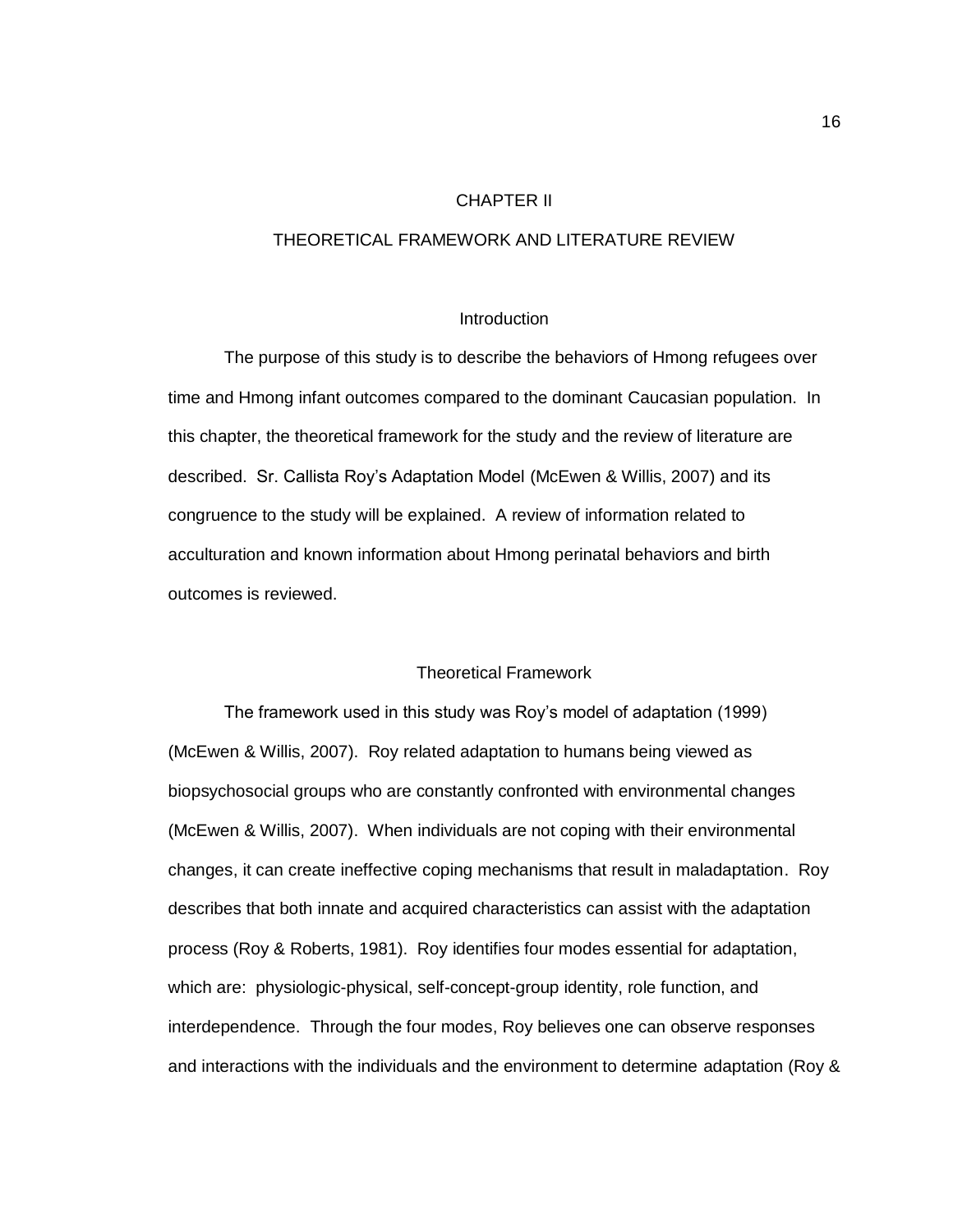Roberts, 1981). In this study a modified model is presented to improve the applicability to this study. In the modified model presented in Figure 1, the term *physical response* is used for the first mode of adaptation. The terms *values* and *morals* are used for the second mode of adaptation. The term *expectations* is used for the third mode of adaptation, and for the fourth mode of adaptation, the term *relationship* is used. This description is used to better represent the adaptation described in this study.

The physiologic mode allows individuals to react physically to their environment. There are five basic physiologic needs and four regulator processes. The physiologic needs include activity and rest, nutrition, elimination, oxygenation, and protection. The regulator processes involve the senses, fluids and electrolytes, neurologic functions, and endocrine function. The way the individual responds to the environment in a physical manner determines adaptation (Roy & Roberts, 1981). In this study, the application of theory uses the term *physical response* for the first mode of adaptation.

Self-concept mode involves psychological and spiritual integrity of oneself. Selfconcept relates to feelings, experiences, view of oneself, expectations, and values related to moral-ethical-spiritual views. Self-esteem is also a concept related to selfconcept, which can be defined as how an individual perceives their self worth (Roy & Roberts, 1981; Meleis, 1997). In this study, the application of theory uses the terms *values* and *morals* for the second mode of adaptation.

Role function can be described as a set of expectations of an individual toward another individual. Roy classifies roles as primary, secondary, and tertiary. Primary roles are based on age, sex, and development. Secondary roles are acquired with developing relationships with others and making them permanent. Tertiary roles can be described as activities that are more temporary (Roy & Roberts, 1981; Meleis, 1997). In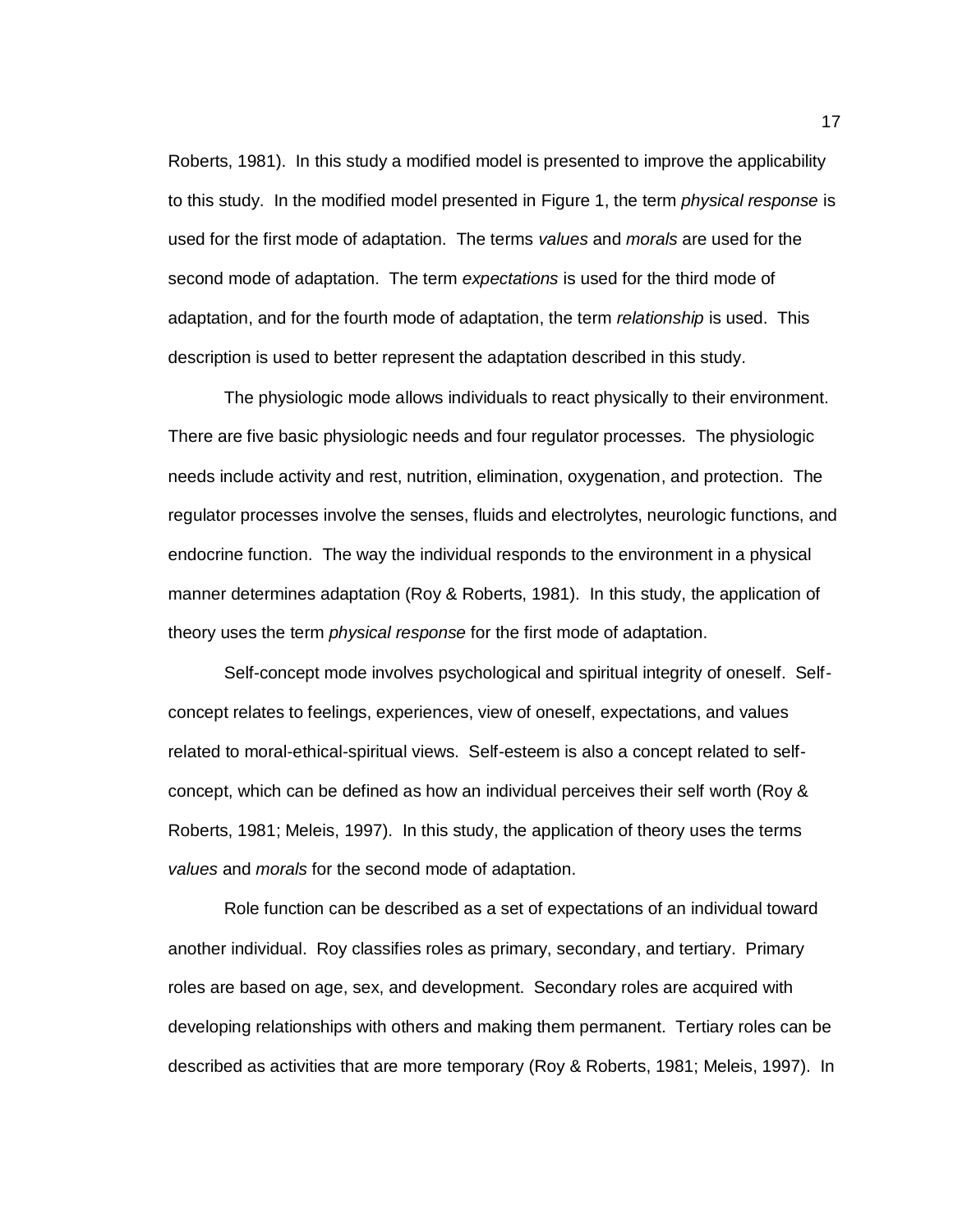this study, the application of theory uses the term *expectations* for the third mode of adaptation.

The fourth mode, interdependence, is related to the close relationship of others expressed in the ability to love and to be loved, to respect and to be respected, and to value and to be valued (Roy & Roberts, 1981; Meleis, 1997). In this study, the application of theory uses the term *relationship* for the fourth mode of adaptation.

These four modes are essential when assessing adaptation. Roy and Roberts (1981) also describes three types of stimuli that can influence these modes. The specific adaptation level can be identified by the effect of the three levels of stimuli. The first type of stimuli is focal stimuli, which refers to those that are immediate in an individual's life. The second type of stimuli is residual stimuli, which consists of attitudes and previous experiences. The third type of stimuli is contextual stimuli, which pertains to all other stimuli. This stimulus would incorporate the individuals' beliefs, attitudes, experiences, and values that are not measurable. One example would include an individual's irritation with a noise someone makes relating to pain. It is the person's perception of the noise that makes it bothersome (Roy & Roberts, 1981; Meleis, 1997).

In summary, Roy's adaptation model describes an individual as a biopsychosocial human being that is in constant interaction with environmental changes. Individuals adapt to change in the environmental stimuli through the four adaptive modes. If the behavior that an individual has is adaptive, that may result in higher level of functioning, whereas if the behavior is maladaptive, that may result in a lower level of functioning. Coping modes and methods are unobservable, only the responses that are made can be considered observed.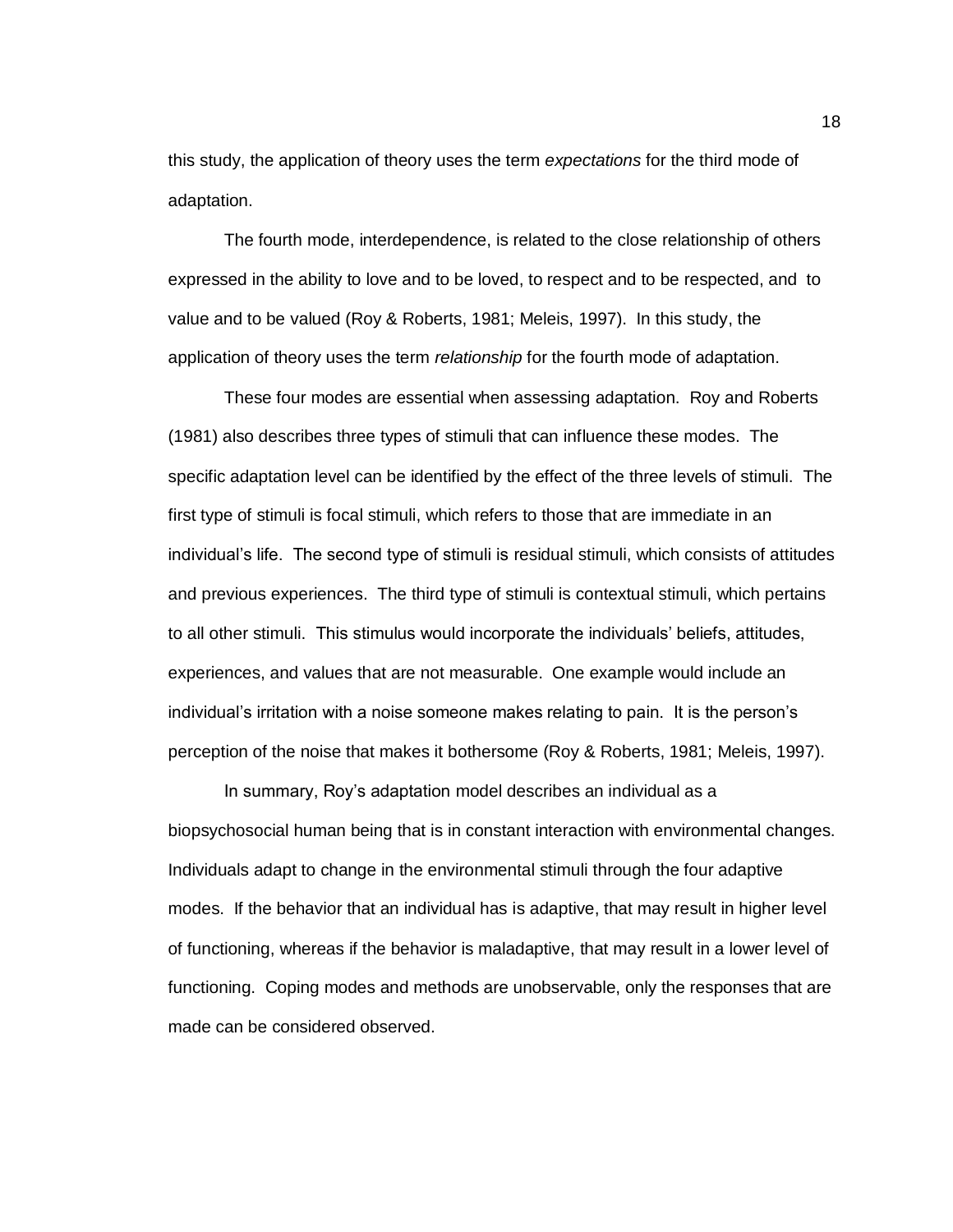

| Third mode:                                                              | Fourth mode: |
|--------------------------------------------------------------------------|--------------|
| Relationship                                                             | Expectations |
| Figure 1. Adaptation Process: My Application of Roy's Adaptation Theory. |              |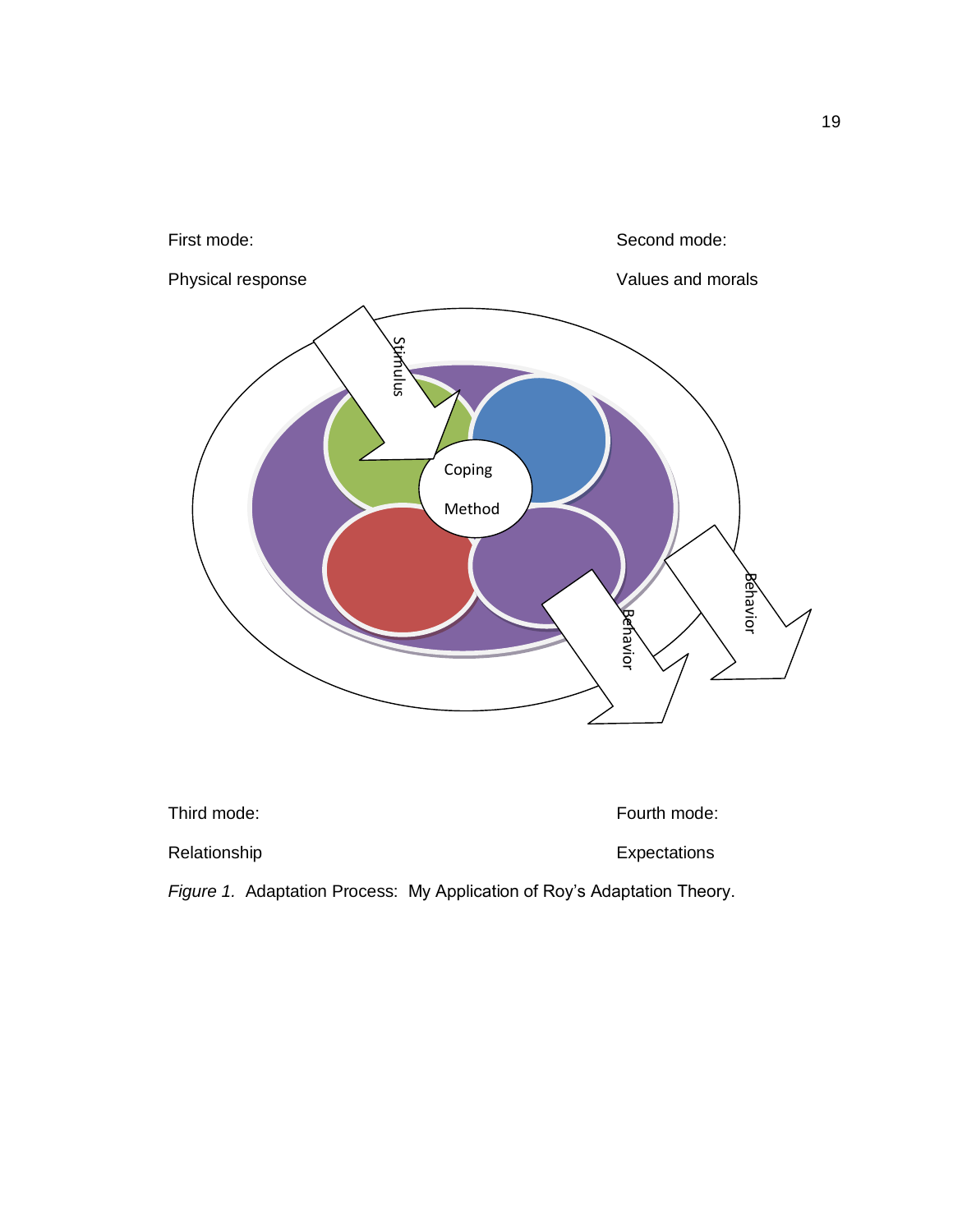As the Hmong refugee women have migrated out of their country, they have altered many prenatal behaviors. Some of those prenatal behaviors include smoking, alcohol consumption, healthcare appointments (prenatal visits), and decisions to breastfeed. The change in these behaviors may be an observed coping response to a change in their environment. Underlying beliefs and unidentified responses to environmental stimuli lead to changes in behavior of anyone, but in the Hmong who experienced extreme changes, some dramatic adaptation would be expected. This is witnessed in the changes in breast feeding noted in the review of literature, as Hmong women experience the freedom of the availability of formula in the U.S.

#### Review of Literature

There is a plethora of information on the utility of prenatal care, on the virtue and evidence that women should not smoke during pregnancy, and on the evidence that women should abstain from alcohol during pregnancy. A review of literature for all of these behaviors, and the health affects, is beyond the scope of this paper and at this point is considered known information. This data were summarized in the introduction. A review of related information on acculturation and known information about Hmong perinatal behaviors and birth outcomes will be the focus of this study.

### *Perinatal Behaviors*

According to Helsel et al. (1992), the most recent wave of Southeast Asian immigrants started in 1975 with the Hmong, who were agricultural people who lived in relatively remote villages in the mountains of Southwestern China and northern Southeast Asia. Their prenatal behaviors were affected by their previous experience with prenatal care. The Hmong women, when arriving in the U.S., were unlikely to use tobacco or alcohol. They were also known for late prenatal care, low socioeconomic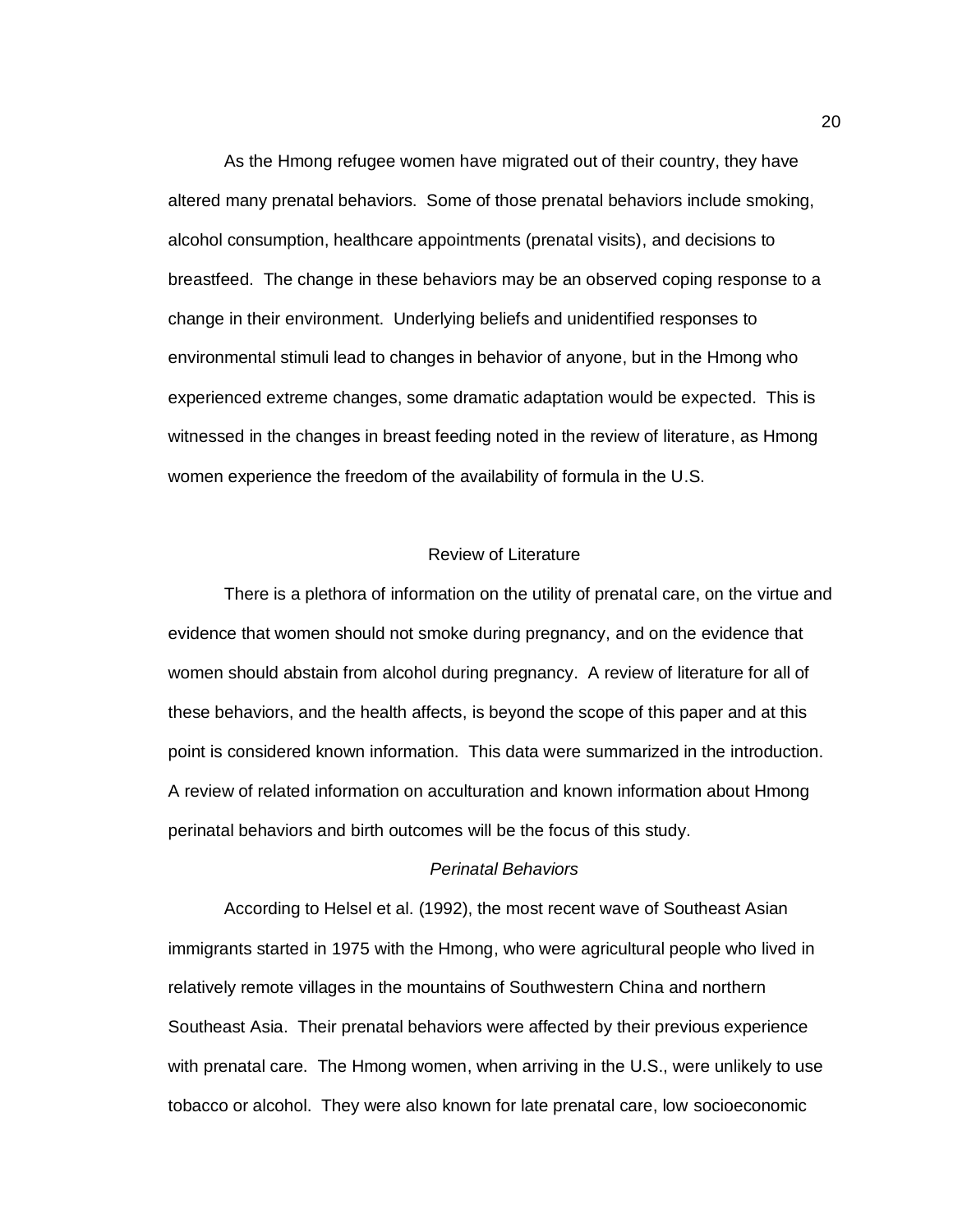status, and low birth weight for infants. Helsel et al. (1992), studying Hmong in Merced and San Joaquin counties in the Central Valley of California between 1985 and 1988, report the Hmong birth weights of less than 2500 grams, 4.6% compared to the Caucasian rate of 3.9 % (1992). This study also presented information regarding timing of prenatal care. Caucasian women had a 71.9% rate of those who began prenatal care by 3 months, and the Hmong rate was considerably lower at 34.4% (Helsel et al., 1992).

Regarding perinatal care and infant mortality, Morrow et al. (1994) documented the results of a study done in California on births in California. This study specifically examined Asian as a group, which included Filipino, Chinese, Vietnamese, Korean, Laotian, Japanese, Cambodian, Thai, and other Asian. They studied data from birth records that were obtained during 1982 and 1987 in California. The researchers also found that the neonatal mortality rate was significantly lower in the Asians as a group (26.7%) compared to the Caucasian population (21.0%).

Infant mortality rate in Caucasians was 7.6 per 1,000 compared to Hmong (identified as Laotian in this study) at 8.3 per 1,000. It is unclear if some of the Hmong would have been identified as Thai. This group had an even higher infant mortality rate at 9.4 per 1,000. The Hmong in this study had worse outcomes than all Asians combined and also higher than other Asian subpopulations which ranged from 5.1 per 1,000 (Japanese) to 6.8 per 1,000 (Filipino). While Asians overall had lower rates than Caucasians, the Hmong, who are recent immigrants to the U.S., had higher infant mortality.

In this study, Morrow et al. (1994) also found that prenatal care seeking in the first trimester was lower than the overall population for the Asian group, and there was also a higher proportion of women who received no prenatal care. Morrow et al. found a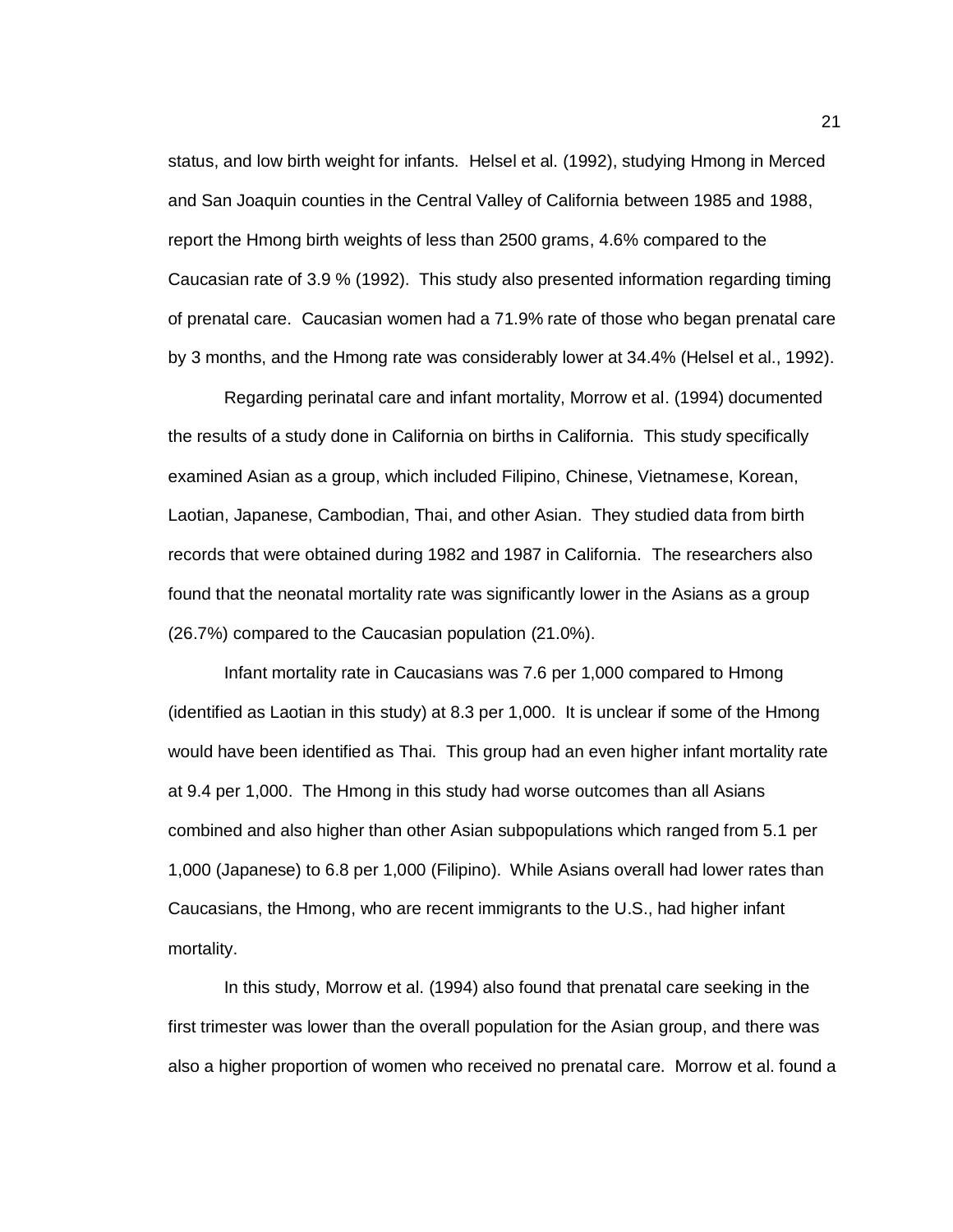higher rate of early prenatal care than the Helsel et al. (1992) study, but still found disparity in first trimester prenatal care for Laotians (53.3%), compared to the Caucasians (81.8%). Other than the Cambodians, who are also recent immigrants, who had first trimester prenatal at similar rates as the Hmong, the remaining Asian groups trimester prenatal care ranged from 70% to 85%. This is pertinent to the current study, as it directly compares Laotian women to Caucasian women in a large population of Californians and shows that those who immigrated more recently have differing rates of use of healthcare services, such as prenatal care. This study also reported a higher rate of low birth weight (birth weight of less than 2500 grams) in the Laotian population -- 5.6% compared to the Caucasian rate at 4.2%. While direct causation of prenatal care to improved outcomes is difficult to prove, expert opinion supports that prenatal care is an important factor, which Morrow et al. (1994) also hypothesized.

 Another study, Hopkins and Clarke (1983), investigated pregnancy risk in the Indochinese refugee population and found that low birth weight among the Hmong was 9.9% compared to the Caucasian rate of 6.9%. This study also examined the rate of Hmong who began prenatal care in the third trimester. The Hmong rate was 34.8% compared to the Caucasian rate of 5.1% (Hopkins & Clarke).

### *Acculturation*

Acculturation related to prenatal care is an important topic of research, because it relates to the health of women, as well as the health of infants. The hope is for new immigrants to gain the benefits of the new culture's opportunities, while retaining the benefits of their cultural practices. There are studies that indicate the benefits of increased use of health services, such as prenatal care to improve maternal/infant outcomes and decrease maternal/infant concerns (Kornosky et al., 2007; White, et al.,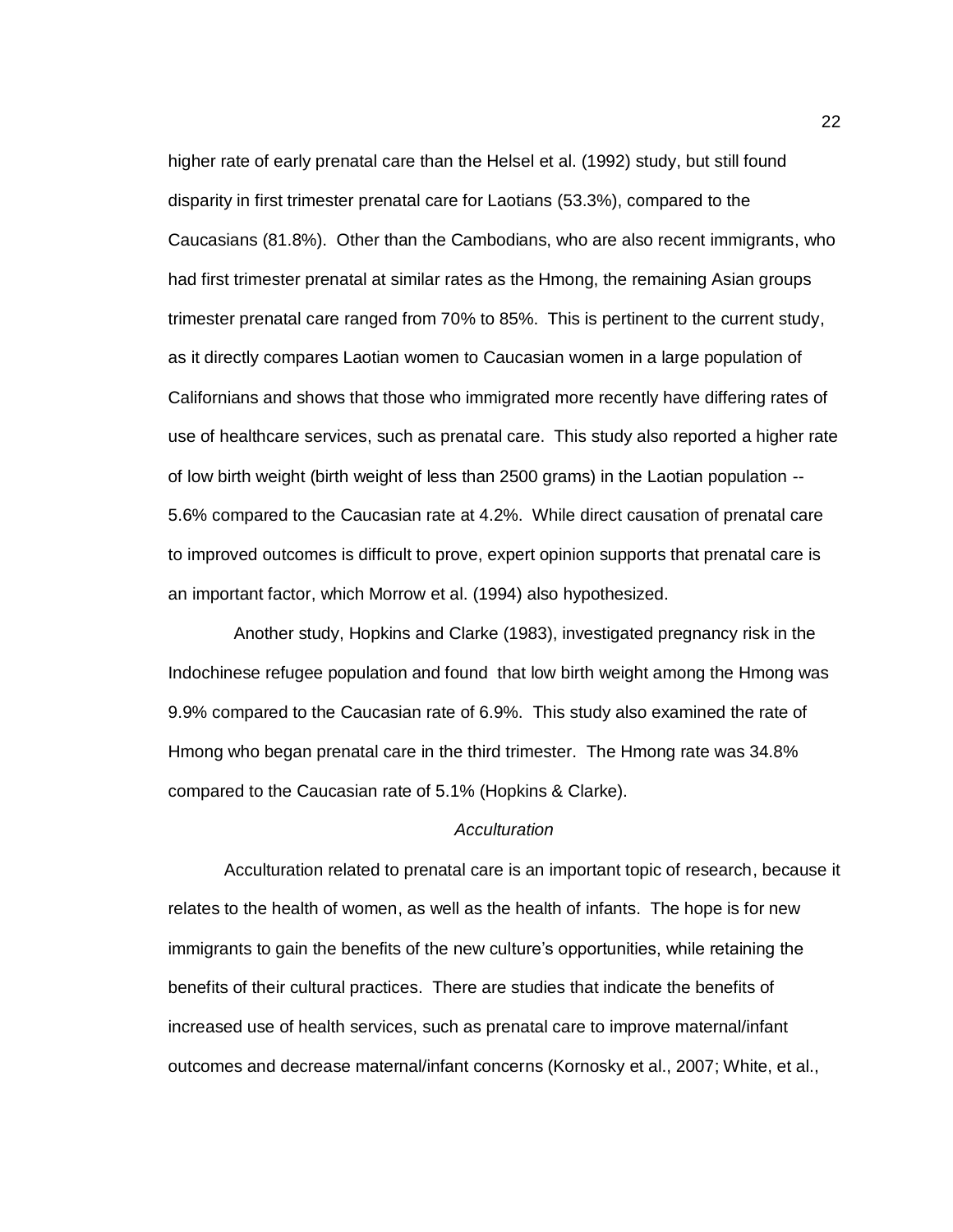2006; Willems-Van Dijk, 2008). However, it is not known if there are other changes in practices that neutralize the benefits.

Among many cultures and ethnic descents, a cultural shift can occur when relocating to another country. Examining factors associated with health behaviors regarding physical exercise and dietary intake of Chinese women, who have migrated to the U.S. (Chen, 2008), were studied in a total of 65 Chinese-American children and mothers. Measurements included weight, height, level of physical activity, and dietary. Mothers completed questionnaire's regarding income, level of education, and acculturation. The results indicated that an intervention intending to decrease obesity and promote health behaviors needs to be appropriate for different ethnic groups and address levels of acculturation (Chen, 2008).

Kornosky et al. (2007) undertook a study with data obtained from an ongoing study on the impact of perinatal exposure to environmental chemicals. The authors examined data related to reproductive characteristics of Asian immigrants before and after migration. It was a cross-sectional analysis involving 141 couples of reproductive age residing in Green Bay, Wisconsin. The information was gathered from questionnaires. The results indicate that the percentage of Hmong seeking early prenatal care has increased since relocating to the U.S. The percentage of breastfed infants was found to be much lower for U.S. born infants than for those born in Laos or refugee camps, and very few women reported consumption of alcohol or smoking cigarettes. In fact, "2.1% of women classified themselves as current drinkers and no women reported smoking cigarettes" (Kornosky et al., 2007, p. 138.). If these health behaviors are consistent, health outcomes of Hmong pregnancies should show benefits in comparison to the dominant Caucasian population, as rates of drinking and drinking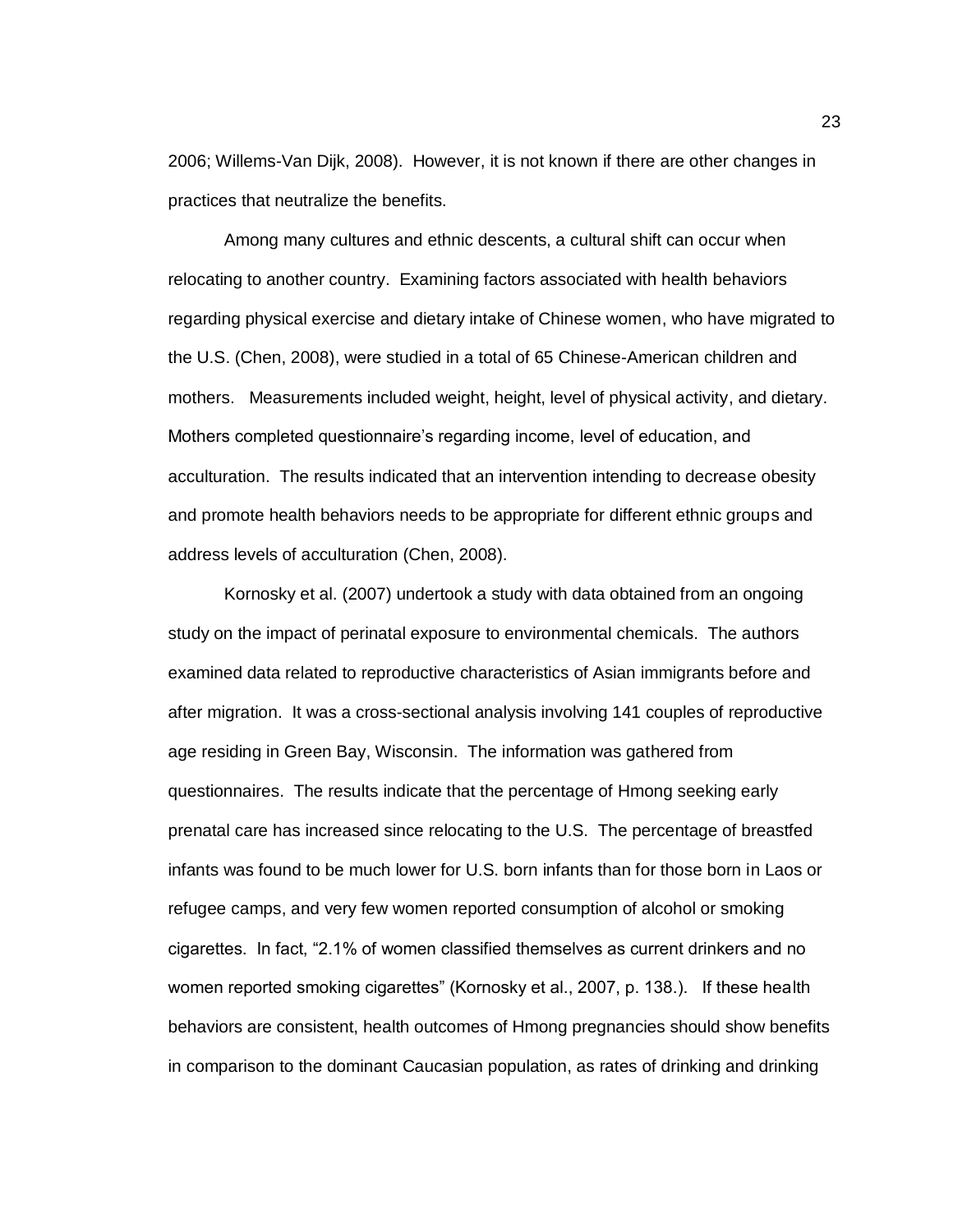during pregnancy are high in this population. In another study of acculturation, which provides some insight into health behaviors of women, Mussap (2008) studied acculturation, body image, and eating behaviours in Muslim Australian women. Berry's acculturation framework explained the four steps: integration, assimilation, separation, and marginalization. A 2-way MANOVA was used with four dependent variables of body dissatisfaction, disordered eating, internalization of the thin ideal, and self-esteem, with a sample size of 101 Muslim Australian women. The results conclude the potential concerns to body image incurred by women who follow Western beliefs, and the benefits in retaining cultural attitudes that promote a positive self image (Mussap, 2008). Eating behaviors are not specifically examined in this study; however, this dimension of acculturation could affect the health of women and nutrition, and health behaviors are part of the complex web affecting the health of women and infants.

In another study, Frazen and Smith (2008) focused on acculturation and how the environmental changes impact dietary habits among adult Hmong in St. Paul and Minneapolis, Minnesota. The sample size was 65 adult males. How acculturation, environmental factors, and food insecurity influence dietary behavior, body mass index, and health issues were studied. The results indicate that environmental changes and increased acculturation have negatively affected the weight and health of Hmong male adults (Frazen & Smith, 2008), and since Hmong generally eat as a family, these impacts are likely felt among the women, as well.

Another study, Schaefer et al., (2008), referring to acculturation, studied the relation of socioeconomic status on the tendency toward overweight in Asian American and Mexican American adolescent females. It was a cross-sectional study with 144 participants. The research showed an increased rate of obesity with years in the U.S.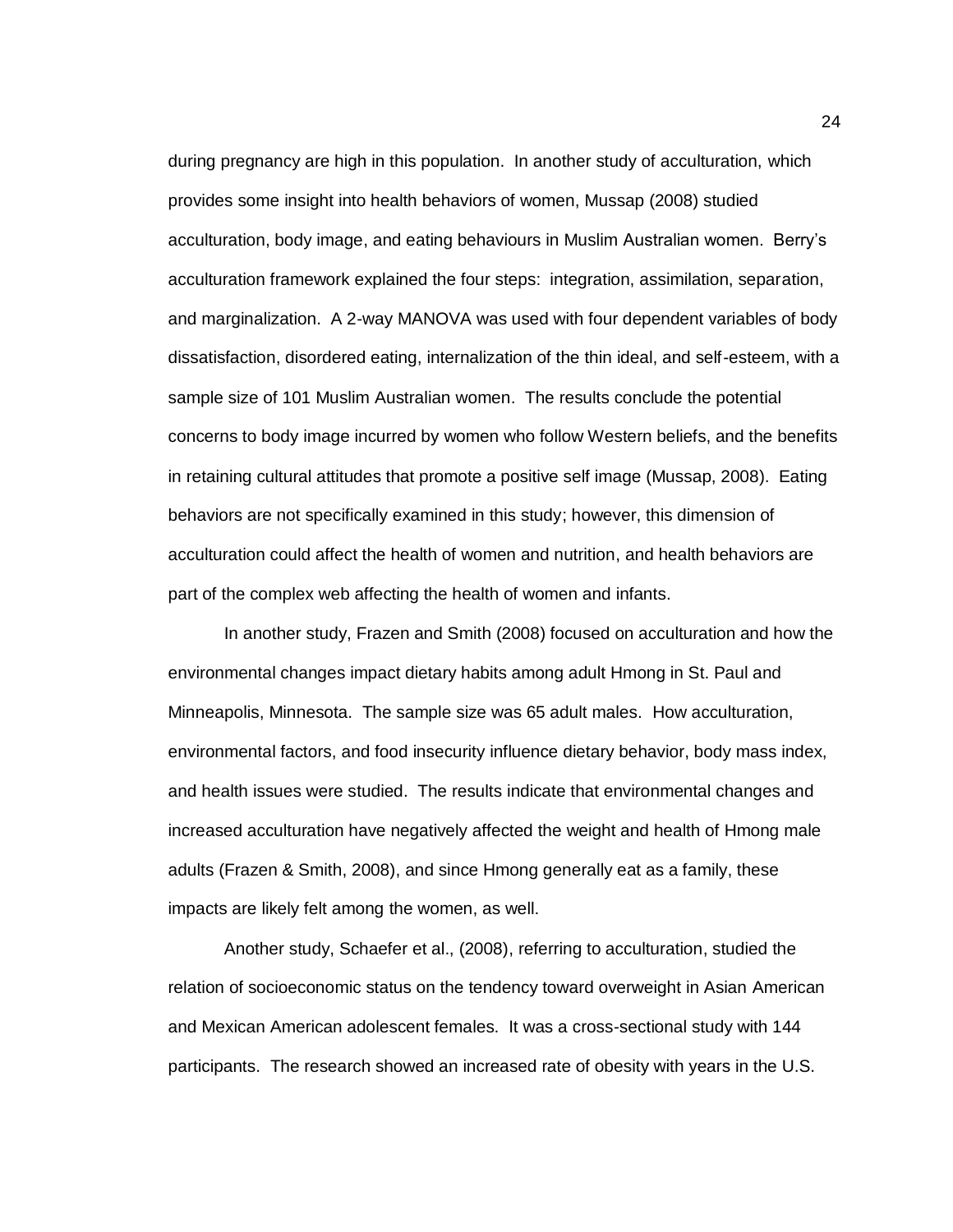and attributed the increase to changes in dietary practices and a decline in physical activity. These changes were correlated with increased acculturation (Schaefer et al., 2008).

Language acculturation and pediatric injury risk were discussed by Schwebel and Brezausek (2009). The study concluded that there are three reasons for increased injury as families become acculturated. This may be due to environmental issues, healthcare utilization, and the relationship to the culture. Sociologists and historians have stated that individuals acculturated in American/Western society are more likely to engage in independence (Schwebel & Brezausek, 2008).

Pregnancy behaviors in migrant workers were addressed relating to acculturation. This research was done by the CDC (1997) and reported in the Morbidity Mortality Weekly Report (MMWR), which evaluated data on prenatal care use, weight gain during pregnancy, and birth outcomes in relationship to acculturation. The results indicate that prenatal care may reduce the prevalence of LBW. Also, migrant women were less likely to have gained the recommended weight during pregnancy (CDC, 1997).

#### *Infant Outcomes*

Infant outcomes are influenced by maternal behaviors. The three infant outcomes to be discussed are gestational age, birth weight, and NICU. This review is in addition to the studies reviewed above (Morrow et al., 1999; Helsel et al., 1992) which reviewed prenatal care utilization along with infant outcome data.

A study by Public Health Madison Dane County analyzed the disappearance of the Black-White infant mortality gap (Schlenker & Ndiaye, 2009). By examining various sources of information, they found some possible explanations. There appeared to be a decline of smoking and an increase of high school graduation among blacks. An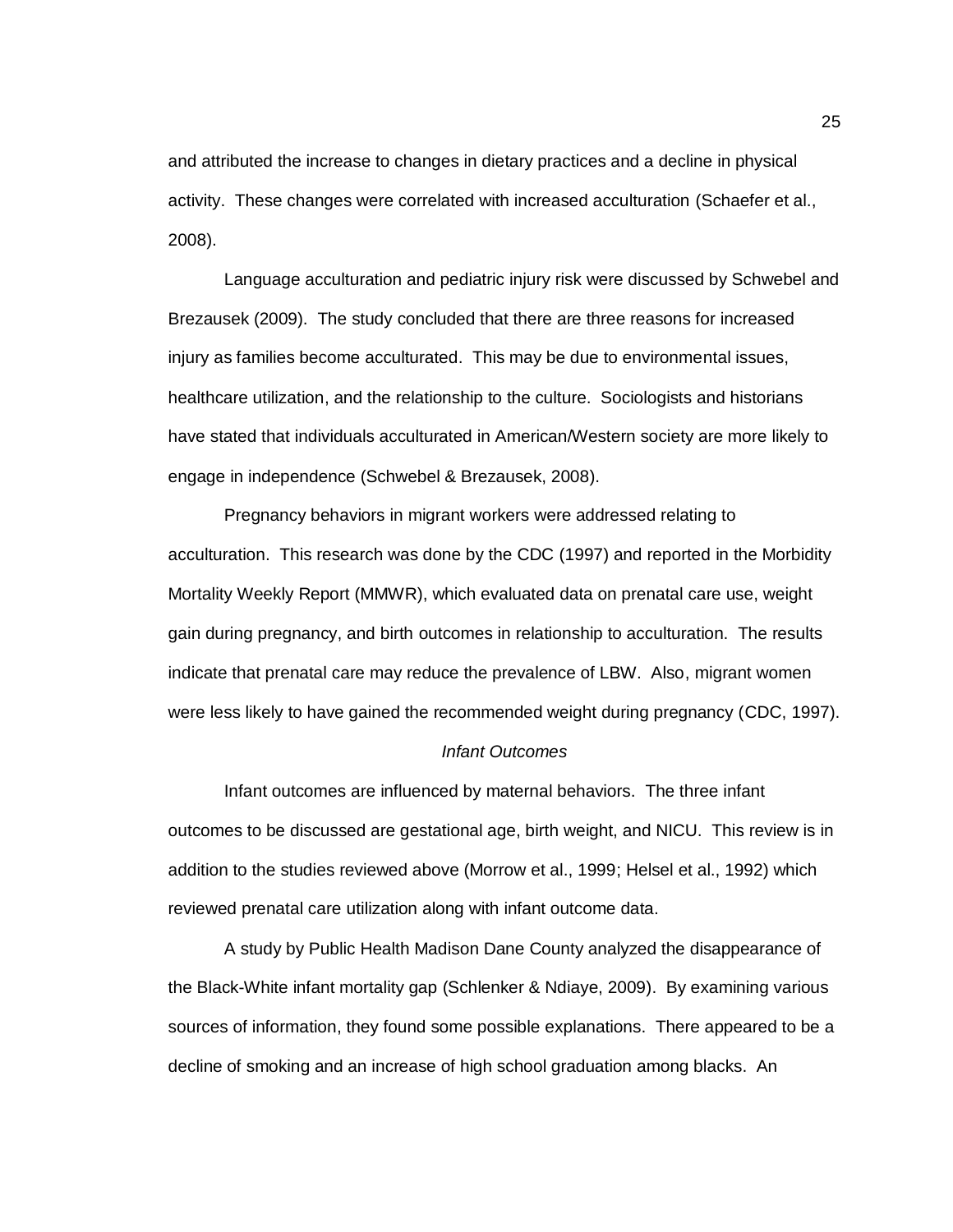increase of prenatal care was also occurring, as well as an increase in birth weight. The improved health outcomes were correlated with healthcare coverage, participating in prenatal programs, and other federally funded programs (Schlenker & Ndaiye, 2009).

Keeton and Hayward (2007) undertook a study to examine birth outcome related to race and age by studying a cross-sectional sample of 47,956 subjects to determine birth outcomes. Their research has linked unintended pregnancy with adverse prenatal outcomes like low birth weight, infant mortality, and NICU admission. Unintended pregnancy is not studied in the current study, but it is a factor that could be analyzed in the future. Related to the current study, poor infant outcomes were associated with tobacco use, alcohol use, receipt of prenatal care in the first trimester, total number of prenatal care visits, medical complications of pregnancy, and preterm delivery (Keeton & Hayward, 2007).

 Sparks (2009) reports rates of preterm birth show ethnic groups with a variable rate of 10.7% (among Asians) to a high of 18.4% (African American), which are higher than reported rates in Caucasian populations, but seeks to determine the actual causes of the disparities. A long list of data on births was examined using multivariate statistics. The authors found many statistically significant variables in their study, but through multivariate statistics determined that when race stratified models were examined, the main factors determining outcomes were maternal health complications, and inadequacy in prenatal care accounted for the disparities in preterm birth (Sparks, 2009). Prenatal care rates are examined in this study.

There is additional research which suggests that increased access to and utilization of prenatal care will improve the birth outcomes (Lu & Halfon, 2003). Mothers of minority racial ethnic groups are more likely to receive inadequate prenatal care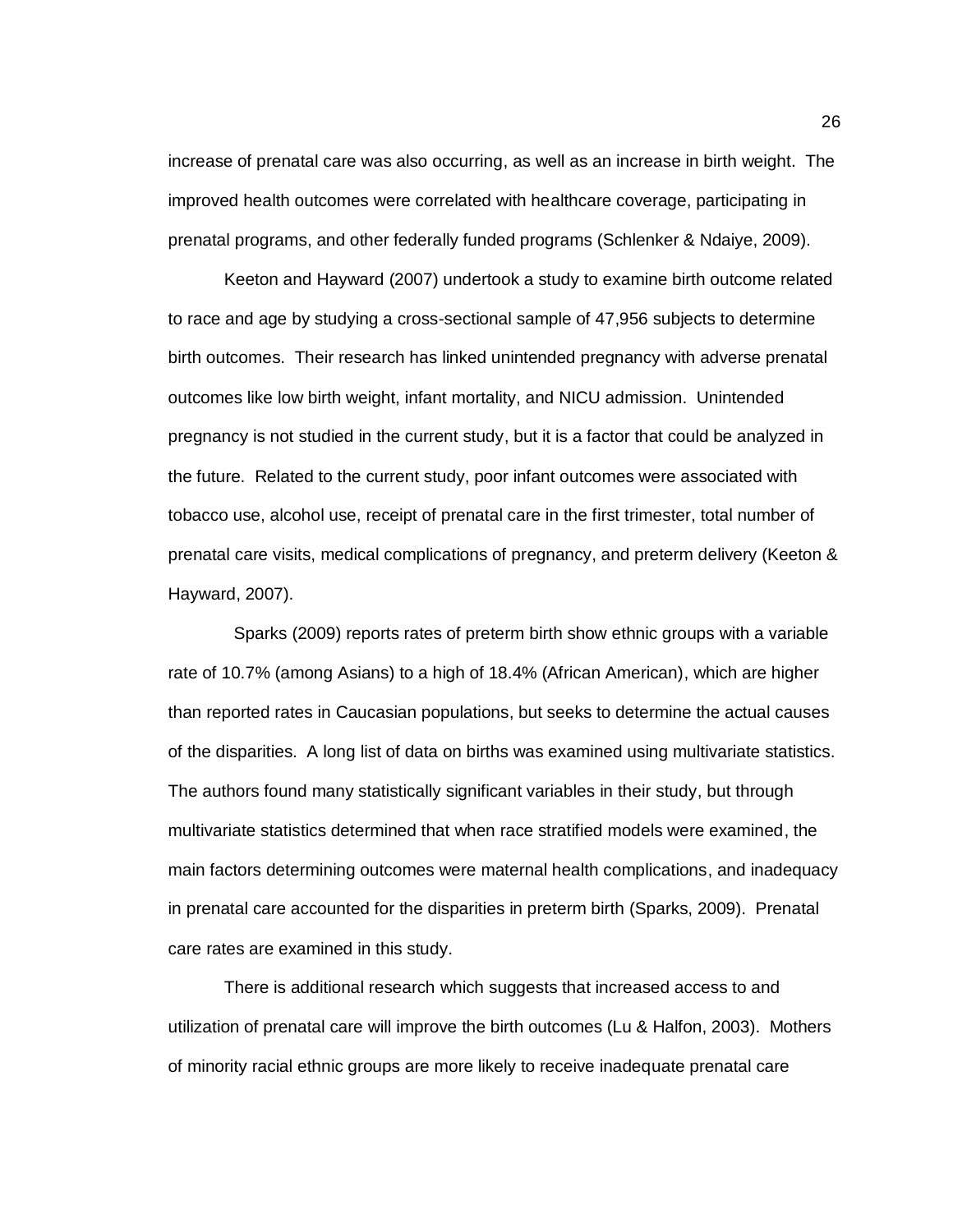(Sparks, 2009). The epidemiology related to preterm birth and neonatal outcomes was addressed, as well. According to Goldberg, Culhane, Iams and Romero (2008), preterm birth is the leading cause of perinatal morbidity and the mortality in developed countries. The rate of preterm births in the U.S. is 12% -- 13 % and 5-9% in many other developed countries; although, the rate has increased due to increased preterm births and preterm delivery of artificially conceived multiple pregnancies. Much of the increase is related to pre-eclampsia or eclampsia and intrauterine growth restriction. Other risk factors include infection, inflammation, vascular disease, periodontal disease, and low maternal body mass index (Goldberg et al., 2008). The studies have shown that very preterm deliveries have a strong relationship to neonatal mortality rates in developed countries with births before 33 weeks of gestation, which ranges from 35% and 70% of the neonatal deaths. The United Kingdom (UK) government health target is to reduce infant mortality rates by 10% by 2010. Neonatal mortality accounts for approximately 80% of the infant mortality in the U.K. It is assumed that the high neonatal mortality rate is due to the very preterm deliveries, and this accounts for the poor outcomes for the infants. The research exhibits a decrease of neonatal mortality in developed countries due to technology advances and intensive care. The majority of the deaths are attributed to preterm deliveries (Draper & Field, 2007).

The literature review addresses several issues. There was an over abundance of studies documenting perinatal behaviors associated with poor infant outcomes. The researchers stated that perinatal behaviors of smoking, drinking alcohol, and a decrease of prenatal visits increased poor maternal/infant outcomes, while an increase of breastfeeding improved the health outcomes of the infant. There was an enormous amount of material regarding the Hmong population and acculturation with reference to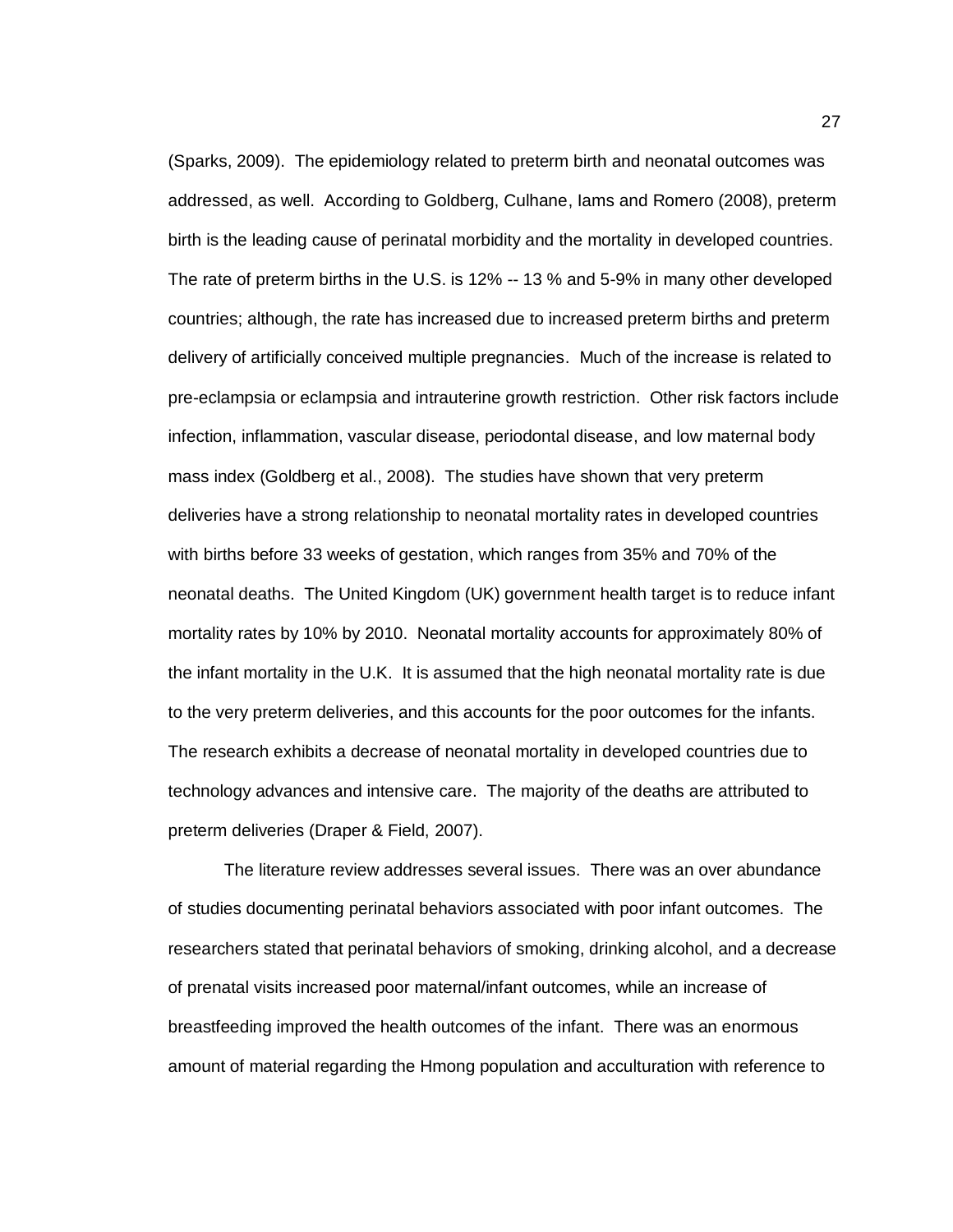obesity, but little regarding prenatal care and the outcomes and the acculturation process. There is a gap in literature related to the trends in perinatal behaviors and infant outcomes. Disparities in the infant outcomes between Hmong and Caucasians are reported, which are important outcomes related to this study.

### Chapter Summary

The purpose of this study is to determine if there are trends in behaviors of perinatal Hmong women over time and to determine if there are disparities when compared to the dominant Caucasian population. In this chapter, the theoretical framework and a literature review were discussed. Roy's Adaptation Model was the theoretical framework for this study. Roy presented the theory identifying human beings as biopsychosocial groups that can be put into four subgroups where individuals respond and interact with the environment in order to adapt.

There have been several perinatal behavioral changes that have been discussed related to the time element of the arrival of the new Hmong refugees and perinatal behavioral changes related to the established Hmong refugees. Roy's model related adaptation to humans being viewed as groups who are constantly confronted with environmental changes (McEwen & Willis, 2007). When individuals, such as the perinatal Hmong women, are not coping with their environmental changes with transitioning to the U.S., it can create ineffective coping mechanisms that result in maladaptation, which can result in poor perinatal behaviors and can ultimately impact the health outcomes of the infants. As researchers have stated, these Hmong refugees were experiencing acculturation, as well as struggling with the change of many environmental issues with relocating from Laos to the U.S. Studies have identified that a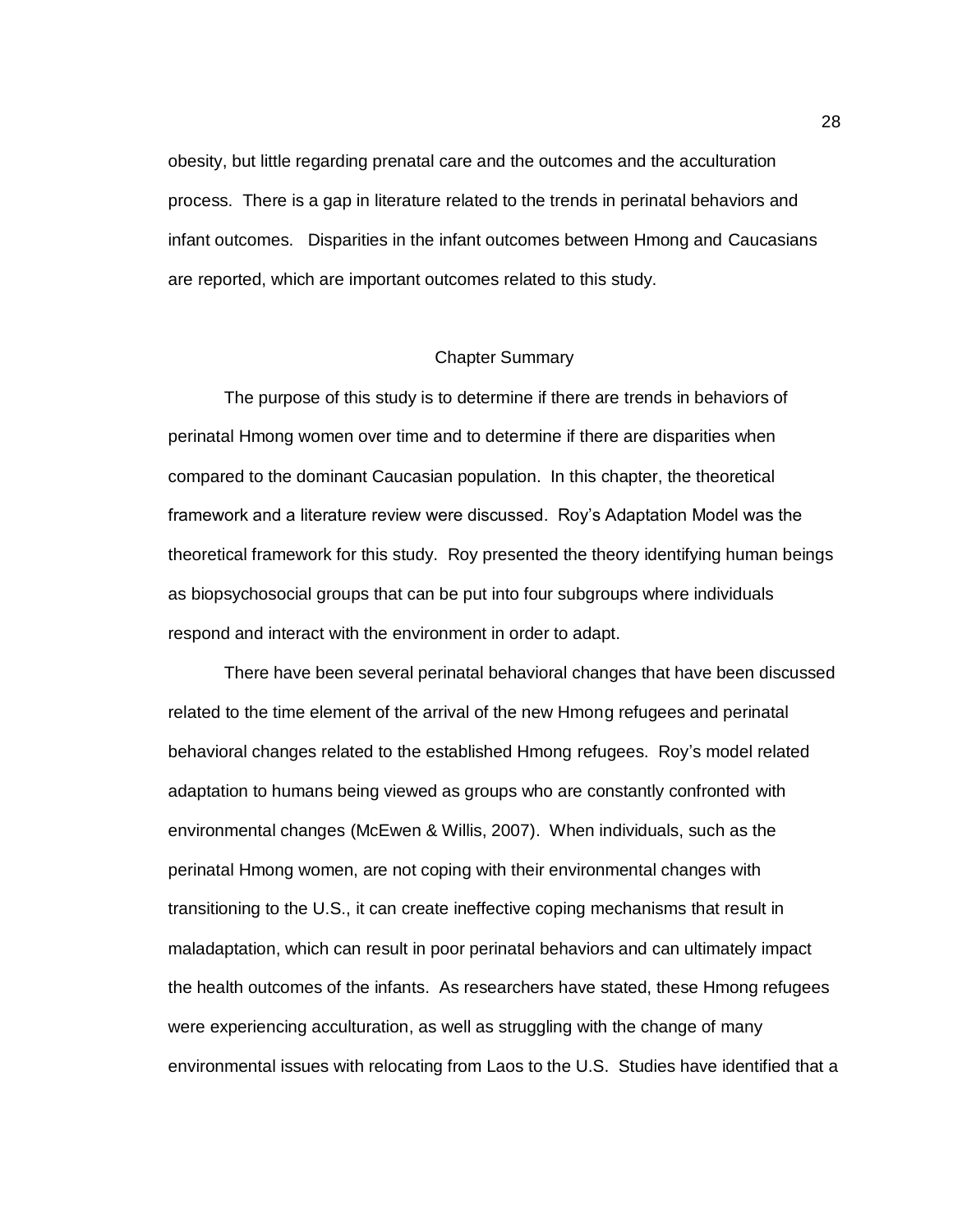change in their environment has altered their perinatal behaviors by decreasing breastfeeding traditions, which can influence birth outcomes (Kornosky et al., 2008). Roy indentifies four modes that influence adaptation (McEwen & Willis, 2007). An example of the physiologic mode, involving basic needs to survive, could describe a perinatal women not getting enough sleep, therefore does not want to breastfeed her baby, or another example involving self-concept, which includes the perinatal women's values and morals -- she never saw a doctor for her pregnancy before, therefore did not believe it was necessary. Another study showed little relationship to an increase in alcohol and smoking behaviors due to environmental changes of relocating from Laos to U.S. (Kornosky et al., 2008). Roy's Adaptation Model also focuses on the four modes of physical response, values and morals, experiences, and relationship. All of these modes can affect the adaptation process related to the connection between perinatal care and infant birth outcomes. The overall theme represented by the literature review identified that increased acculturation leads to increased risk factors (Luecken, Purdom, & Howe, 2009).

In the following chapter, the research design, population and sample, data collection procedure, protection of human subjects, data analysis procedure, and limitations of this study will be described.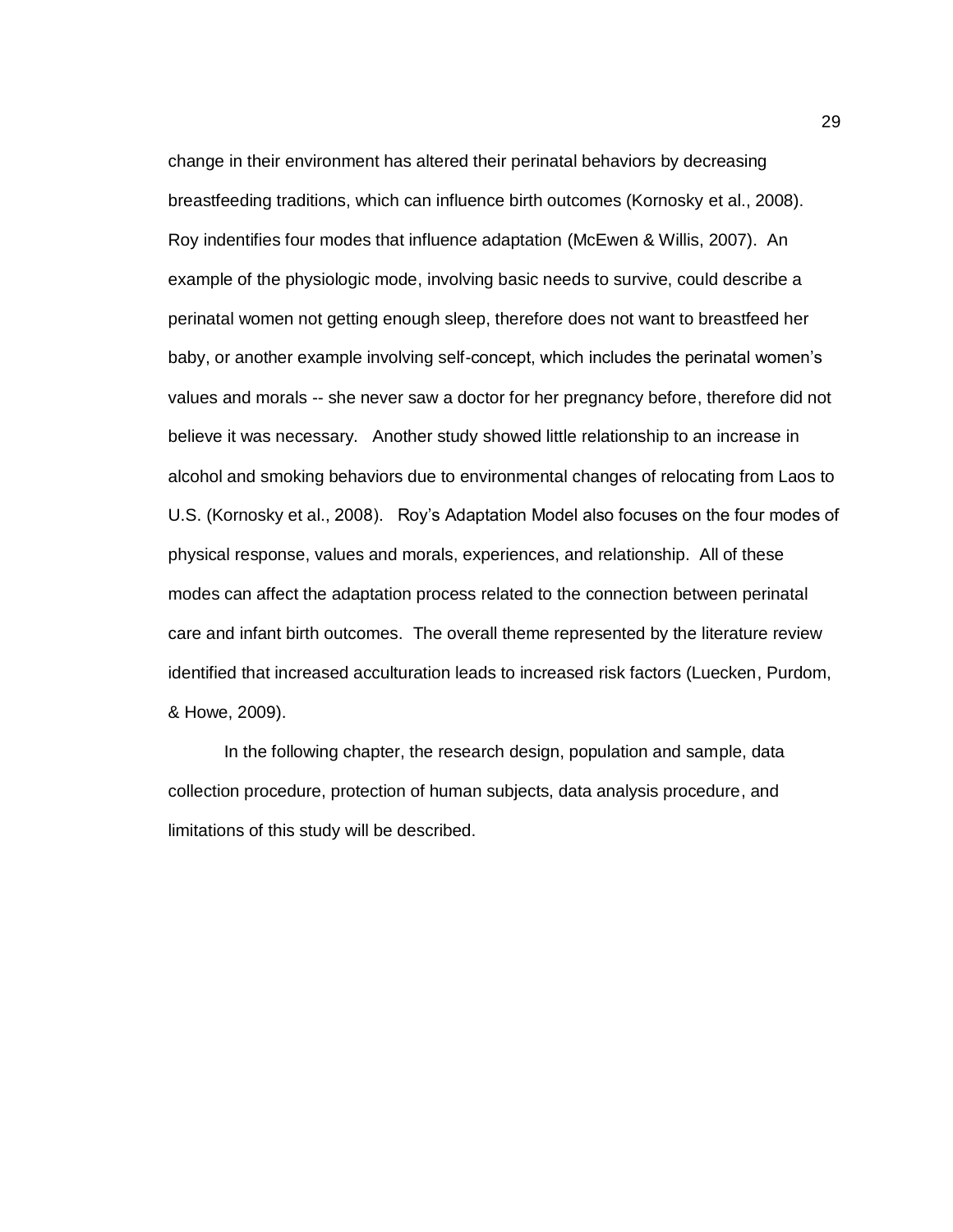# CHAPTER III

### METHODOLOGY

#### Introduction

The purpose of this study is to determine if there are trends in behaviors of perinatal Hmong women over time and to determine if there are disparities when compared to the dominant Caucasian population. In this chapter, the research method is described, including the design, population and sample; data collection procedures; protection of human participants; data analysis procedures; and the study limitations.

### Design of Research Study

The research design for this study was a descriptive, correlational, retrospective structured design. This study will look at behaviors of perinatal Hmong women over time and determine if there are disparities when compared to the dominant Caucasian population. The conceptual and operational definitions are included and presented in Chapter I.

### Population, Sample, and Setting

The target population of this study is perinatal Hmong women compared to the perinatal Caucasian women. The time frame to identify trends over time and disparities is reflected in WISH system and Wisconsin WIC reports from 1989 -- 2008. All perinatal women are entered in the large sample from the WISH data base; only the Hmong and Caucasian women were the target groups for this study. Of the information involving Wisconsin WIC reports, only those enrolled in Wisconsin WIC are represented, and the reported numbers are for all Asian participants. The inclusion criteria for this study are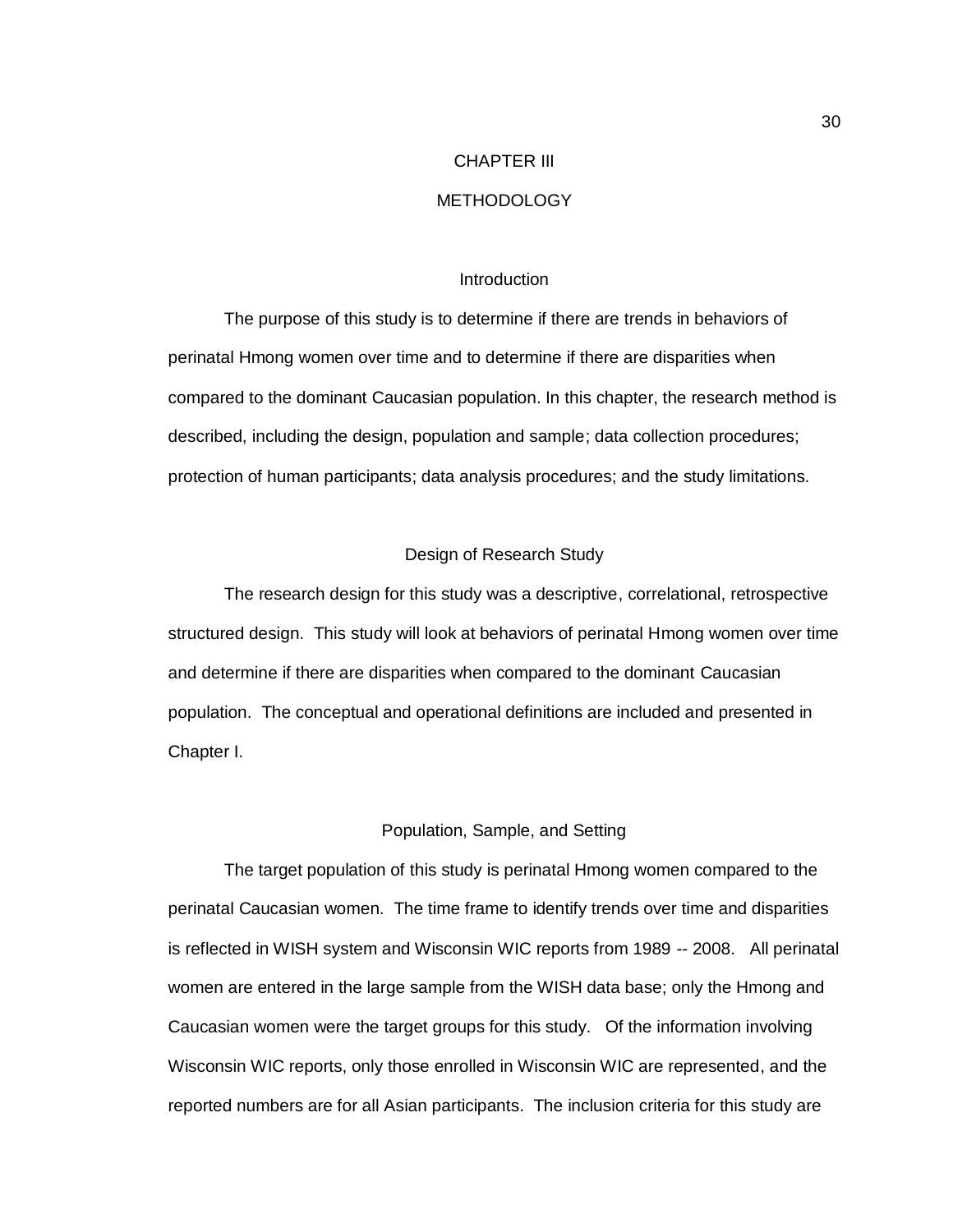as follows: (a) pregnant Hmong and Caucasian women in WISH, which is derived from birth certificate data and state mortality data; and (b) Asian women in Wisconsin WIC. This is a comparison of the Hmong and Caucasian prenatal women related to perinatal behaviors and birth outcomes.

### Data Collection Instruments

Data for this study will be collected from two sources -- WISH, which represents all births as a population rather than a sample, and is the information gathered for Birth Certification Records, and Wisconsin WIC pregnancy nutritional surveillance reports and state mortality data. Because this study examines the population as a whole for much of the data (all WISH data), all differences in data are considered to be real differences. In this case, a judgment on the clinical significance is made rather than a reliance on statistical significance, and trends are noted as to whether the trend is consistent over time rather than variable. All forms contain information relating to perinatal behaviors and infant outcomes. The WISH data base includes statistics involving prenatal visits, NICU utilization, smoking, birth weight, gestational age, and additional data that can be analyzed for infant mortality. The Wisconsin WIC reports include statistics on breastfeeding and alcohol consumption, which are gathered by WIC staff during visits.

### Data Collection Procedures

Approval to conduct the study was granted from the University of Wisconsin Oshkosh Institutional Review Board (IRB). The study was granted as exempt. The researcher received a letter from the IRB. Data were collected from publicly available data bases and Wisconsin WIC pregnancy nutritional surveillance reports. The WIC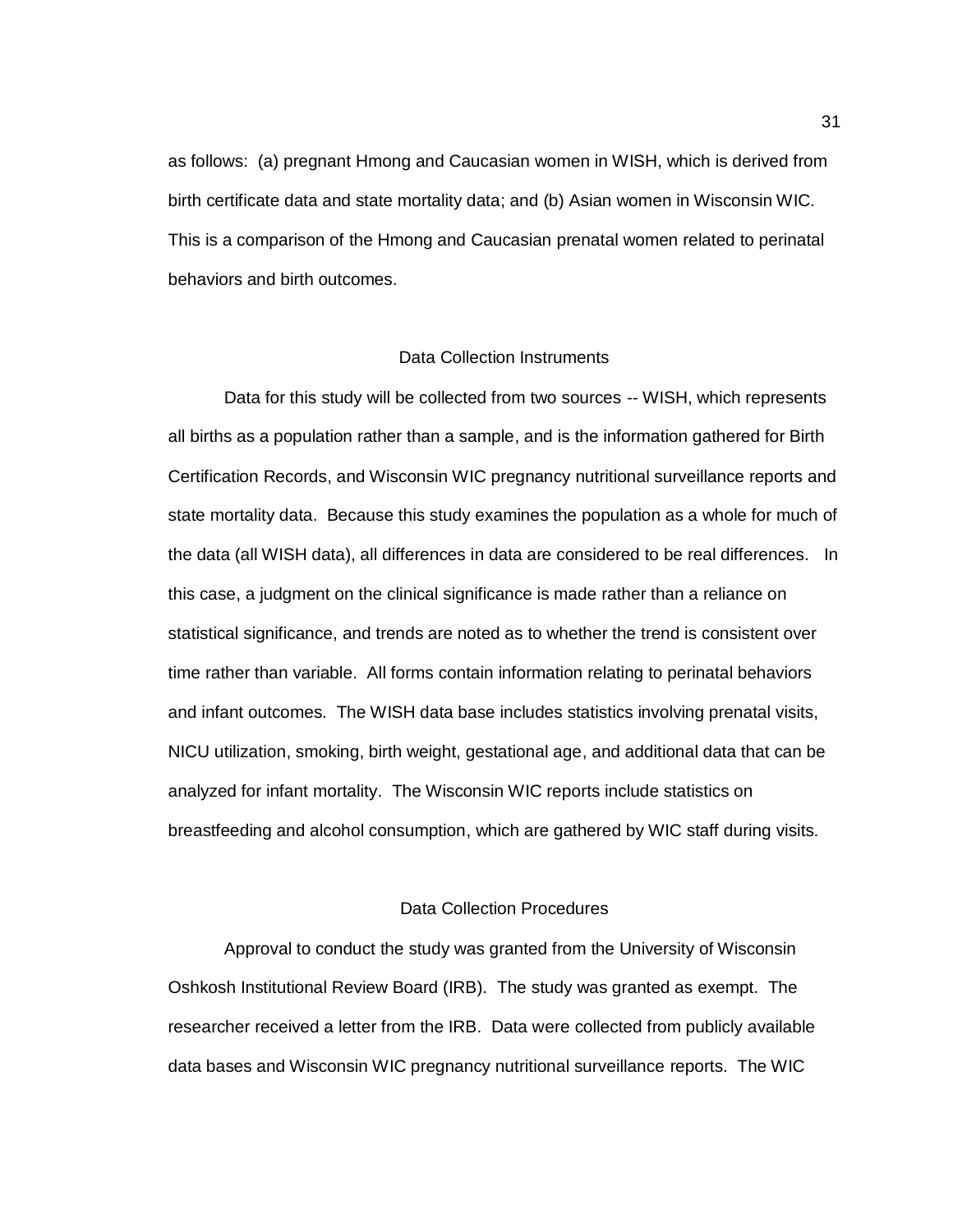data are extracted from reports that present state data and were in completed form when accessed. No original extraction from data bases was done for the WIC data.

#### Data Analysis Procedures

Data were analyzed using descriptive, retrospective structure design to examine if there are trends in behaviors of perinatal Hmong women over time and to determine if there are disparities when compared to the dominant Caucasian population. Because the data from WISH is population data and not sample data, there are no standard deviation data reports.

#### **Limitations**

Limitations to this study included generalizations related to a large sample size. Other limitations included that the Wisconsin WIC pregnancy nutrition surveillance reports included information which was obtained from participants enrolled in Wisconsin WIC only. An additional limitation involved literacy with understanding the information and the accuracy of the correct response. A limitation related to all of the retrieval sites included possible inaccurate information due to the participants, as well as other healthcare providers, entering information. Additionally, the Wisconsin WIC data bases included information on all Asian participants, and specific data on Asian ethnicity is not collected.

### Chapter Summary

For this study, a descriptive, retrospective structure design was used. A complete sample of all births in Wisconsin was examined from the WISH data system,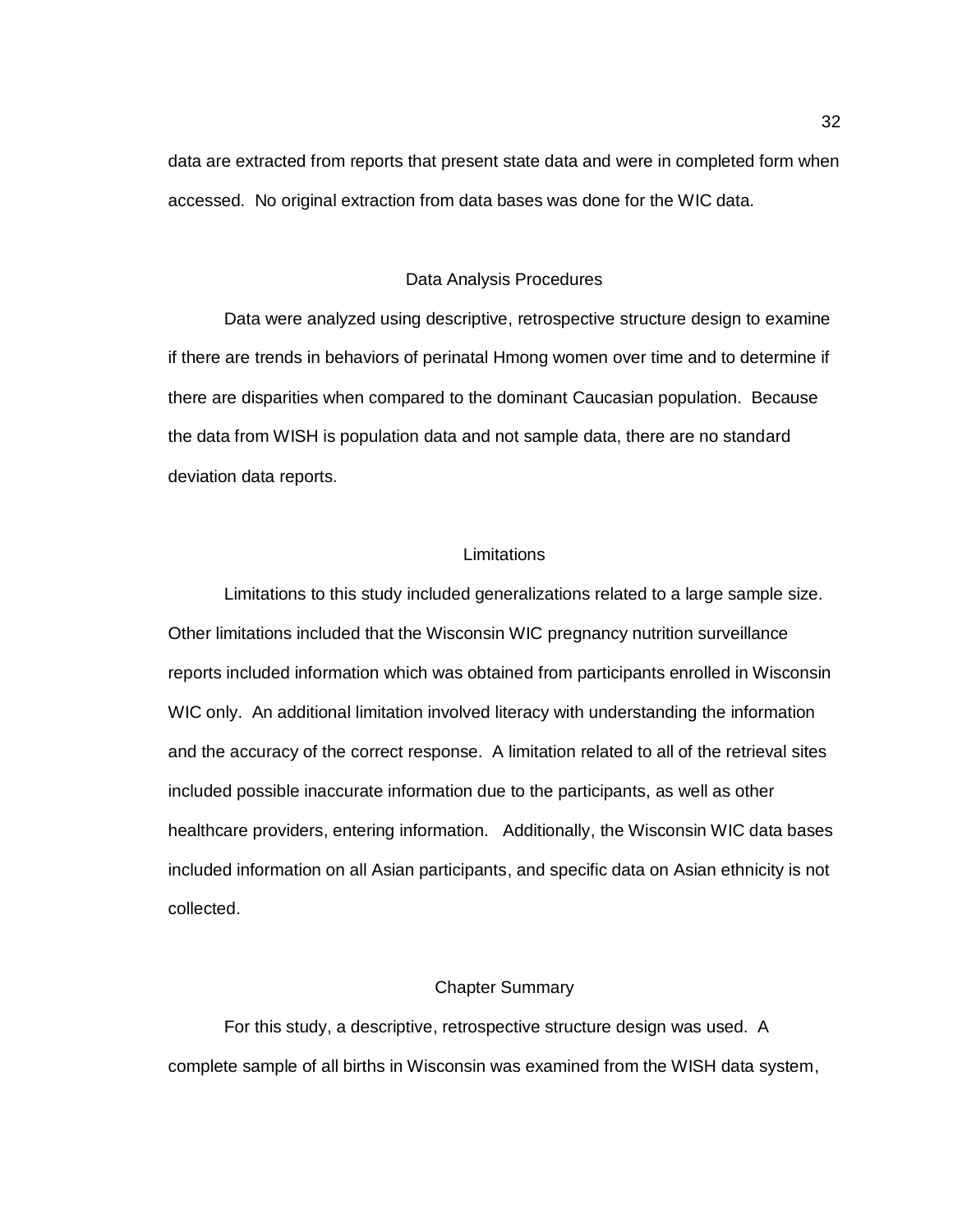from birth records, and data from all participants in the Wisconsin WIC reports were used.

In the following chapter, the demographic description of the sample will be presented, results and discussion of the research findings, and how these can contribute to nursing and nursing research.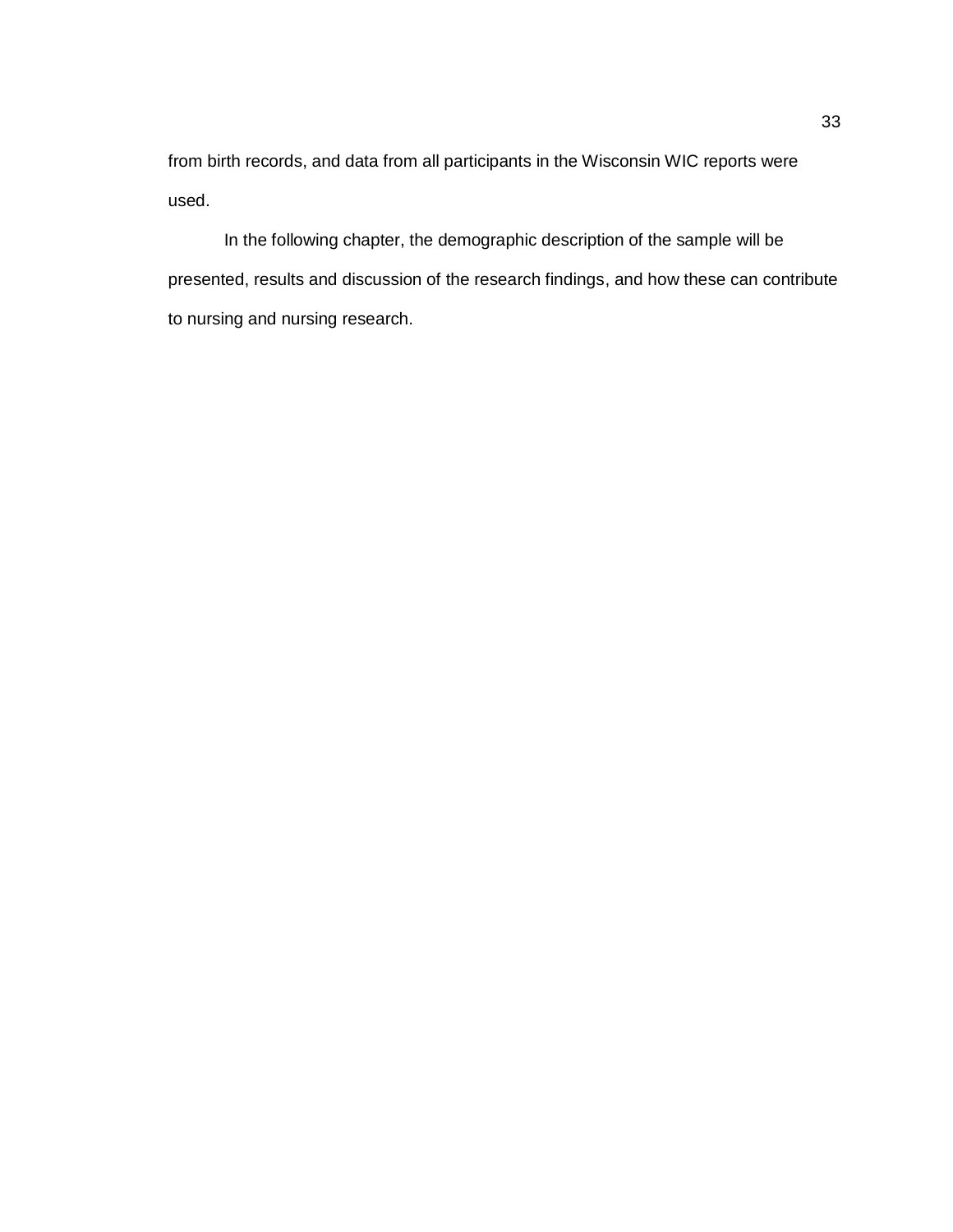#### CHAPTER IV

### FINDINGS AND DISCUSSION

#### Description of the Sample

According to the Census Report in 2000 (U.S. Census Bureau, 2008), the Asian population in the United States consists of 11 Asian groups, which includes Asian Indian, Cambodian, Japanese, Chinese, Filipino, Hmong, Korean, Laotian, Pakistani, Thai, and Vietnamese. Of these Asian descents, a few groups are considered as recent immigrants, these include Hmong, Vietnamese, and Laotians, which are reported as being 11.9 million people or 4.2% of the U.S. population. The census report has different ways to categorize certain groups. For example for Asians, the Asian only group represents 10.2 million people or 3.6%, and the group entitled Asian and one or more other races represents 1.7 million people or 0.6%. Data collection for the U.S. Census was done by race alone and race in combination. Throughout the U.S., the Asian population has increased from 1990 to 2000. The term Asian refers to people with heritage in the Far East, Southeast Asia, or Indian subcontinent (U.S. Census Bureau, 2009). There are several known names for the Hmong heritage that are used to describe the Hmong in the literature and in data sets. These are Hmong, Southeast Asian, Northern Southeast Asian, Laotian, and Asian/Pacific Islander.

The population data sets accessed throughout this study consisted of information from WISH and WIC reports. The WISH data set described Hmong population as Laotian/Hmong, and the WIC reports referred to Hmong as Asian /Pacific Islanders (A/PI), combining Asians and Pacific Islanders into one group. The Caucasian population was referred to in the WISH data report as non-Hispanic White, and Caucasians were referred to as White Not Hispanic in the Wisconsin WIC report. Each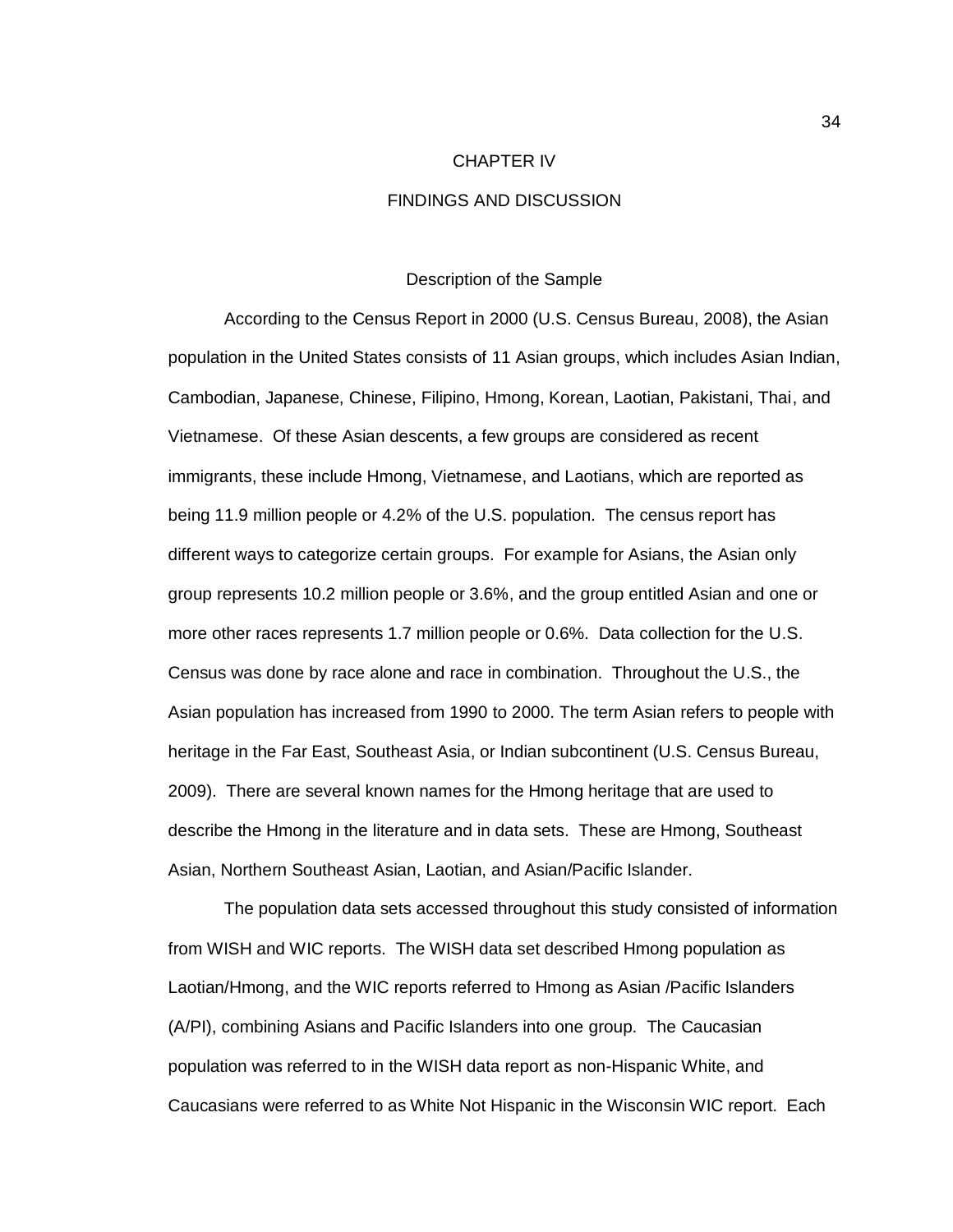data set had its own identifying indicators for the population that they were reporting information on. In this study, the White non-Hispanic population is referred to as Caucasians.

The WISH data report contained information on several perinatal behaviors and infant outcomes. The perinatal behavior information that was obtained from the WISH system included smoking status, prenatal care utilization, and age trends. The infant outcomes that were obtained through the WISH system included gestational age, prematurity, neonatal intensive care utilization, birth weight, infant mortality, and neonatal mortality. Due to the fact that data were gathered over time, trends over time are also examined. Wisconsin Interactive Statistics for Health data were retrieved from 1989 through 2008. The data that were obtained from the Wisconsin WIC reports contained information relating to perinatal behavior of breastfeeding and alcohol consumption in A/PI. The breastfeeding data was retrieved from 1997 through 2007 and the alcohol consumption data was retrieved from 2006 through 2007. All data reported are data on Hmong from Wisconsin.

The review also entails an analysis of data based on age. The WISH data were reviewed as those less than 18 years old included 15 to 17 years and under 15 years. For those that were 18 years of age and older, included 18 -- 19 years, 20 -- 24 years, 25 -- 29 years, 30 -- 34 years, 35 -- 39 years, 40 -- 44 years, and 45+ years.

When analyzing the data, it is helpful to have information on all births in Wisconsin. The total births for Wisconsin from 1999 -- 2006 are 1,396,881. The total Caucasian births are 1,118,550, and the total Hmong births are 22,494. Additional state level health statistics are provided as needed for interpretation of results in the section where it is needed.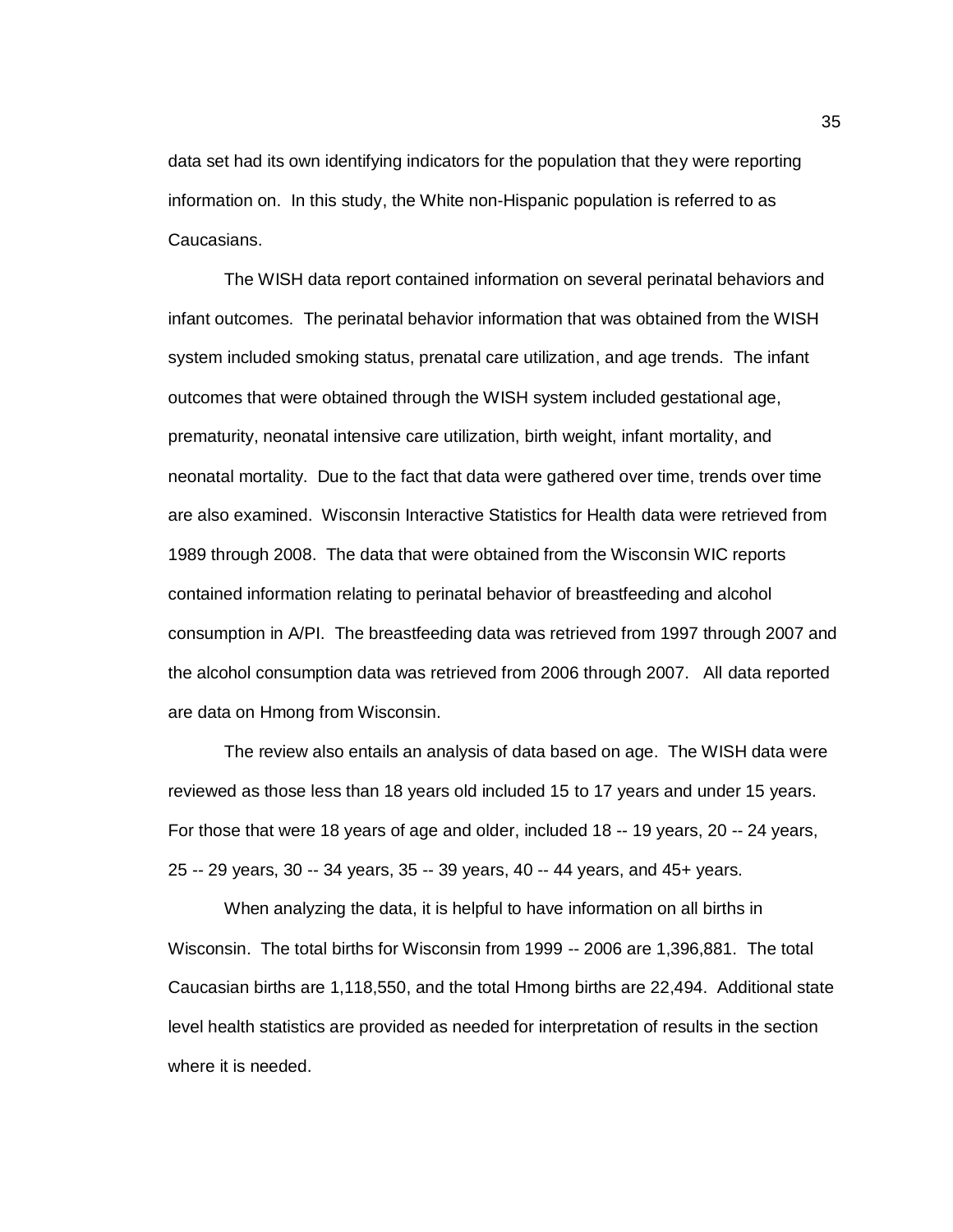### Results

### *Perinatal Behavior*

Perinatal behaviors of smoking, alcohol use, breastfeeding, and prenatal care can impact the infant outcomes. Data is presented with comparisons over time and by age. These behaviors play an important part in determining the infants' health risk. *Tobacco Smoking*

The first behavior reviewed is tobacco smoking behavior. Table 1 is a comparison of smoking behaviors perinatally between Caucasian and Hmong women from 1989 -- 2007. Data were gathered from the WISH data base.

Table 1

|                        |           | Percentage |
|------------------------|-----------|------------|
|                        | Caucasian | Hmong      |
| All                    |           |            |
| 1989 - 1995            | 21        | O          |
| 1996 - 2000            | 18        | 1          |
| $2001 - 2005$          | 15        | 3          |
| 2006 -- 2007           | 16        | 5          |
| $\leq$ 18 years of age |           |            |
| 1989 - 1995            | 37        | 0          |
| 1996 – 2000            | 34        | 3          |
| $2001 - 2005$          | 30        | 5          |
| 2006 -- 2007           | 28        | 5          |
| $>18$ years of age     |           |            |
| 1989 - 1995            | 21        | O          |
| 1996 - 2000            | 17        | 1          |
| $2001 - 2005$          | 15        | 3          |
| 2006 -- 2007           | 16        | 5          |
|                        |           |            |

### *Percentages of Tobacco Smoking Behaviors*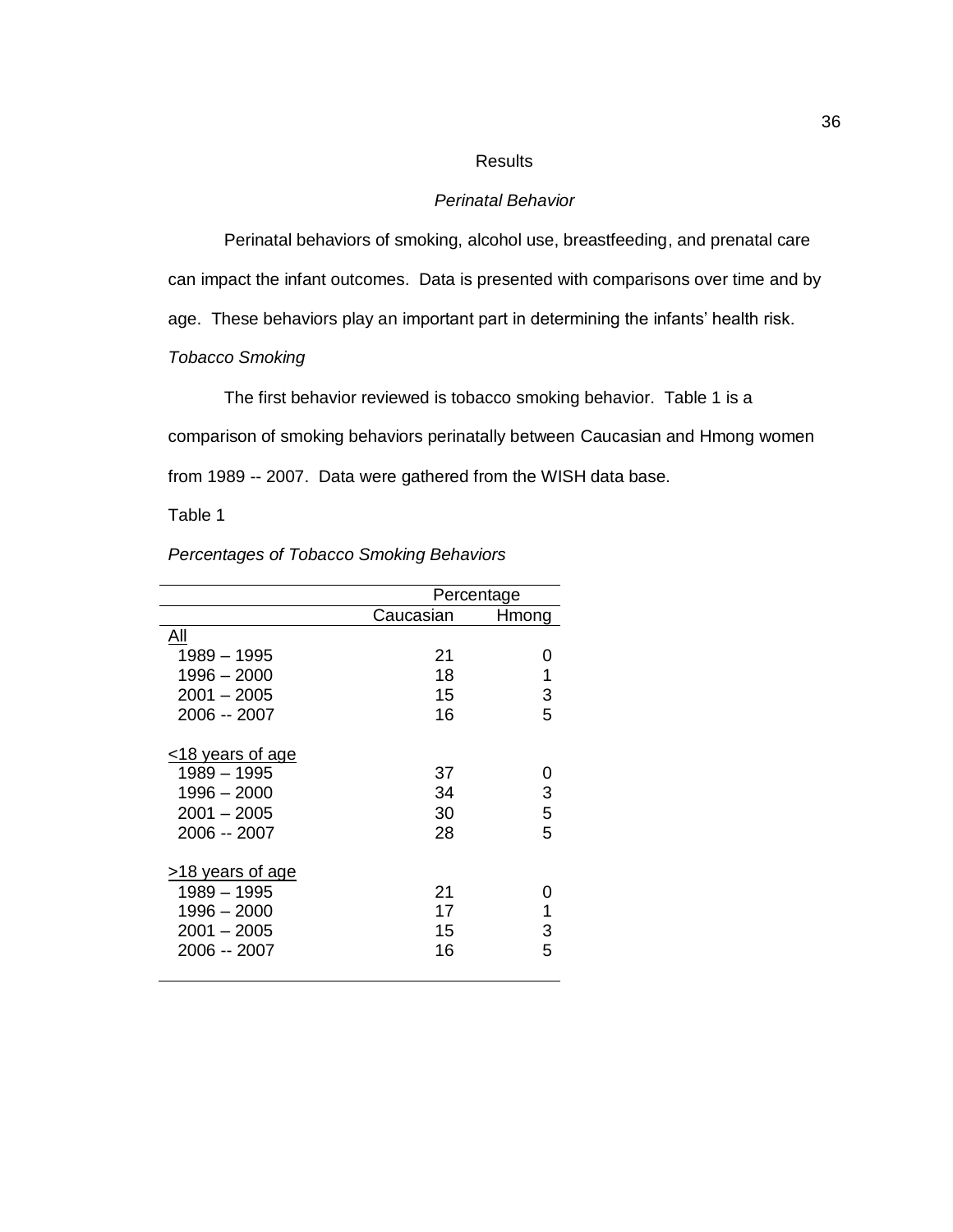Table 1 shows an increase of smoking among the Hmong and a decrease of smoking among the Caucasians. From 1989 to 1995, the Hmong were not smoking, with 0% of Hmong reporting smoking during their pregnancy. These rates increased in 1996 to 2000 when 1% smoked; then in 2001 to 2005, 3% smoked; and in 2006 to 2007, 5% of the prenatal Hmong women smoked. Caucasian women who smoked in 1989 to 1995 was 21%; then in 1995 to 2000, the smoking rate dropped to 18%; then in 2001 to 2005, the rate decreased again to 15%; and between 2006 and 2007, the smoking rate for Caucasian women increased to 16%.

The table also shows age factors comparing smoking rates in those under 18 years of age to those that were 18 years of age and older between 1989 and 2007. For the Hmong who are less than 18 years of age, the rates of smoking increased. In 1989 to 1995, 0% smoked; and then from 1995-2000, the rate increased to 3%; and between 2001 -- 2005 and 2006 -- 2007, the smoking rates increased to 5%. For the Hmong 18 years of age and older, the rates are similar. In 1989 -- 1995, 0% smoked; and in 2006 – 2007, the smoking rate increased to 5%. In comparison, the Caucasian smoking rate decreased from 21% in 1989 -- 1995 to 16% in 2006 -- 2007 in the 18 years of age and older group. The Caucasian rate for those under 18 years of age decreased, as well, from 37% in 1989 -- 1995 to 28% in 2006 -- 2007, but remain quite high in comparison to those 18 years of age and older.

Among all of the results, the statistics show that Caucasian women have a decreased rate of smoking over time, while the Hmong women have an increased rate of smoking over time, but the Hmong still smoke at rates far below that of Caucasian pregnant women. While the rate remains low, there is a trend toward increasing smoking and likely acculturation in the Hmong. Other secular factors are at work,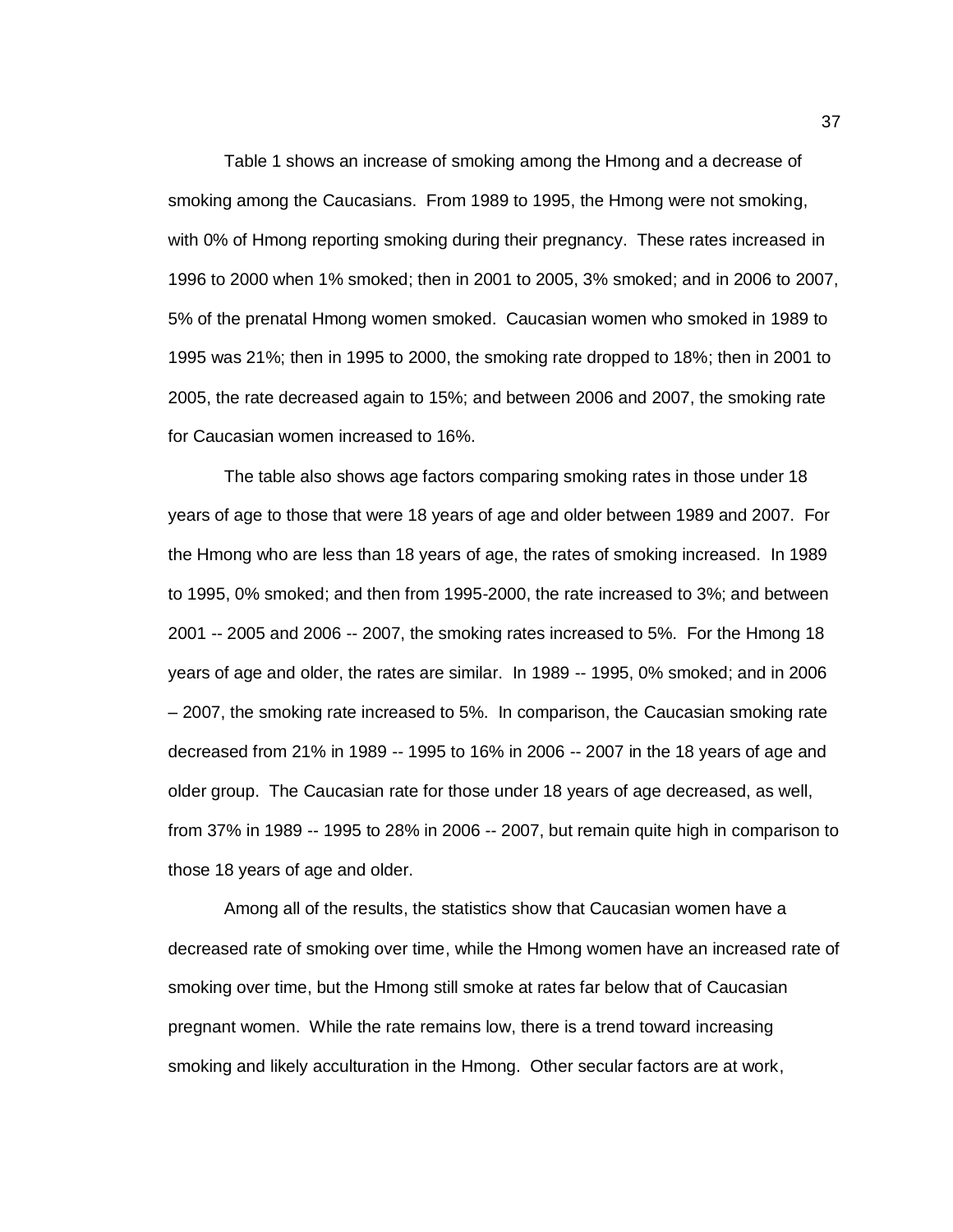showing an overall decrease in smoking in Caucasian women. We have seen a trend of increased negative behavior of perinatal smoking in Hmong, despite the fact that smoking is known to be detrimental to the health of the infant, which is assumed to be information provided to those seeking prenatal care. Prenatal care-seeking behaviors are examined later in this paper.

*Alcohol Consumption*

The next perinatal behavior that will be described is alcohol consumption. This data was obtained from the WIC report -- Pregnancy Nutrition Surveillance, 2006, 2007. Table 2 represents the percentages of all preconception and perinatal alcohol consumption.

Table 2

*Percentages of all Pre-conception and Perinatal Alcohol Consumption*

|                             | 2006      |          | 2007      |          |
|-----------------------------|-----------|----------|-----------|----------|
|                             | Wisconsin | National | Wisconsin | National |
| 3 months prior to pregnancy | 12.6      | 97       | 10.5      | 74       |
| Last 3 months of pregnancy  | 0.3       | 0.5      | በ 4       | 0.4      |

Table 2 represents the percentage of all prenatal women enrolled in Wisconsin WIC between 2006 and 2007 that reported drinking 3 months prior to pregnancy and those who reported drinking the last 3 months of pregnancy and comparing Wisconsin rates to national rates data from the Pregnancy Nutrition Surveillance reports (2006, 2007). The data demonstrate a decrease in the rates of alcohol consumption from 2006 to 2007 with the Wisconsin and national rates. Overall, the rates for Wisconsin have decreased from 2006 to 2007; although, Wisconsin remains above the national average of alcohol consumption. These statistics confirm the alcohol use problem that Wisconsin has among all ethnicities. This study does signify the need to investigate ethnic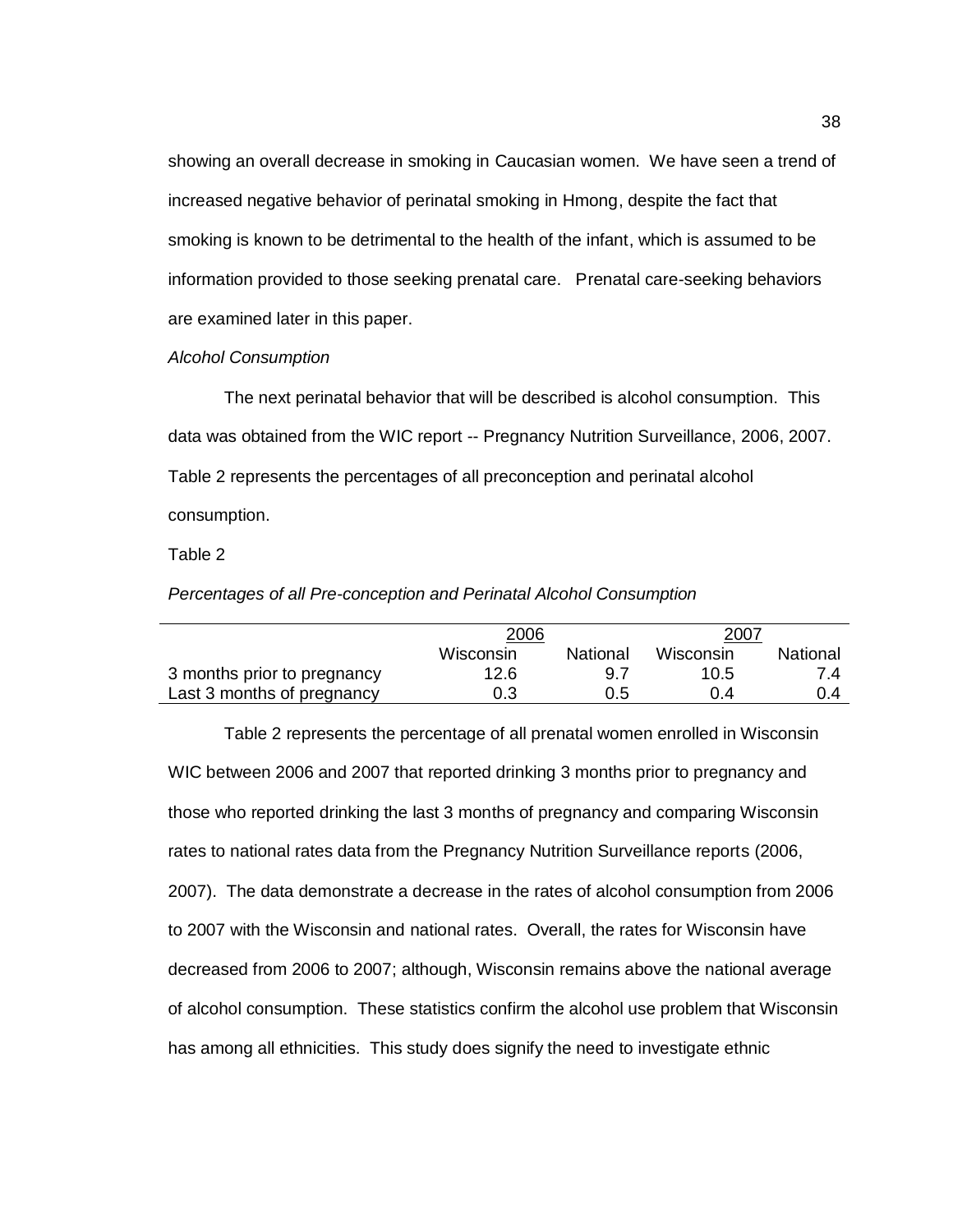populations and alcohol use. There exists no alcohol consumption statistics involving the Hmong prenatal population. According to Erickson et al. (1987), many prenatal behaviors, like taking medications, alcohol, and tobacco, were avoided with the Hmong; however, that was prior to years of experience in the culture. If the similar trends are true for alcohol as are true for smoking tobacco, it is important to know so further efforts can be undertaken to encourage Hmong women to maintain healthy behaviors. Although this statistics were limited, due to resources, and represents all those on Wisconsin WIC, it is a refreshing statistic representing a decrease in the negative behavior of consuming alcohol while pregnant.

### *Prenatal Care Utilization*

Prenatal care utilization is another perinatal behavior that is important and can indicate health risks for the mother and the infant. Receiving prenatal care early has been related to improving the health of pregnant women and their infants. Table 3 represents information about prenatal care utilization among pregnant women who are Caucasian and Hmong. For this behavior, the WISH data system was accessed for information.

### Table 3

|                                               | Caucasian |                           |                   |      |                 | Hmong     |                   |      |  |
|-----------------------------------------------|-----------|---------------------------|-------------------|------|-----------------|-----------|-------------------|------|--|
|                                               | 4 st      | $\boldsymbol{\gamma}$ nd* | $2^{\text{rd}^*}$ | None | 1 <sup>st</sup> | $2^{nd*}$ | $2^{\text{rd}^*}$ | None |  |
| 1989 -- 1995                                  | 86.0      | 97.0                      | 99.0              | 1.0  | 36.0            | 88.0      | 99.0              | 1.0  |  |
| $1996 - 2000$                                 | 88.0      | 98.0                      | 99.5              | 0.5  | 47.0            | 92.0      | 99.7              | 0.3  |  |
| $2001 - 2005$                                 | 88.0      | 97.0                      | 99.5              | 0.5  | 53.0            | 93.0      | 98.0              | 2.0  |  |
| 2006 -- 2007                                  | 87.0      | 97.0                      | 99.5              | 0.5  | 57.0            | 93.0      | 98.0              | 2.0  |  |
| $*$ $\sim$ $\sim$ $\sim$ $\sim$ $\sim$ $\sim$ |           |                           |                   |      |                 |           |                   |      |  |

*Percentages of all Trimesters of Those Receiving Prenatal Care for all Age Groups*

\*Cumulative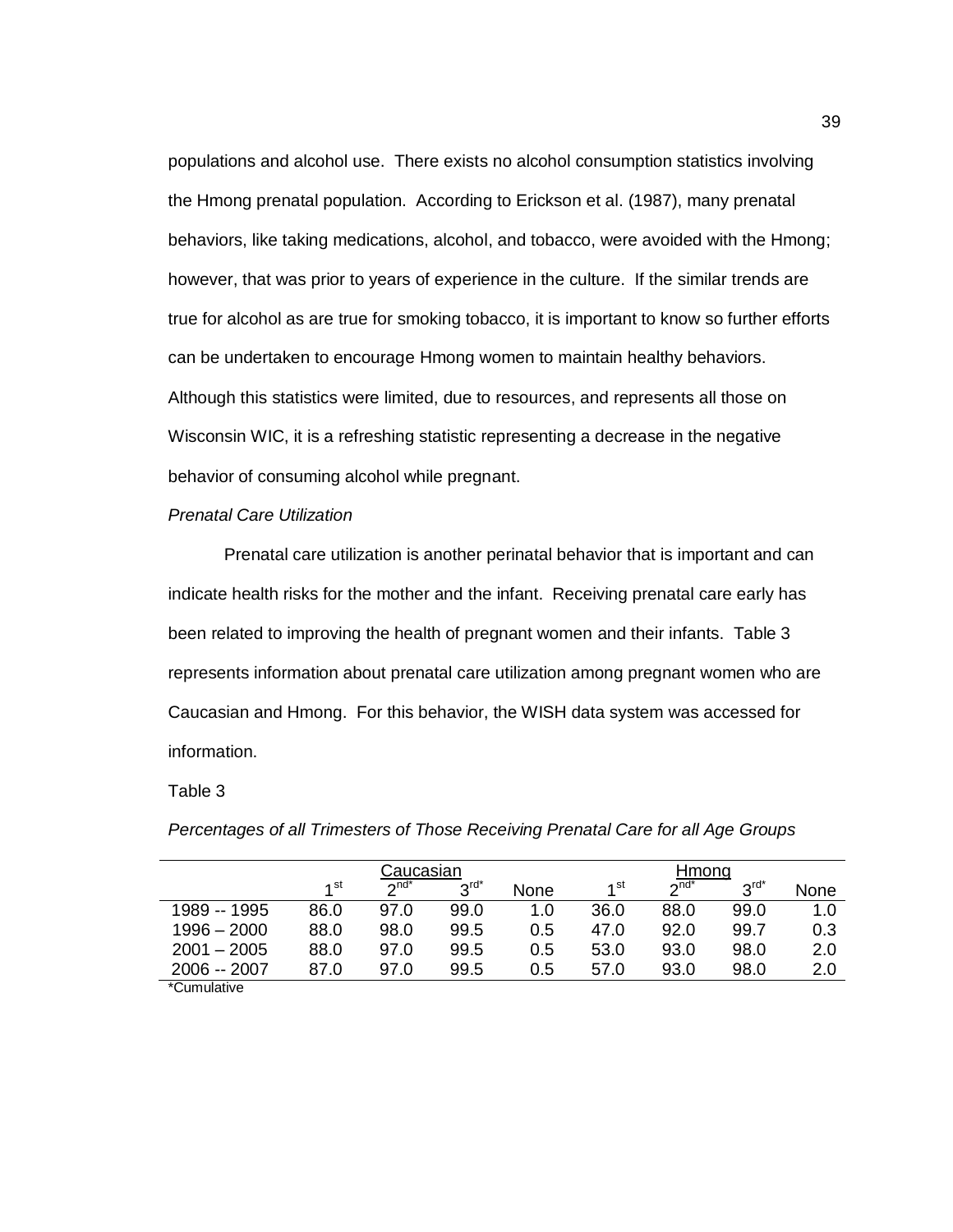The three trimesters are defined as; 1 -- 3 months, 4 -- 6 months, 7 -- 9 months, and no prenatal care. There is an increase in earlier prenatal care over time in the Hmong population in the first trimester, from 36% in 1989 -- 1995 to 57% in 2006 -- 2007. The majority of Hmong women seek prenatal care in the first trimester in all years, with the exception of the years 1989 -- 1995 when the second trimester was the highest. There is a slight decrease of prenatal care over time in the second trimester and a more subtle decrease for prenatal care during the third trimester, but this is due to an increase in first trimester prenatal care. This information shows that Hmong women are seeking prenatal care earlier than in the past. For Caucasian women during the first trimester, prenatal care remained the same over time, around 87%; in the second trimester, rates range from 10% to 11%; and the third trimester remained the same over time at 2%. Those receiving no prenatal care have remained stable at 0.4% to 0.5% in Caucasian women, while the rates with Hmong women ranged between 0.3% to 2% over time. The Caucasian perinatal care statistics have been remarkably stable over time.

Table 4 represents the percentage of Caucasian and Hmong women receiving prenatal care in the first trimester by age.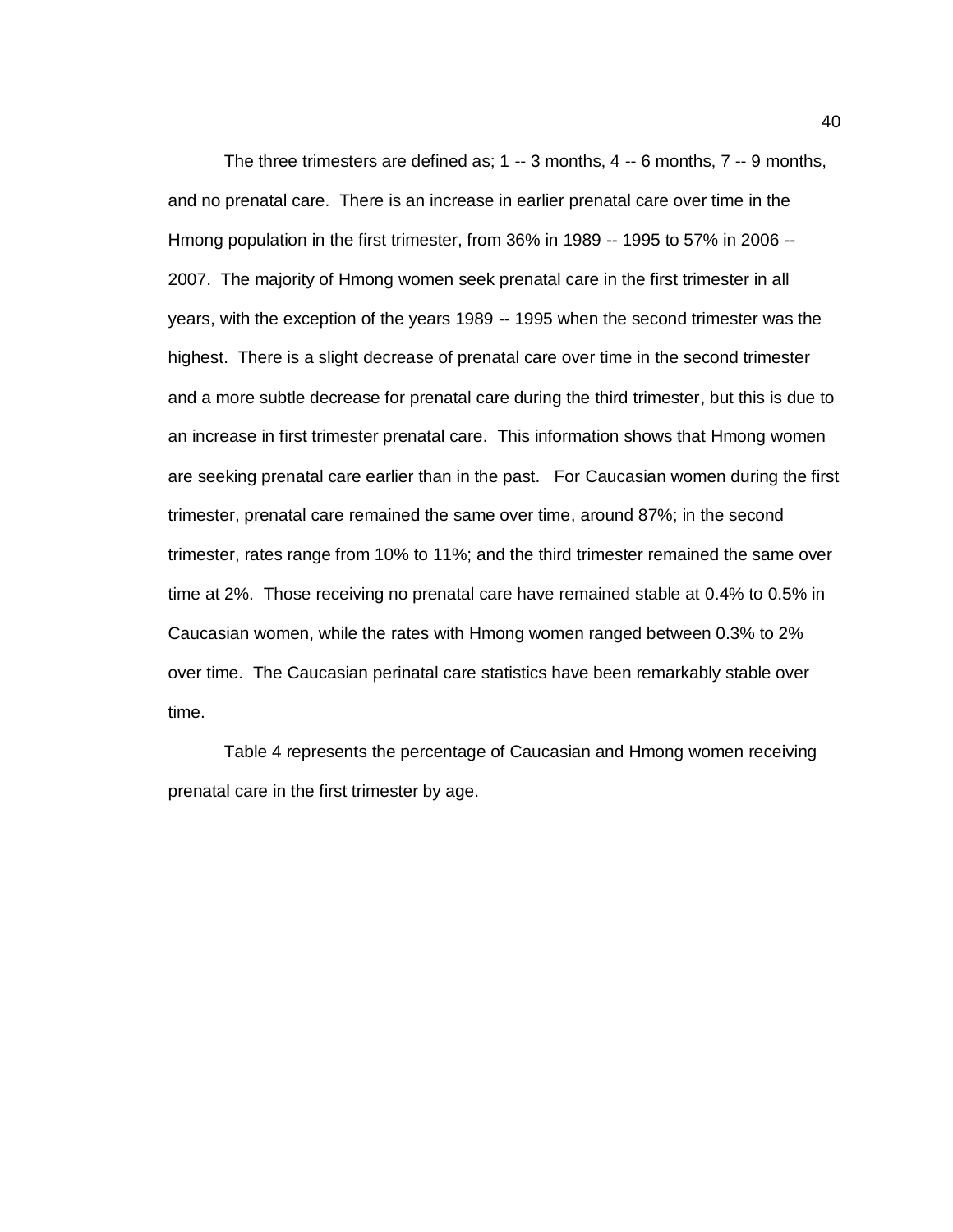#### Table 4

|                       | Caucasian | Hmong |
|-----------------------|-----------|-------|
| <18 years of age      |           |       |
| $1989 - 1995$         | 62        | 35    |
| $1996 - 2000$         | 65        | 39    |
| $2000 - 2005$         | 67        | 34    |
| $2006 - 2007$         | 63        | 37    |
| $\ge$ 18 years of age |           |       |
| $1989 - 1995$         | 87        | 36    |
| $1996 - 2000$         | 88        | 48    |
| $2000 - 2005$         | 89        | 55    |
| $2006 - 2007$         | 87        | 58    |

*Percentages of Women Receiving First Trimester Prenatal Care* 

When examining the data divided by age groups, we see some similarities between the groups, despite the disparity in the rate at which first trimester care is accessed. The disparities are obvious. For those less than 18 years of age in the time frame of 1989 -- 1995, Hmong prenatal care in the first trimester was at 35%, compared to the Caucasian rate at 62%. During 1996 -- 2000, Hmong prenatal care in the first trimester increased to 39%, compared to the Caucasian rate of 65%. In the years 2001 - - 2005, Hmong prenatal care in the first trimester was 34%, compared to Caucasian women, who began at 67%. In 2006 – 2007, 37% of Hmong women began care in the first trimester, compared to Caucasian women at 63%. The trends and disparities are similar in the 18 years of age and older category, as well. Caucasian women start with rates nearly double the rate of Hmong population. In 1989 – 1995, 87% of Caucasian women sought prenatal care in the first trimester, compared to 36% of Hmong women. Similar disparities are shown in the remaining years and are seen in Table 4. The commonalities that both cultures share is that there is a difference in the age groups, with those who are older seeking early prenatal care at higher rates. There is a trend for the older Hmong women to get prenatal care earlier over time, increasing the disparity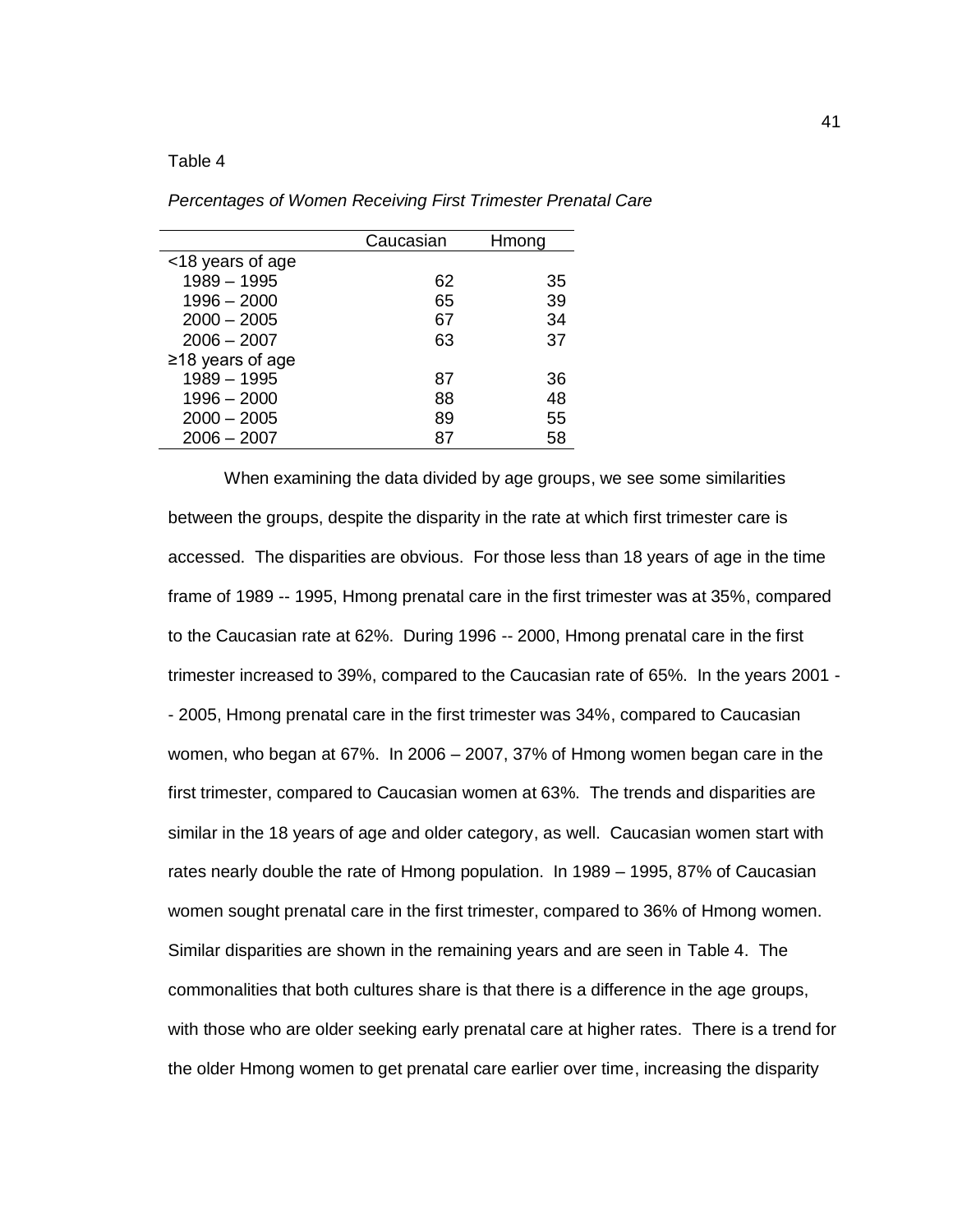over the younger Hmong women. Table 4 also shows there is little variance in the rates of early prenatal care for younger Hmong women. The Caucasian rates for both age groups show little variability, but the age-related differences remain with older Caucasian women seeking prenatal care earlier than younger.

Table 5 represents the percentage of Caucasian and Hmong women who are receiving prenatal care by the second, third, all trimesters and no prenatal care, by age, and includes data on the cumulative rates for each category. The cumulative rate demonstrates that between 96% and 99% of members of both cultures received some prenatal care prior to delivery. This provides information in order to look at age stratified data for women seeking prenatal care.

#### Table 5

|                 |          |                              | Caucasian       |                              |      |          |               | Hmong           |                               |      |
|-----------------|----------|------------------------------|-----------------|------------------------------|------|----------|---------------|-----------------|-------------------------------|------|
|                 |          |                              |                 |                              |      |          |               |                 |                               |      |
|                 | $2^{nd}$ | 4 <sup>St</sup><br>$82^{nd}$ | $3^{\text{rd}}$ | $2^{nd}$<br>83 <sup>rd</sup> | None | $2^{nd}$ | $1st$ & $2nd$ | $3^{\text{rd}}$ | $2^{nd}$<br>8.3 <sup>rd</sup> | None |
|                 | only     |                              | only            |                              |      | only     |               | only            |                               |      |
| <18 years       |          |                              |                 |                              |      |          |               |                 |                               |      |
| 1989 - 1995     | 29       | 91                           |                 | 98                           | 2    | 50       | 85            | 13              | 98                            | ົ    |
| $1996 - 2000$   | 26       | 91                           | 6               | 97                           | 2    | 50       | 89            | 10              | 99                            |      |
| $2001 - 2005$   | 25       | 92                           | 6               | 97                           | 2    | 54       | 88            | 11              | 99                            |      |
| $2006 - 2007$   | 28       | 91                           | 5               | 96                           |      | 52       | 89            | 9               | 98                            | 2    |
| $\geq$ 18 years |          |                              |                 |                              |      |          |               |                 |                               |      |
| 1989 - 1995     | 11       | 98                           | 2               | 13                           |      | 52       | 88            | 11              | 99                            |      |
| $1996 - 2000$   | 9        | 97                           | າ               | 11                           |      | 44       | 92            |                 | 99                            |      |
| $2001 - 2005$   | 9        | 98                           | っ               | 11                           |      | 39       | 94            | 5               | 99                            |      |
| $2006 - 2007$   | 10       | 97                           | 2               | 12                           |      | 35       | 93            | 4               | 97                            |      |

*Percentages of Women Receiving Prenatal Care by Trimester*

For Caucasian women under 18 years of age, cumulative rates for care received in the first and second trimesters show a consistent rate of 91% over time. The older Caucasian women received care at higher rates (97% -- 98%) in the first two trimesters. These rates are higher than the rates for the Hmong women less than 18 years of age during the first and second trimesters, who had an increase of prenatal care over time from 85% in 1989 -- 1995 to 89% in 2006 -- 2007, while in the group 18 years of age and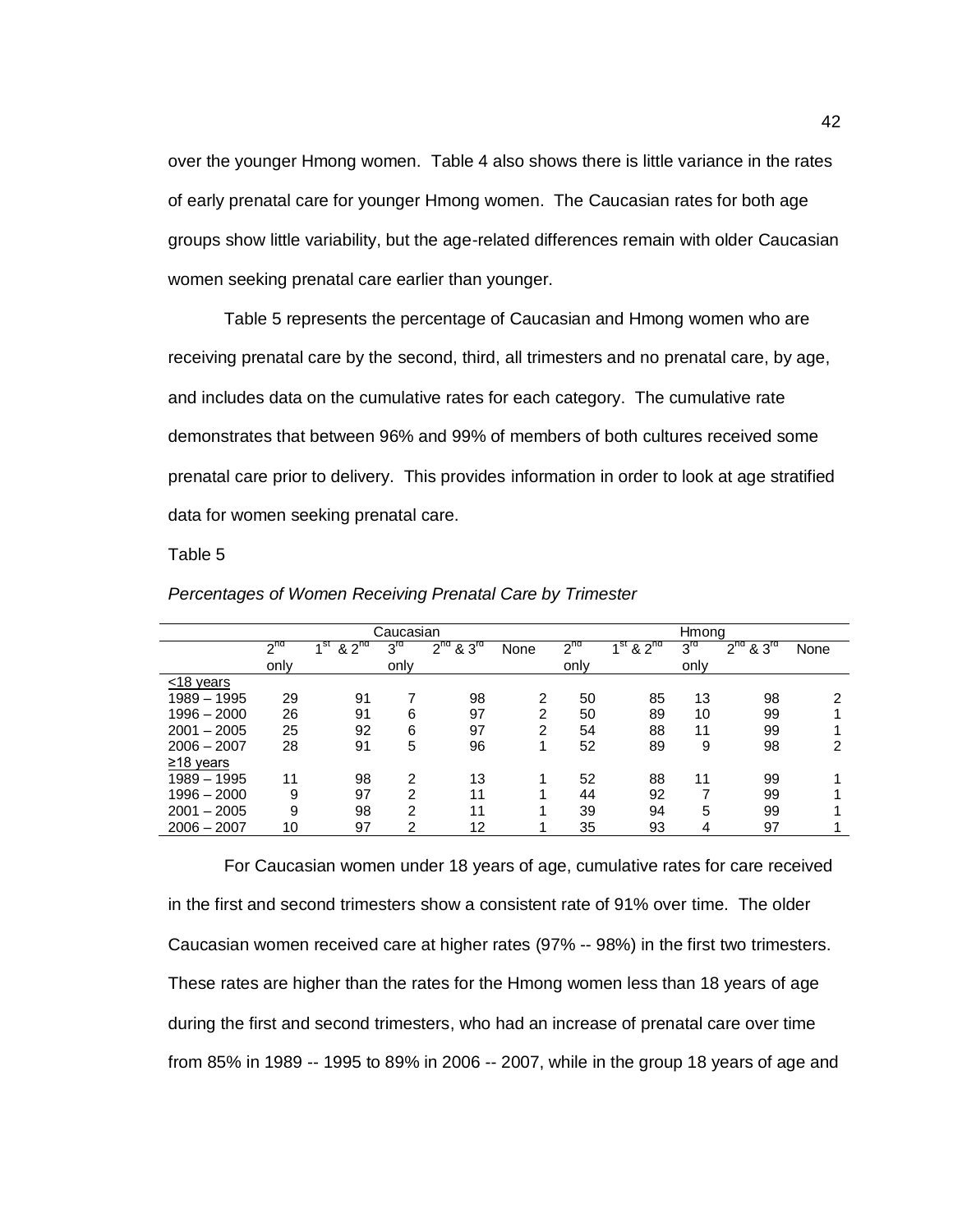older, the percentage for prenatal care increased from 88% in 1989 -- 1995 to 93% in 2006 -- 2007.

The data demonstrate that older women seek prenatal care earlier. Gains in seeking prenatal care occurred primarily in older populations for the Hmong. For those 18 years of age and older in both ethnicities, there exists a decrease in late prenatal care over time. For Hmong women, the most common trimester for receiving prenatal care is the second trimester, with cumulative rates (those receiving care by the end of the second trimester) similar to Caucasian rates. This statistic is remaining stable for the younger than 18 years of age Hmong women (50%). For those 18 years of age and older, Hmong women are decreasing the overall late prenatal care and beginning prenatal care earlier.

According to Hopkins and Clarke (1983), prenatal care for the Hmong population starting at the third trimester was 35% between 1980 – 1981, compared to the national average of 5%, clearly indicating that Hmong women receive care late more often than the general population in their study. Comparing these statistics to the Wisconsin rates regarding prenatal care from 1989 through 2007, there has been a trend in the Hmong population to obtain prenatal care earlier than years prior, with the Hmong rates in the third trimester at 5% by 2001, where they remain. This is compared to the current rate in Caucasian women at 2%. Hmong women have a higher rate of receiving no prenatal care, at three to four times as many, even though the rate remains low at 2% for Hmong women. These statistics may also indicate a disparity that was present at initial arrival to the United States. Since then, the disparity level regarding prenatal care over all is decreasing, due to the Hmong perinatal women acculturating to the dominant Caucasian western cultures practices and receiving prenatal care earlier. Other reasons for the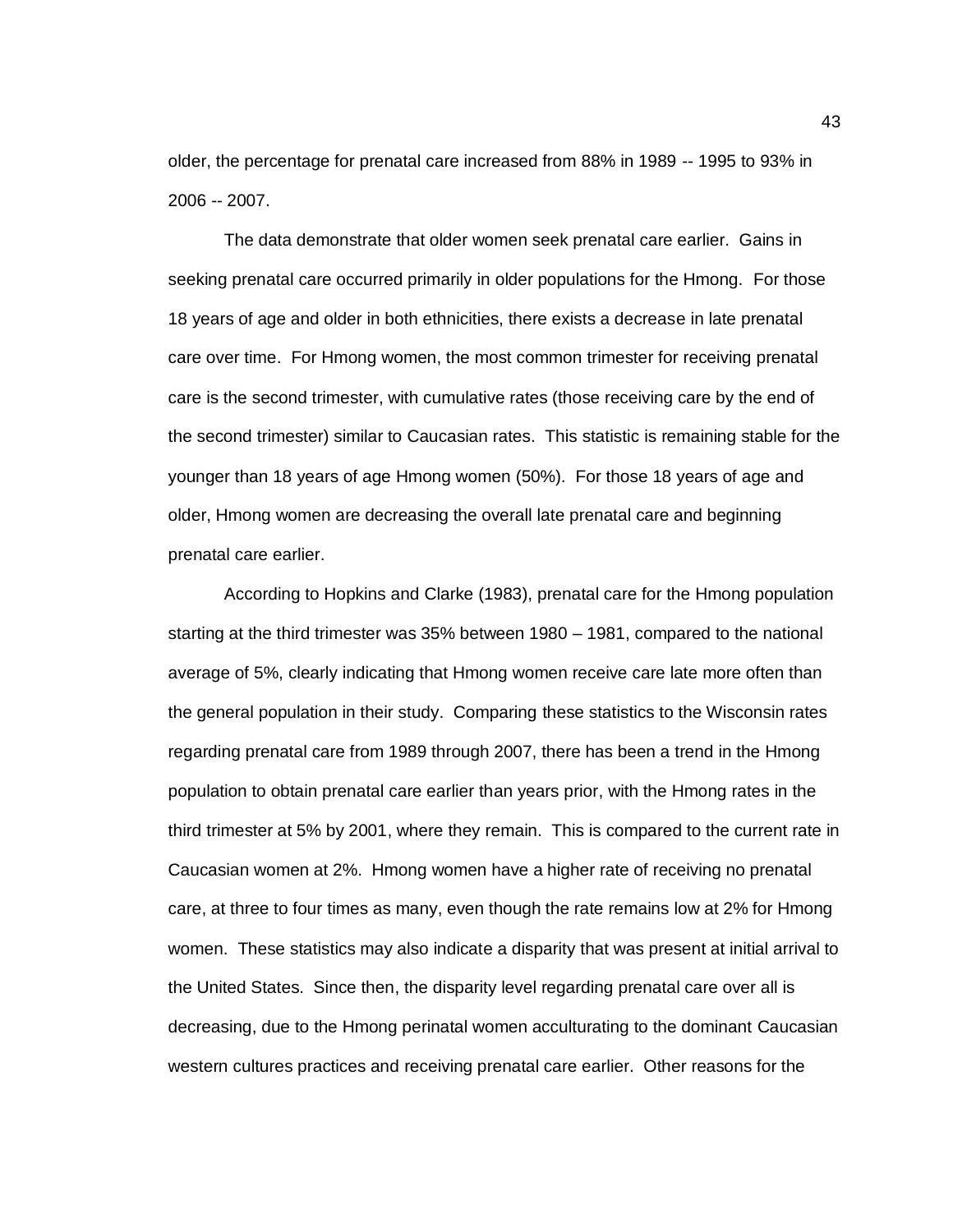increase in seeking prenatal care earlier may be due to the increased awareness of the service. Participation in Wisconsin WIC and other programs likely increase the awareness of the need for prenatal care and improve birth outcomes, as shown in the Madison, Wisconsin study by Schlenker and Ndiaye, (2009). In this study, infant mortality was discussed relating to Black and Caucasian infants. They found there was an increase in prenatal care utilization, which was one of the factors thought to decrease the disparities in birth outcomes for Blacks when compared to Caucasians (Schlenker & Ndiay, 2009).

#### *Infant Outcomes*

Infant outcomes are reviewed in the following section. First, a review of all births in Wisconsin provided. To put the data in context, knowledge of the total number of births is required. Data were obtained from the WISH data base. Additional data on births to Hmong and Caucasian mothers is helpful for understanding the following statistics. Presented in the following tables are the total births by years analyzed in this study and a table indicating the percentage of all births to Hmong and Caucasians. Data were obtained from the WISH data base.

Table 6

| Total Number of Births by Year (1999 - 2006) |  |
|----------------------------------------------|--|
|----------------------------------------------|--|

|           | All years | 1999   | 2000   | 2001   | 2002   | 2003   | 2004   | 2005   | 2006   |
|-----------|-----------|--------|--------|--------|--------|--------|--------|--------|--------|
| Total     | 1.396.881 | 68.181 | 69.289 | 69,012 | 68.510 | 69.999 | 70.130 | 70.934 | 72.302 |
| Caucasian | 1,118,550 | 54,813 | 55,381 | 53,969 | 53,798 | 54,831 | 54.217 | 54.292 | 54.525 |
| Hmong     | 22.494    | 1.025  | 1.062  | 1.046  | 977    | 1.010  | 1.045  | 1.101  | 1.239  |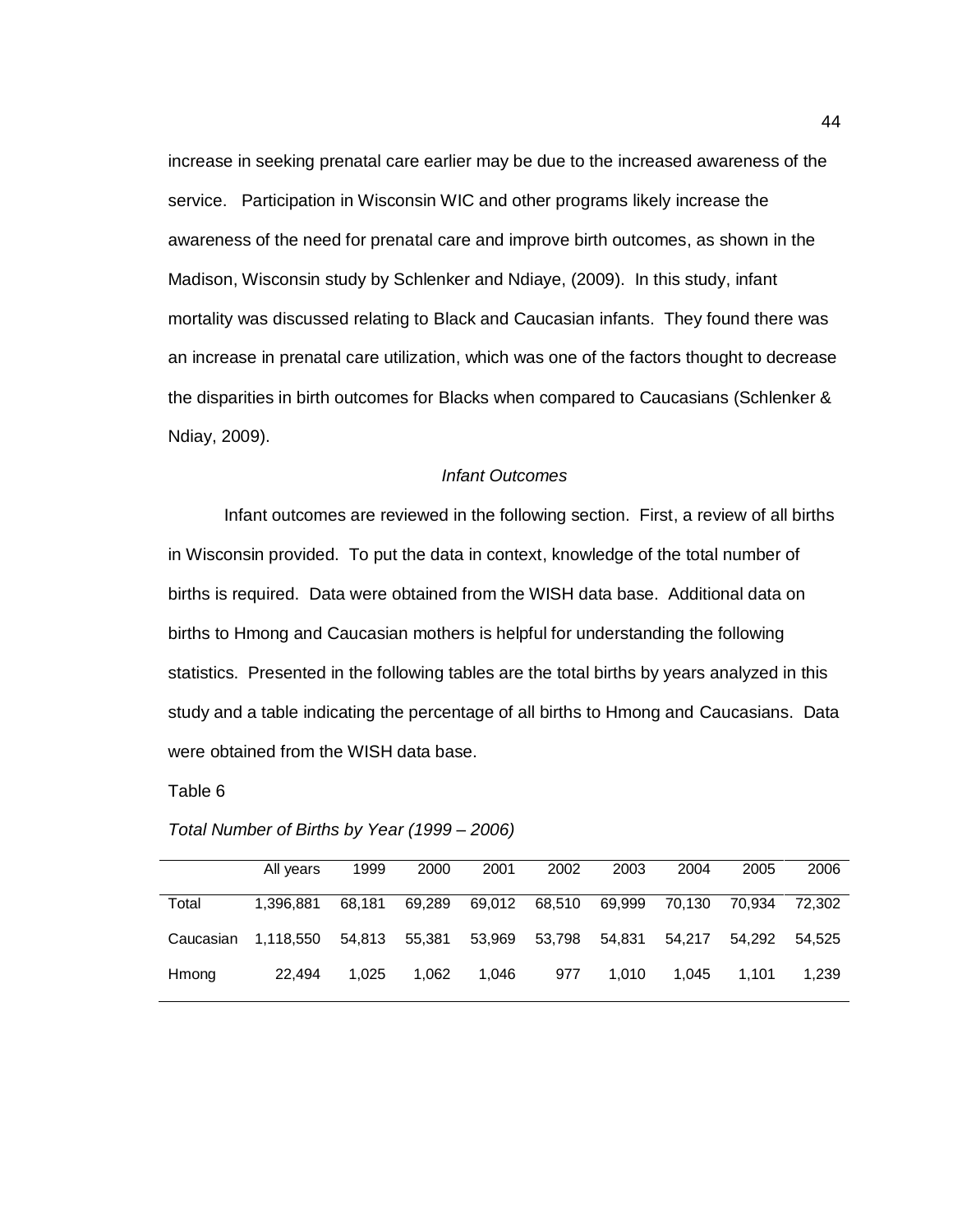Table 6 shows a relative consistency in the number of Caucasian and Hmong births over the last 8 years. The Caucasian births represent 80% of all births, while the Hmong births represent only 1.6% of all births.

#### *Low Birth Weight*

Table 7 shows that among both ethnicities, the low birth weight (LBW) risk is increasing. For Caucasian infants, which has risen from 51 per 1,000 in 1989 -- 1995 to 62 per 1,000 in 2006 -- 2007. The Hmong infant LBW risk increased from 61 per 1,000 in 1989 -- 1995 to 70 per 1,000 in 2006 -- 2007. It is frustrating to see the LBW rate increasing over time among both ethnicities. In today's world, we have the resources and data that indicate perinatal behaviors that influence LBW, and yet, this trend continues to increase. Increasing awareness of the relationship between perinatal behaviors and how they impact infant outcomes is essential.

### Table 7

|               |        | Caucasian           |         |     | Hmong               |         |  |
|---------------|--------|---------------------|---------|-----|---------------------|---------|--|
|               | LBW    | <b>Total Births</b> | LBW per | LBW | <b>Total Births</b> | LBW per |  |
|               |        |                     | 1,000   |     |                     | 1,000   |  |
| 1989 - 1995   | 20,901 | 410,889             | 51      | 500 | 8203                | 61      |  |
| 1996 -- 2000  | 15,572 | 273,946             | 57      | 383 | 5,213               | 73      |  |
| $2001 - 2005$ | 16,453 | 271,107             | 61      | 361 | 5,179               | 70      |  |
| 2006 -- 2007  | 6,715  | 109,047             | 62      | 179 | 2,543               | 70      |  |
|               |        |                     |         |     |                     |         |  |

### *Low Birth Weight (LBW) and Total Births*

#### *NICU Utilization*

Table 8 shows Caucasian NICU utilization was low initially at 3.7%, then increased to 5.1% in 2001 – 2005, then there was a decrease to 4.5% in 2006 -- 2007. Additional years of data are needed to determine if there is a trend up or down. The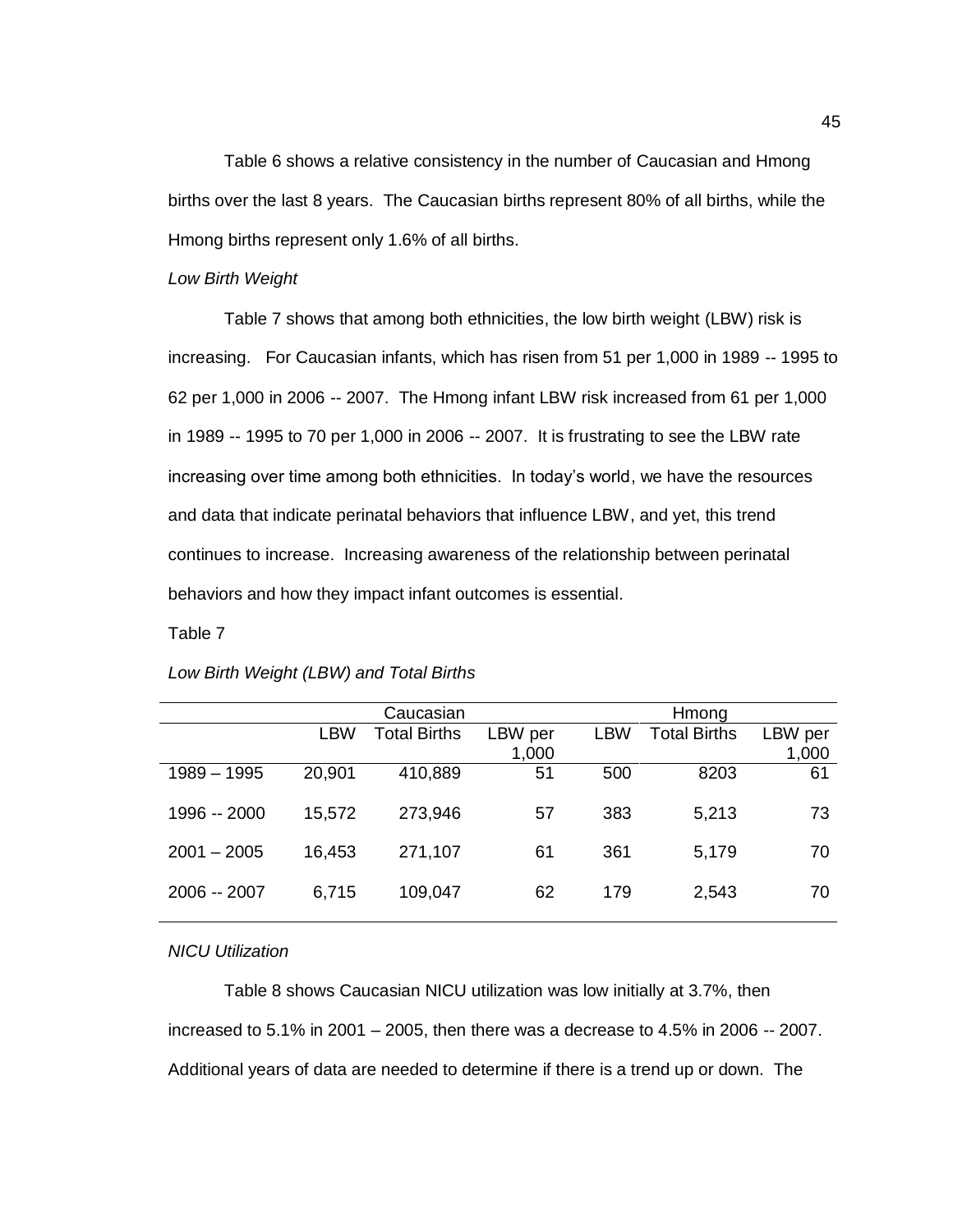Hmong NICU utilization has decreased over time, as well. The rate of NICU utilization in the Hmong population was 4.4% in 1989 -- 1995, remaining similar in 1996 -- 2000 at 4.5%, before dropping to 3.5% in 2001 -- 2005. Finally, in the last two years of data only (based on only 2,543 births), the rate had dropped in 2006 -- 2007 to 3.2%. The overall data suggest that the Caucasian population has a higher rate of NICU utilization compared to the Hmong population. The Hmong rate is showing declines, while the Caucasian rate is the same in 1989 -- 1995 as it was in 2006 -- 2007. A trend in the Caucasian NICU utilization cannot be determined, but 2006 -- 2007 is lower than the peak in 2001 -- 2005.

Table 8

|               | <b>Total NICU</b> | <b>Total Births</b> | Percent |
|---------------|-------------------|---------------------|---------|
| $1989 - 1995$ |                   |                     |         |
| All           | 21,654            | 492,746             | 4.4     |
| Caucasian     | 15,460            | 410,889             | 3.7     |
| Hmong         | 256               | 8,203               | 4.4     |
| $1996 - 2000$ |                   |                     |         |
| All           | 17,646            | 338,489             | 5.2     |
| Caucasian     | 12,580            | 273,949             | 4.6     |
| Hmong         | 234               | 5,213               | 4.5     |
| $2001 - 2005$ |                   |                     |         |
| All           | 19,554            | 348,585             | 5.6     |
| Caucasian     | 13,706            | 271,107             | 5.1     |
| Hmong         | 181               | 5,179               | 3.5     |
| $2006 - 2007$ |                   |                     |         |
| All           | 6,917             | 145,059             | 4.8     |
| Caucasian     | 4,957             | 109,047             | 4.5     |
| Hmong         | 83                | 2,543               | 3.2     |

### *Total Number of Infants Requiring NICU Utilization*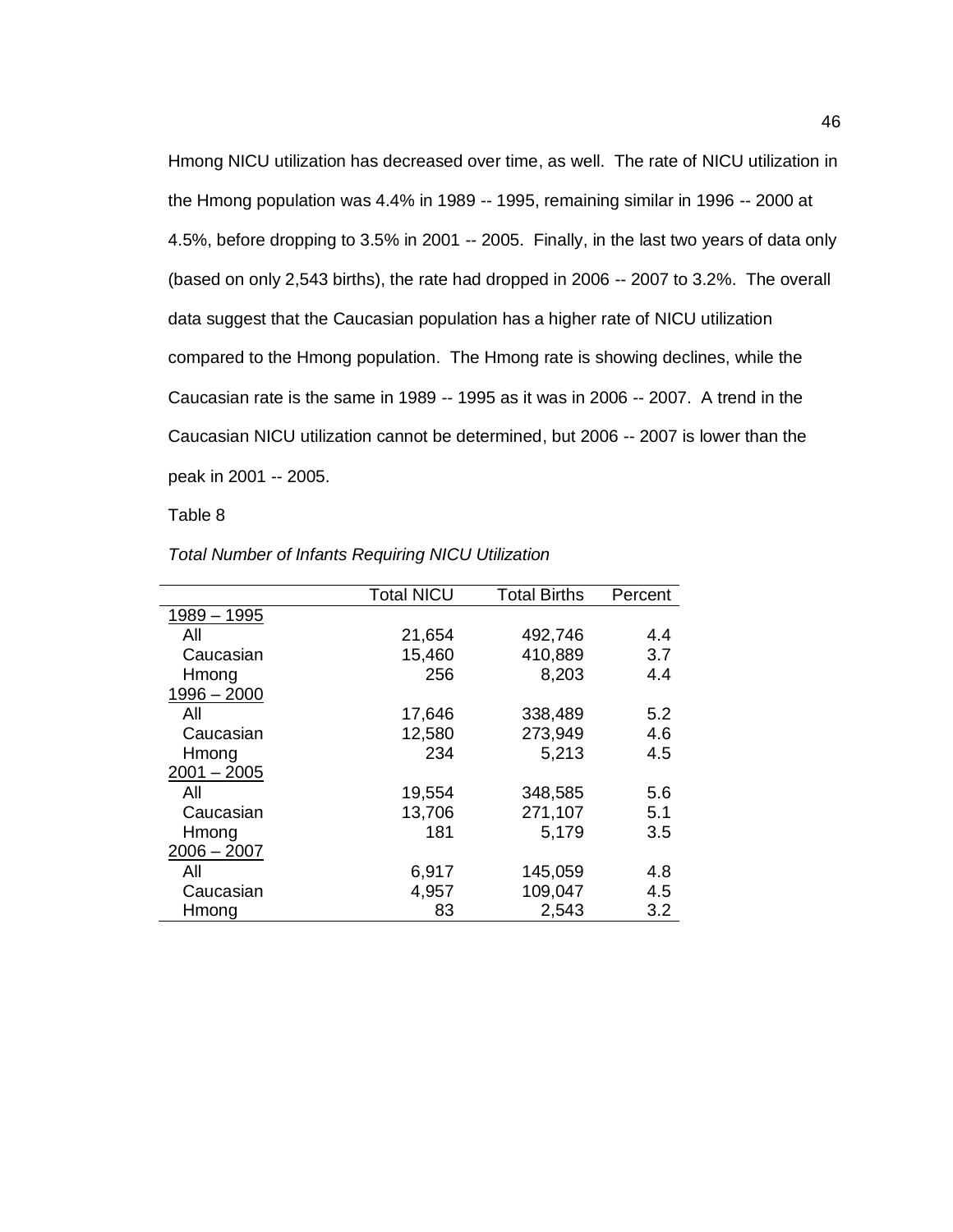#### Table 9

|                       | Caucasian | Hmong |
|-----------------------|-----------|-------|
| <18 years of age      |           |       |
| $1989 - 1995$         | 5.5       | 3.8   |
| $1996 - 2000$         | 5.9       | 6.3   |
| $2001 - 2005$         | 5.6       | 6.3   |
| 2006 -- 2007          | 5.1       | 4.5   |
| $\ge$ 18 years of age |           |       |
| $1989 - 1995$         | 3.7       | 3.1   |
| $1996 - 2000$         | 4.6       | 4.2   |
| $2001 - 2005$         | 5.0       | 3.5   |
| 2006 -- 2007          | 4.5       | 3.2   |
|                       |           |       |

*Comparison of Percentage of NICU Utilization*

Table 9 shows the NICU utilization among the Caucasian and Hmong populations divided between those less than 18 years of age and those 18 years of age and older. Overall, the percentages of NICU utilization are lower with the Hmong population compared to the Caucasian population. For those less than 18 years of age, the NICU utilization percentage among the Caucasian population is decreasing. Initially, in 1989 – 1995, NICU utilization among Caucasians was 5.5% and then increased to 5.9% in 1996 -- 2000. Since then, there has been a gradual decrease to 5.1% in 2006 - - 2007. The Hmong population shows a low percentage of 3.8% in 1989 -- 1995 and then a spike to 6.3% between 1996 -- 2005, with a decrease to 4.5% in 2006 -- 2007. Overall, both ethnicities are decreasing NICU utilization for those less than 18 years of age.

As for those 18 years of age and older, the Caucasian population had a gradual increase from 3.7% in 1989 -- 1995 to 5.0% in 2001 -- 2005, then there was a decline to 4.5% in 2006 -- 2007. The Hmong population in 1989 --1995 had the lowest percentage of 3.1%, then increased to 4.2% in 1996 – 2000. Since then, the percentages have decreased and are reported in 2006 -- 2007 at 3.2%. So the Hmong, although they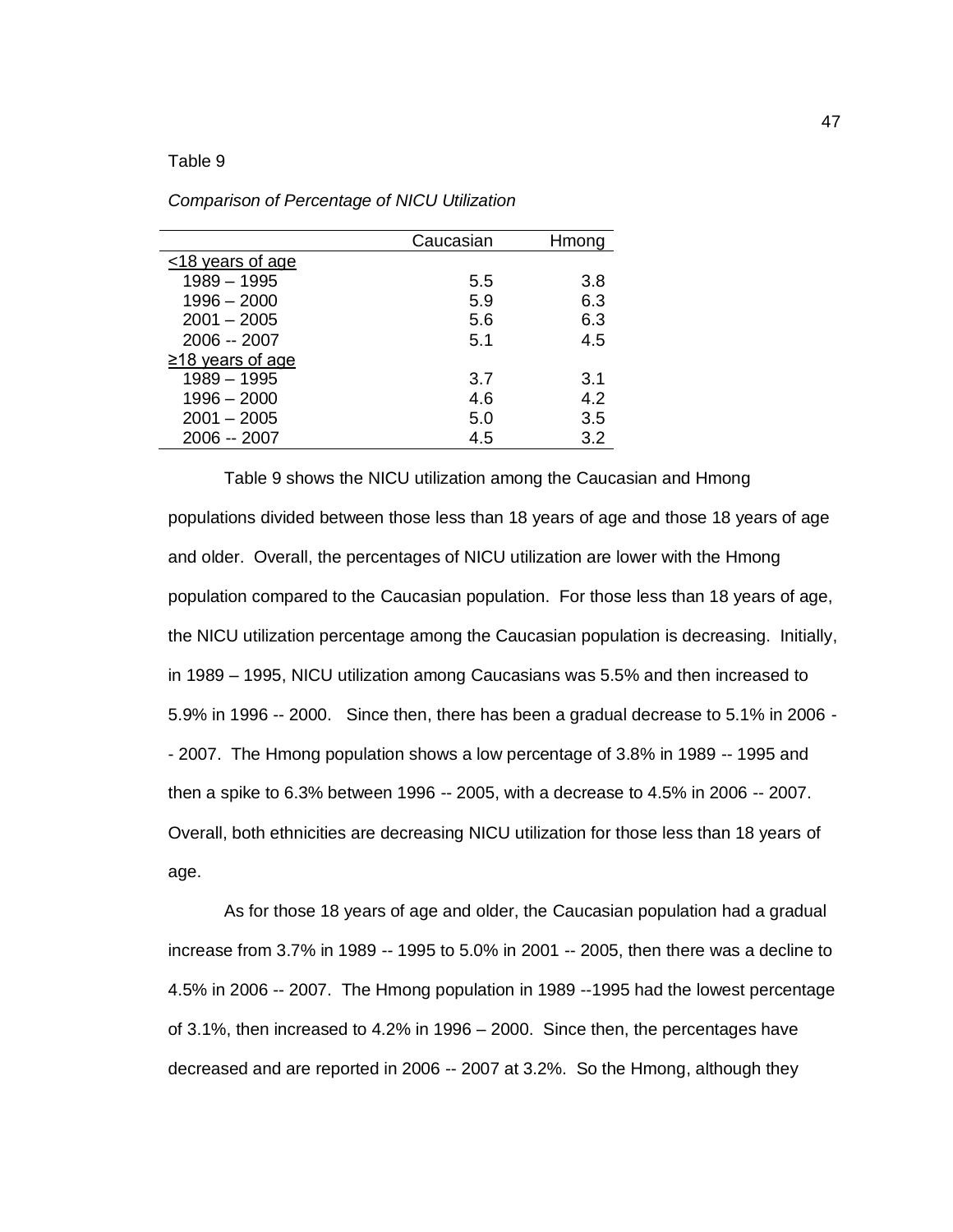represent a recent decrease, have actually not improved since the earlier time frame, changing from 3.1% in 1989 -- 2005 to 3.2% in 2006 -- 2007.

Looking at trends over time, it appears that between 1996 -- 2000, there was a rise in all age groups, but all are decreasing when compared to the spike during those years. Perhaps this trend represents the influx of refugees between 1996 – 2000, which may have impacted the NICU utilization among the Hmong refugees. More data are needed to determine trends.

### *Gestational Age and Prematurity*

Gestational age is an important outcome for infants. Term infants are better equipped to survive and do better developmentally, as well. Hmong and Caucasian births in Wisconsin are compared in this section. Table 10 shows the premature births of Caucasian and Hmong infants. The prematurity factor relates to gestational age. Prematurity data included infants with gestational age of 36 weeks or less. Data was obtained from the WISH data base.

Table 10

|               | <b>Premature Births</b> | <b>Total Births</b> | Percentage |
|---------------|-------------------------|---------------------|------------|
| 1989 - 1995   |                         |                     |            |
| Caucasian     | 33,345                  | 410,889             | 8.1        |
| Hmong         | 1,046                   | 8,203               | 12.7       |
| $1996 - 2000$ |                         |                     |            |
| Caucasian     | 25,551                  | 273,946             | 9.3        |
| Hmong         | 747                     | 5,213               | 14.3       |
| $2001 - 2005$ |                         |                     |            |
| Caucasian     | 27,783                  | 271,107             | 10.2       |
| Hmong         | 620                     | 5,179               | 12.0       |
| $2006 - 2007$ |                         |                     |            |
| Caucasian     | 11,199                  | 109,047             | 10.2       |
| Hmong         | 273                     | 2,543               | 10.7       |

*Premature Births from 1989 – 2007*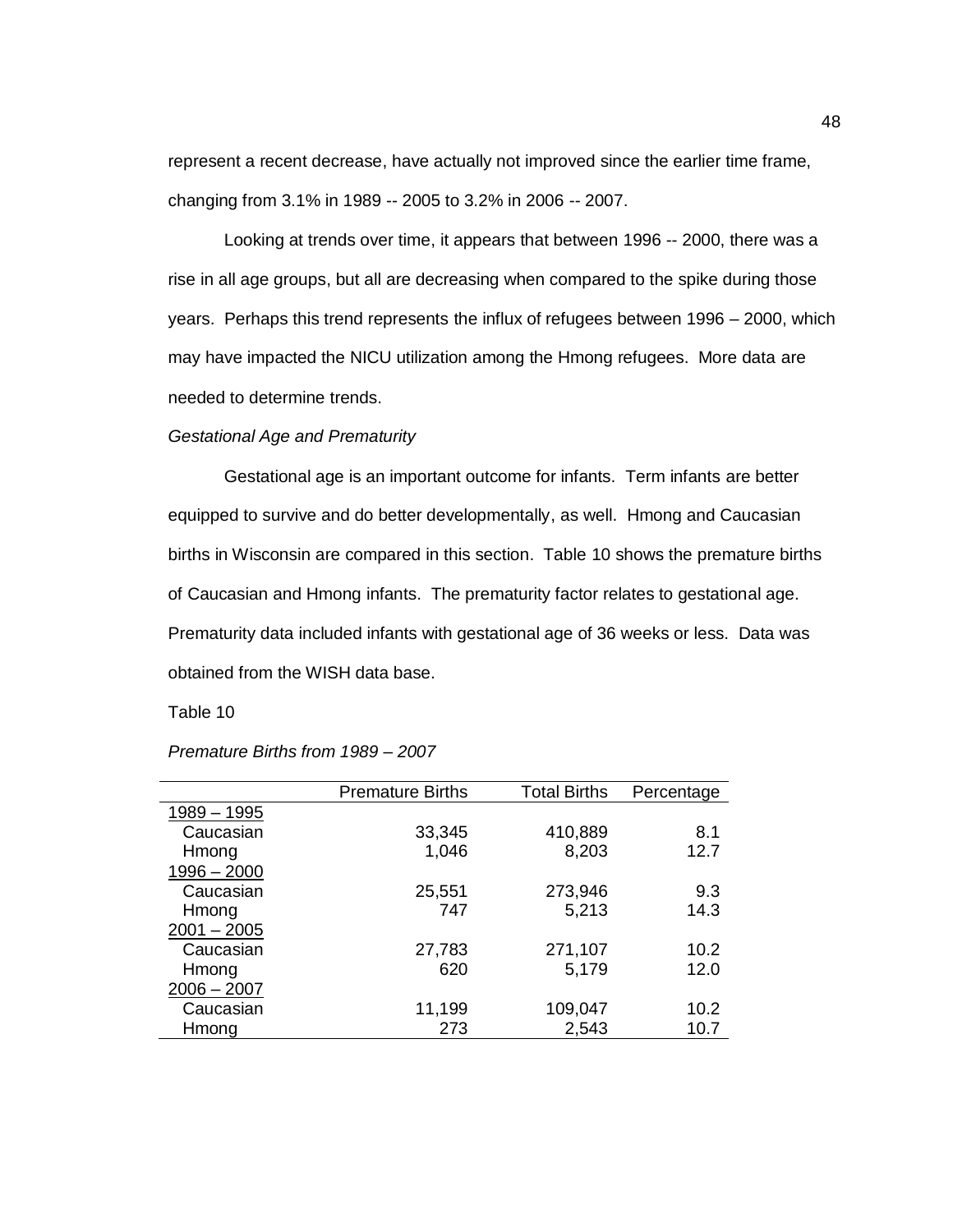Table 10 shows gradual increase overtime in prematurity in the Caucasian population, from 8.1% in 1989 -- 1995 to 9.3% in 1996 -- 2000. The rate further increased to 10.2% in 2001 -- 2005 and 2006 -- 2007. The Hmong population shows an overall decrease in prematurity overtime. Initially, the Hmong population was at 12.7% in 1989 – 1995, then increased to 14.3% in 1996 -- 2000. Since this peak, Hmong prematurity rates have been decreasing, from 12% in 2001 -- 2005 to 10.7% in 2006 -- 2007. The Hmong premature births are decreasing over time and nearing the rates of the Caucasian premature births. Further analysis of trends is warranted to determine if the rates are equalizing. However, lower rates of prematurity are goals for all births. *Infant Mortality*

Table 11 represents the infant mortality (rate per 1,000) of Caucasian and Hmong infants over time in Wisconsin. Mortality rates are of obvious importance, but also are known to be affected by environmental and socioeconomic factors, health behaviors, or families and communities. This data was gathered from WISH. Table 11

|  |  |  |  | Wisconsin Infant Mortality Rate per 1,000 Births |
|--|--|--|--|--------------------------------------------------|
|--|--|--|--|--------------------------------------------------|

|           | 1989 – 1995 | $1996 - 2002$ | $2003 - 2008$ | All Years |
|-----------|-------------|---------------|---------------|-----------|
| All       | 7.00        | 5.66          | 5.30          | 6.05      |
| Caucasian | 7.00        | 5.66          | 5.30          | 6.03      |
| Hmong     | 6.70        | 6.50          | 7.80          | 6.98      |
|           |             |               |               |           |

In Table 11, the analysis of WISH data demonstrates that the Caucasian population has a decrease in infant mortality over time. All rates are per 1,000 births. The Hmong population, initially, shows a lower rate of infant mortality than the Caucasian population. Then, the Hmong population decreased from 6.7 to 6.5, while the rate for Caucasian population rate dropped significantly to 5.6. So, while the Hmong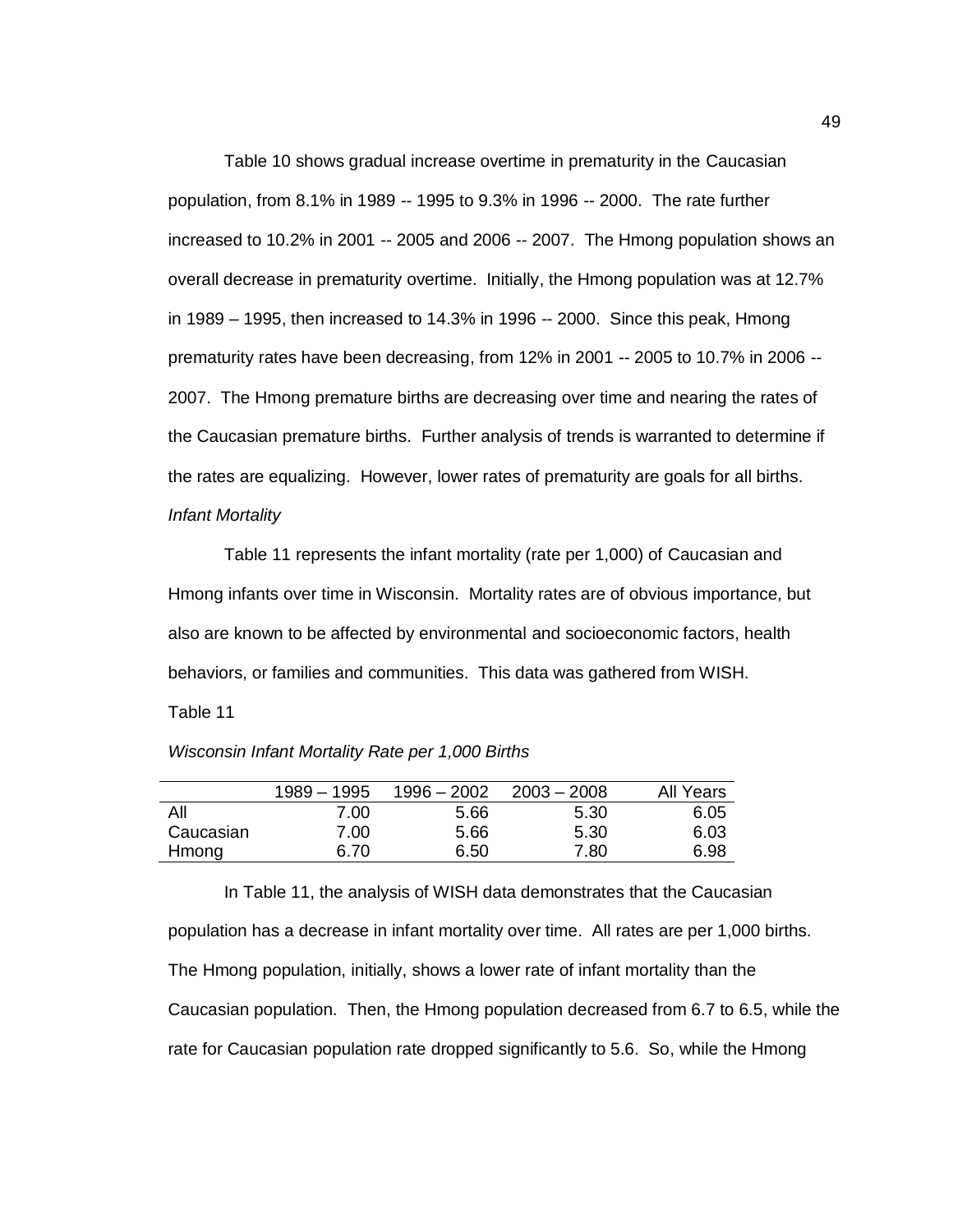population decreased in infant mortality, the Caucasian population showed more gains in survival in 1996 -- 2002. During the time frame from 2003 – 2008, there was a significant increase in the Hmong infant mortality rate (from 6.5 to 7.8), along with a continued decline in the Caucasian infant mortality rate (from 5.6 to 5.3). This increase in disparity and Hmong infant mortality may be due to the new wave of refugees arriving from 2001 -- 2004. In addition, secular changes, such as the "back to sleep" campaign, occurred and are credited with the reduced infant mortality rates seen in the Caucasian (and overall) population statistics. More time is needed to know if this is a trend or if, due to low numbers of births, this is a normal variation in the data. We may be witnesses to the beginning of a disparity. This statistic should be closely examined over time.

### *Neonatal Mortality*

When this is compared to the neonatal mortality, the rates noted for neonatal mortality show a more stable pattern in mortality during the first 28 days after life. The drop in both populations from the first time period to the second (1989 -- 1995 to 1996 -- 2002) may also be due to the "back to sleep" campaign. It is noted that for the Hmong population, there are slightly higher rates than for the Caucasian population. The trends are difficult to determine, but, while the Caucasian neonatal mortality rate is decreasing, the Hmong rate appears to be slightly increasing over time, or at least not decreasing. Table 12

### *Neonatal Mortality (0 – 28 days) Rate per 1,000 Births*

|           | $1989 - 1995$ | $1996 - 2002$ | $2003 - 2008$ | All Years |
|-----------|---------------|---------------|---------------|-----------|
| All       | 4.35          | 3.80          | 3.58          | 3.94      |
| Caucasian | 4.34          | 3.78          | 3.55          | 3.92      |
| Hmong     | 4.75          | 4.84          | 4.96          | 4.85      |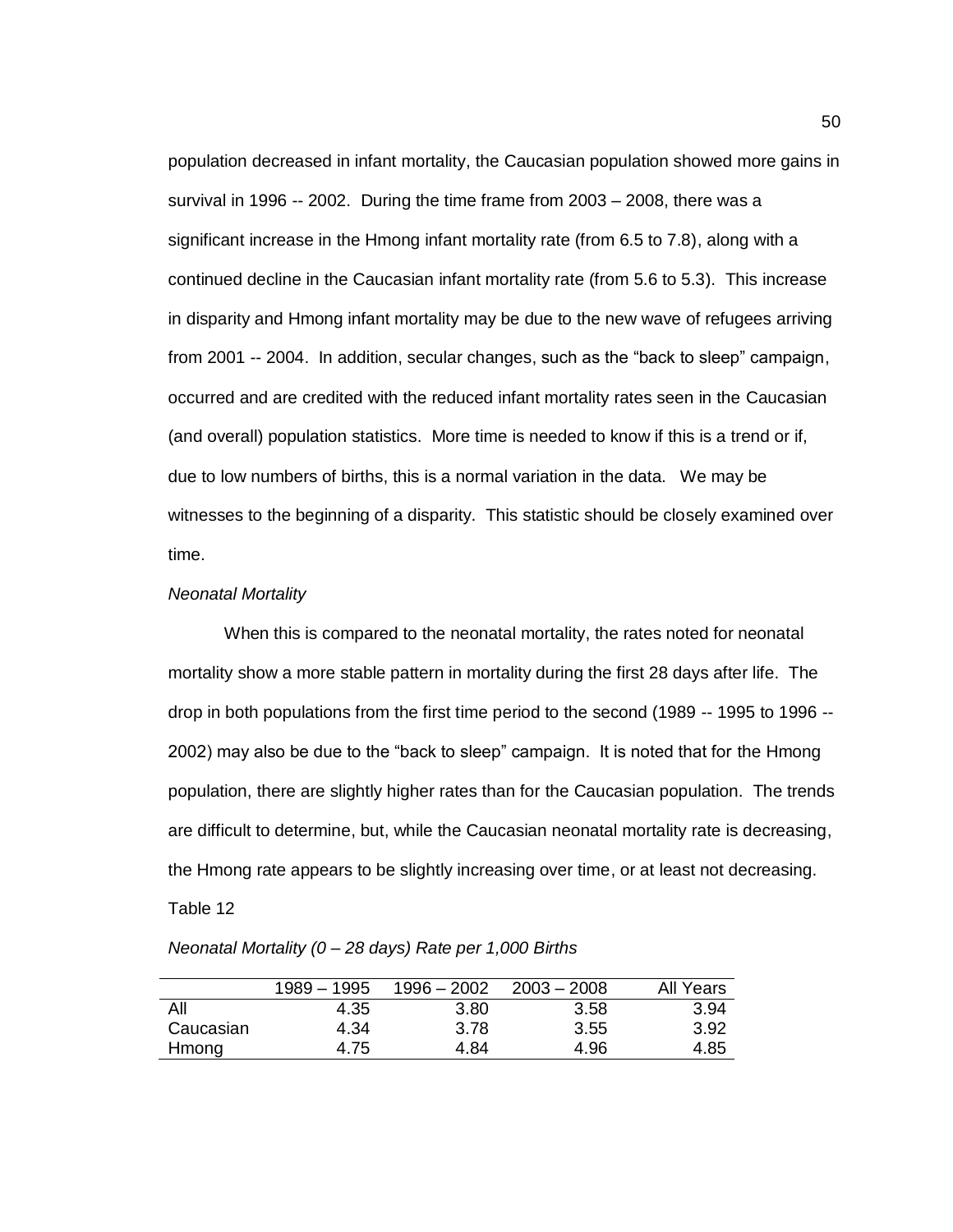#### *Maternal-Infant Outcome and Breastfeeding*

Breastfeeding is an important behavior following birth. Breastfed infants are known to be protected from infection and have other health benefits. Breastfeeding rates for both cultures are reported in Table 13. Table 13 represents data obtained from the Wisconsin WIC report of Pregnancy Nutrition Surveillance (2006 and 2007), which identifies breastfeeding among Caucasian and Hmong women.

Table 13

|      | Caucasian | Hmong |
|------|-----------|-------|
| 1997 | 46        | 27    |
| 1998 | 47        | 23    |
| 1999 | 54        | 33    |
| 2000 | 58        | 33    |
| 2001 | 59        | 39    |
| 2002 | 60        | 42    |
| 2003 |           |       |
| 2004 | 63        | 50    |
| 2005 | 63        | 46    |
| 2006 | 64        | 45    |
| 2007 | 66        | 50    |

*Percentages of Breastfeeding by Year*

Figure 2 shows the data from the Wisconsin WIC reports. There are increasing rates among the Hmong population in Wisconsin. Women Infants and Children represents a large portion of Hmong clients, as they are new immigrants and are known to utilize Wisconsin WIC. There is a large number of the Hmong population in this program. Data are missing from 2002 -- 2004. These were the years of transition to a new computer system for Wisconsin WIC.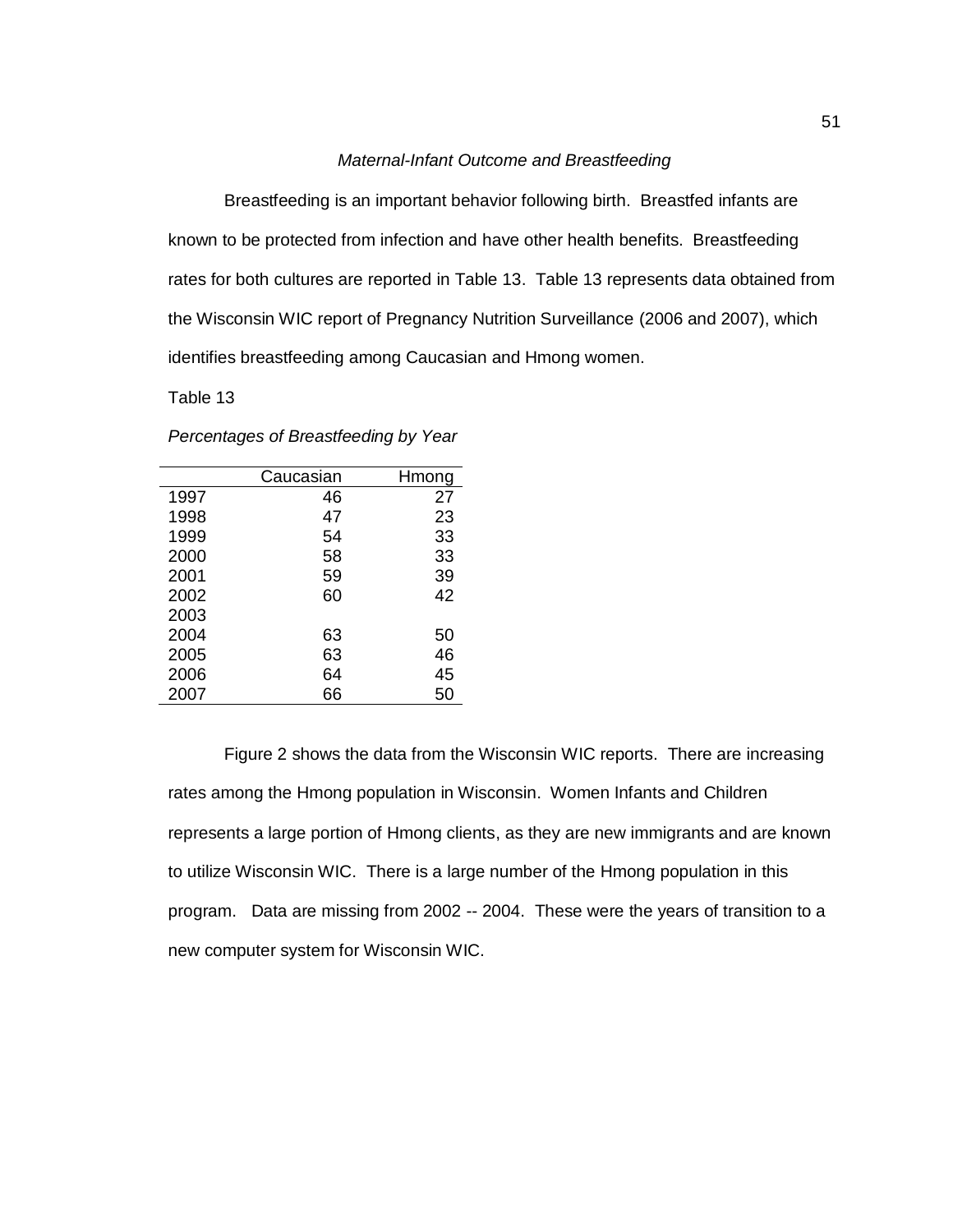

In Figure 2, there are missing data. The data for breastfeeding for 2003 were insufficient. The percentages were not calculated if < 100 records were available for analysis after exclusions (Pregnancy Nutrition Surveillance, 2006, p. 36, 2007, p. 30).

Table 13 and Figure 2 show that breastfeeding has increased in both cultures. The Caucasian population shows an increase from 46% in 1997 to 66% in 2007, and the Hmong population has increased from 27% in 1997 to 50% in 2007. There are trends toward increases in breastfeeding, which may be related to acculturation, and a decrease in disparities. There was known to be an initial decrease in breastfeeding, as Hmong women were given the opportunity to use formula; however, the subsequent increase over time may be related to the knowledge that this is valued behavior among health professionals and the increasing trend in the dominant culture. Education about breastfeeding as a benefit to the infant and other behaviors perinatally may help to increase breastfeeding rates.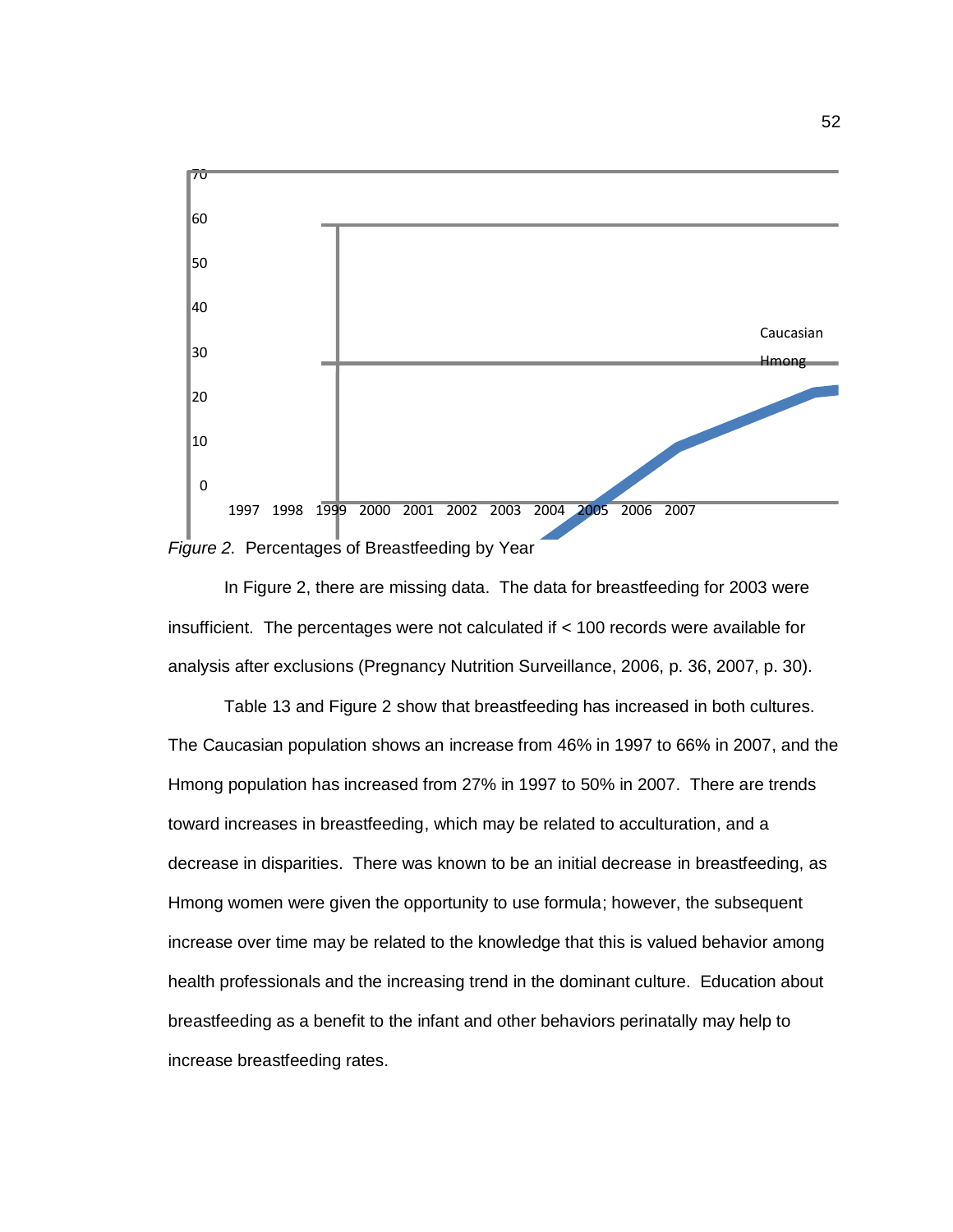#### Chapter Summary

There are several prenatal behaviors that impact birth outcomes. Tobacco smoking among the Hmong population has increased, but remains lower than for the Caucasian population. For Caucasians, that habit has decreased over the last 18 years, but is still three times or more in different age groups than it is for Hmong women. Alcohol consumption of all ethnicities prenatally has decreased between 2006 and 2007; although, Wisconsin rates remain higher than the national statistics. Unfortunately, there are no data specifically on the Hmong for this behavior. The data gathered from WISH indicate that prenatal care is increasingly being utilized, with trends toward increasing early prenatal care in both Hmong and Caucasian women. Caucasian women continue to seek early prenatal care more often than Hmong women. Despite the higher rates of smoking among Caucasians, the low birth weight for Hmong prenatal care patients is similar. Premature birth rates appear to be equalizing between the Hmong and Caucasian populations, but remain somewhat high, at just under 11%. Infant and neonatal mortality rates are somewhat higher for the Hmong population and lower for the Caucasian population. Breastfeeding has been increasing through the years among both ethnicities.

Some trends identified with the Hmong population, which may be related to acculturation, regarding prenatal behaviors include seeking prenatal care earlier, an increase in breastfeeding, and a decrease NICU utilization. Some trends discovered involving infant outcomes include infant mortality, which has increased over time. These changes may represent acculturation in both negative and positive ways. Increases in breastfeeding and early prenatal care are positive changes, while increases in smoking rates demonstrates an increase in behavior that may be the cause of rises in infant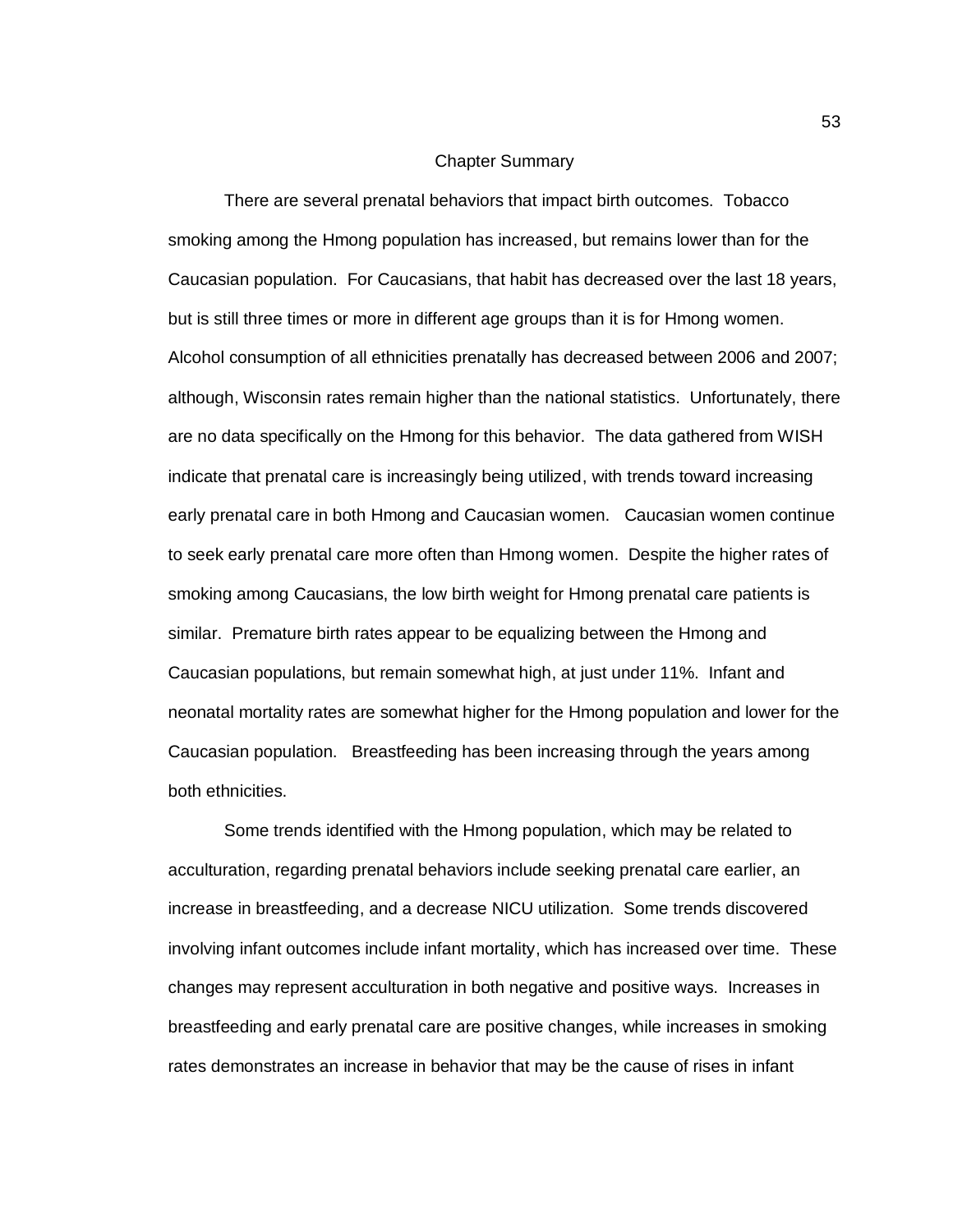mortality rates. There appears to be an increase in mortality rates over time for Hmong and a decrease for Caucasians, accentuating the disparity that is developing.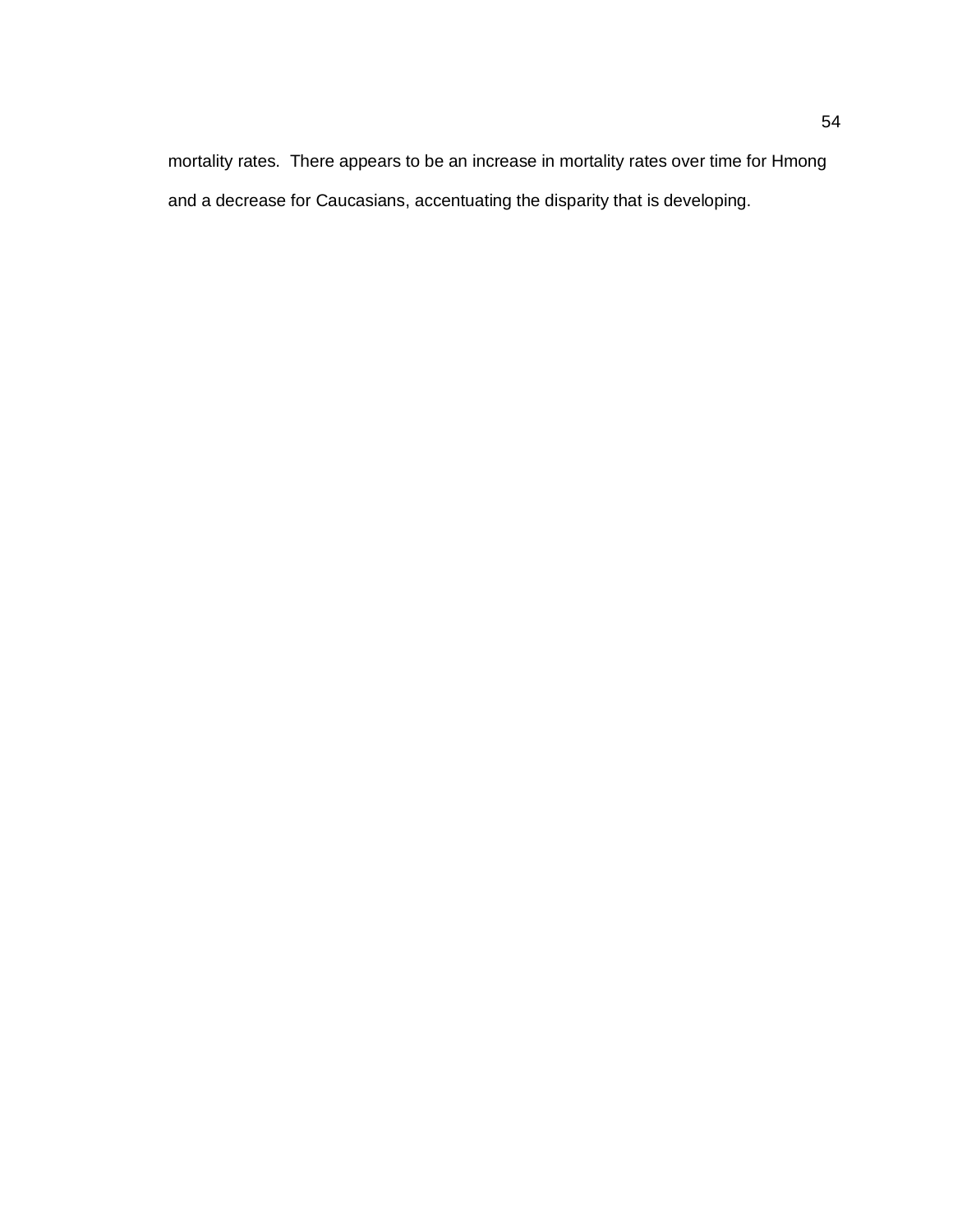#### CHAPTER V

### SUMMARY, CONCLUSIONS, AND RECOMMENDATIONS

#### Summary

The purposes of this study were to: (a) describe trends in behaviors of perinatal Hmong women over time and to determine if there are disparities when compared to the dominant Caucasian population, the perinatal behaviors relating to tobacco and alcohol consumption, prenatal visits, and breastfeeding; (b) describe the trends in infant outcomes over time and to determine if there are disparities when compared to the dominant Caucasian population, infant outcomes relating to NICU utilization, birth weight, gestational age, infant mortality, and neonatal mortality; and (c) determine age trends related to the perinatal behavior and infant outcomes referencing acculturation.

The research questions were:

- 1. What is the difference between Hmong refugees related to maternal behaviors and infant health outcomes and the dominant Caucasian culture?
- 2. Are there trends that can be identified in the data in light of the review of the literature that indicate an acculturation process?

 The descriptive statistics were used for data analysis. The results revealed that the Hmong perinatal population appears to be acculturating by adapting to the Caucasian perinatal behaviors relating, specifically, to increased tobacco usage and are increasing in prenatal care. The alcohol rates reveal that in all ethnicities, alcohol intake did decrease within 2 years, but no data was available for the Hmong, specifically, so no conclusions about this can be drawn; although, it is an area to be studied. The results also revealed that breastfeeding behaviors are increasing, despite an initial decline due to the availability of formula through WIC. Experience of the author working in public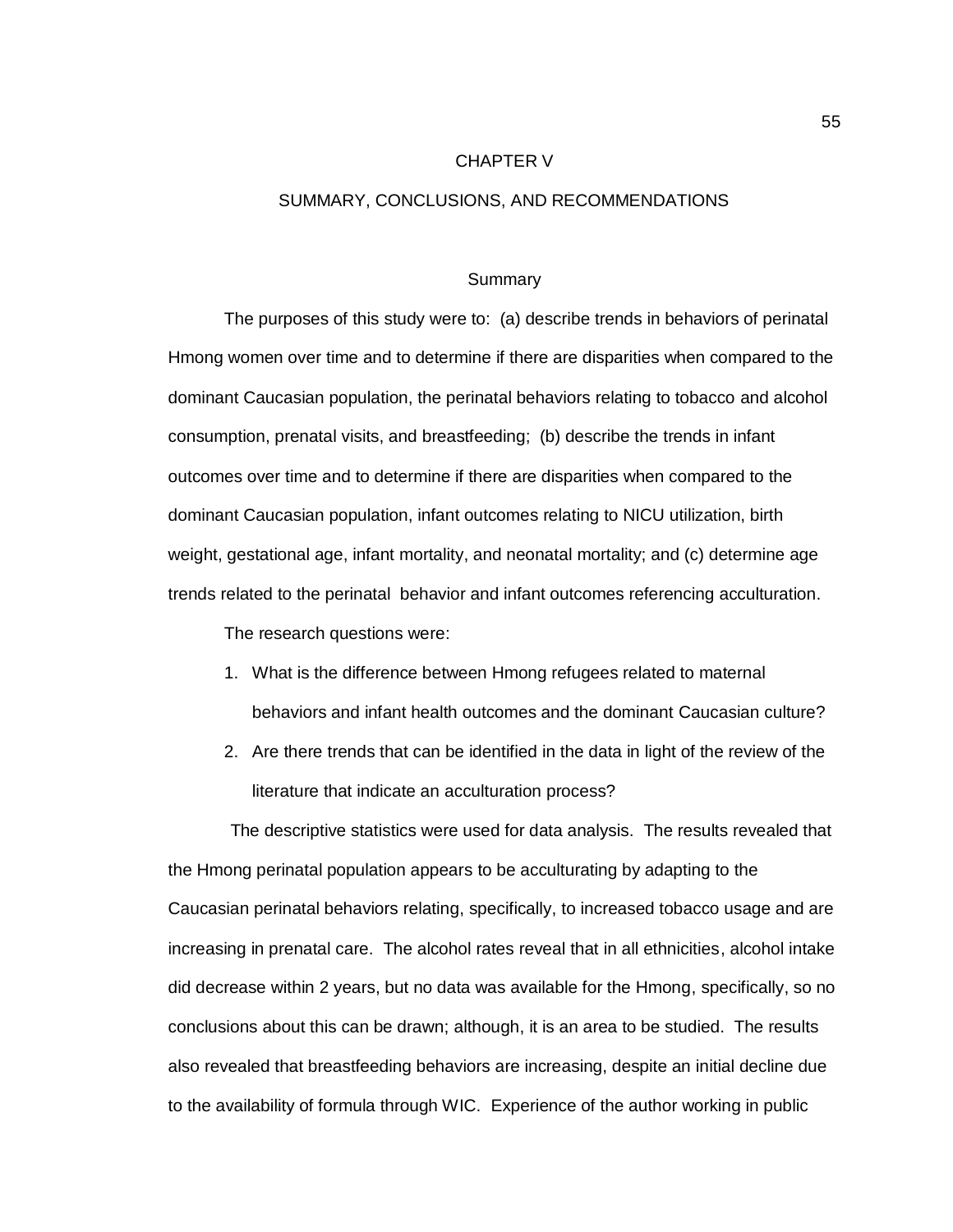health prenatal care coordination encounters with the Hmong population is that, although some Hmong breastfeed, consistent with Wisconsin WIC statistics, there is a large portion of the Hmong who use formula. It is known that prior to coming to the U.S., the Hmong solely breastfeed, due to lack of formula availability. The current freedom and convenience of formula use within large families, and potential of formula as a symbol of status, encouraged the abandonment of breastfeeding in favor of bottle feeding of formula. It is thought that a higher status was assumed and that there was a general belief that if you used formula, this meant you had money (cumulative information from conversations with Hmong clients by the author). These reasons have not been shown in any study, but may be the reason why so many Hmong women continue to bottle feed their babies, in addition to the availability through WIC. The lack of hard data on breastfeeding rate change is a gap in the literature which should be explored in order to address the causal factors for low rates of breastfeeding in the future and to determine effective interventions for promoting breastfeeding. All of these prenatal behaviors influence the outcome of infant health. Healthcare providers need to be aware of the increase of acculturation among the Hmong prenatal population. In order to ensure the best health for the mothers and their babies, the healthcare provider needs to be aware of what behaviors are changing and have a plan to approach them to ensure a positive outcome.

### **Conclusions**

Based upon the findings of this study, the following conclusions were reached: *Question 1* What is the difference between Hmong refugees related to maternal behaviors

and infant health outcomes in the dominant culture?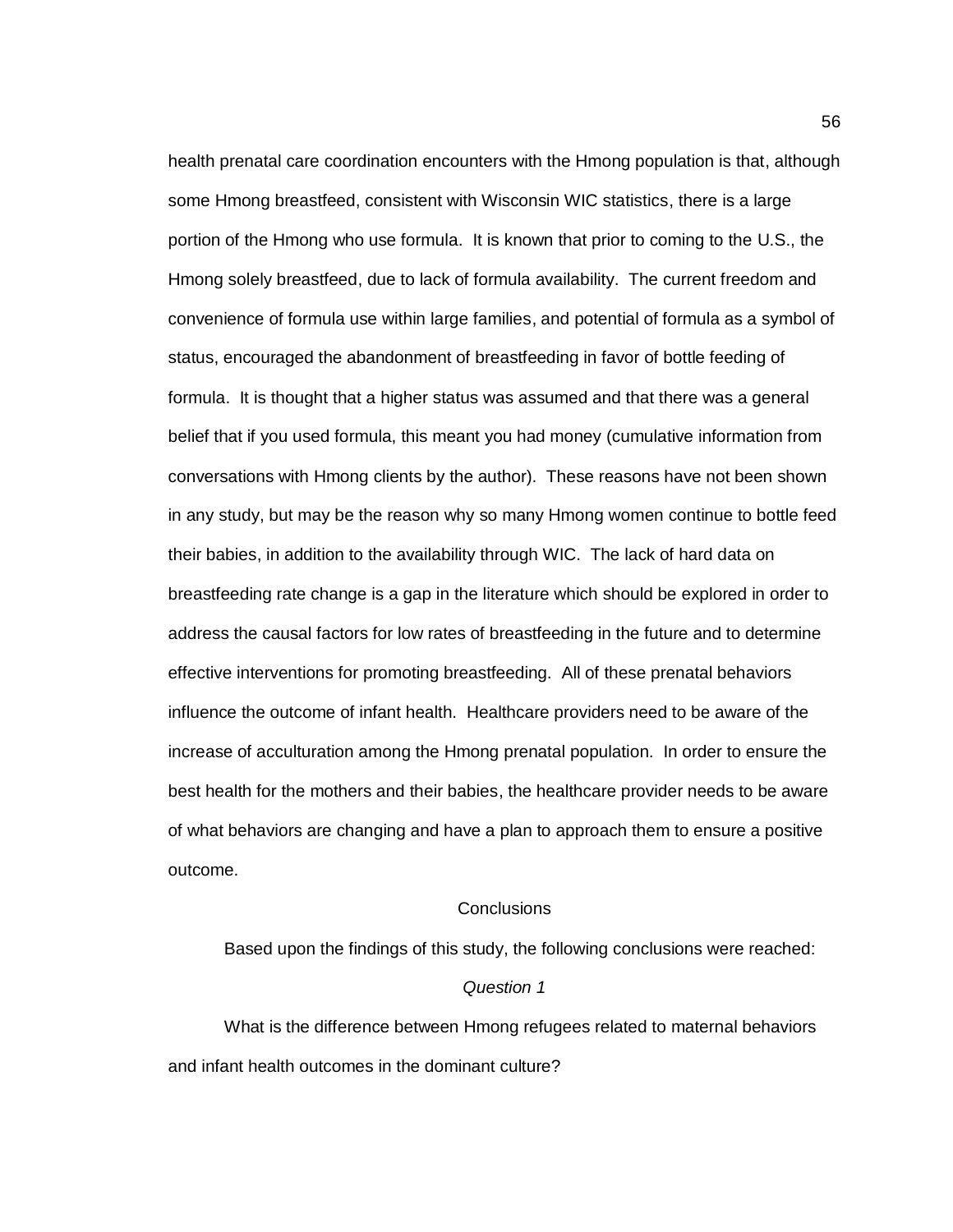# Table 14

## *Differences Related to Maternal Behaviors and Infant Health Outcomes*

| Behavior / Outcome   | Hmong                                                                                                                | Caucasian                                                                                     |
|----------------------|----------------------------------------------------------------------------------------------------------------------|-----------------------------------------------------------------------------------------------|
| Smoking              | Increasing, but much lower<br>than the Caucasian<br>population rate                                                  | Decreasing, but much<br>higher than Hmong groups<br>and much higher in younger<br>populations |
| <b>Breastfeeding</b> | Lower than the Caucasian<br>population, but increasing                                                               | Higher than the Hmong<br>population and also<br>increasing                                    |
| <b>Prenatal Care</b> | Lower than Caucasian<br>population, but early<br>prenatal care increasing                                            | Higher and early prenatal<br>care also increasing                                             |
| Alcohol              | Needs further study, but<br>overall decreasing rates in<br>Wisconsin                                                 | Needs further study, but<br>overall decreasing in<br>Wisconsin                                |
| Prematurity          | Decreasing and becoming<br>similar to the Caucasian<br>population rate                                               | Increasing and becoming<br>similar to the Hmong<br>population rate                            |
| Low Birth Weight     | Increasing and higher than<br>the Caucasian population                                                               | Increasing but lower than<br>Hmong population rates                                           |
| <b>NICU</b>          | Trend is unknown, but rate<br>is lower than the Caucasian<br>population rate                                         | Trend is unknown, but rates<br>are higher than the Hmong<br>population rate                   |
| Mortality            | Increasing. Initially lower<br>than the Caucasian<br>population, now higher than<br>the Caucasian population<br>rate | Decreasing and now lower<br>than Hmong population rate                                        |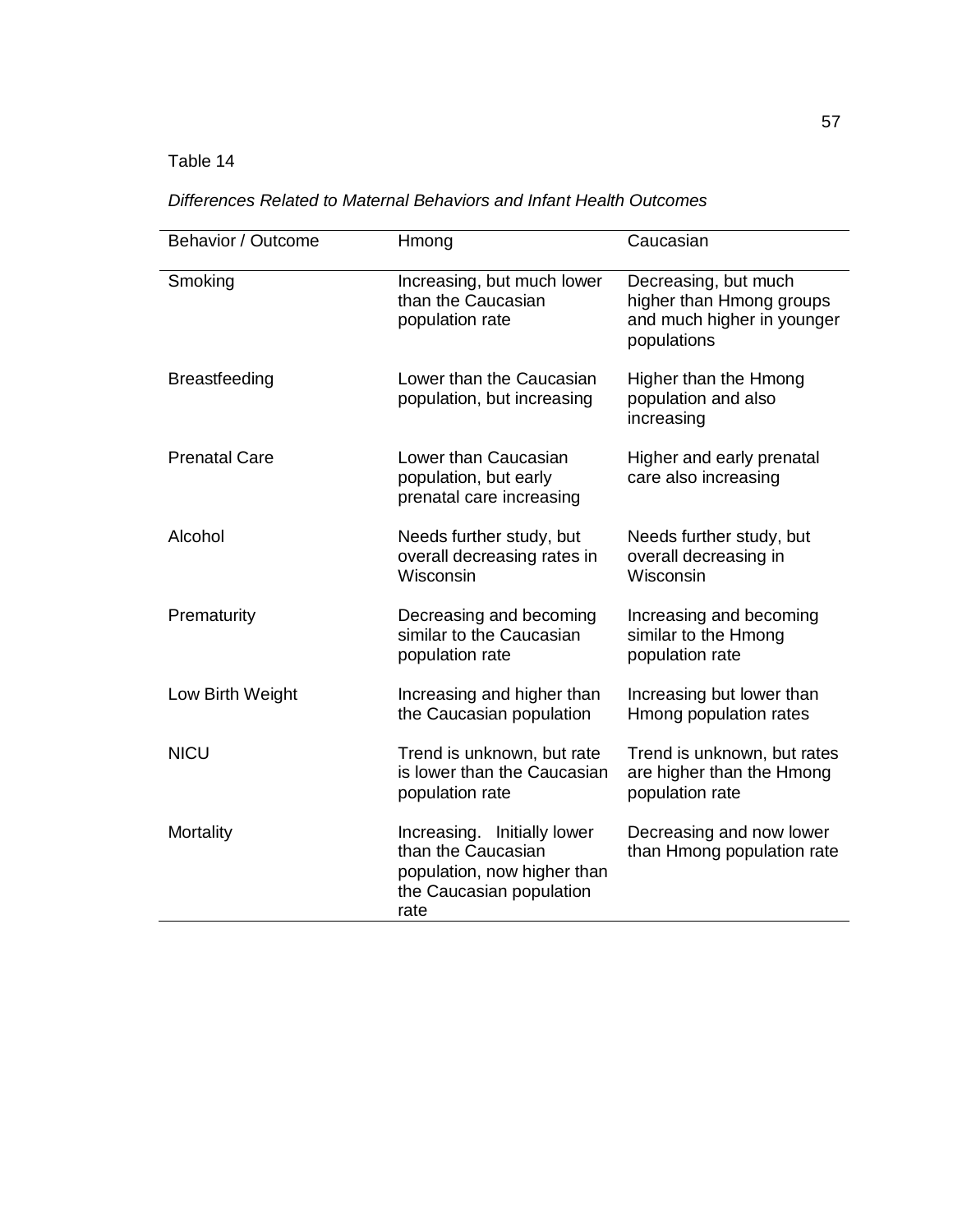#### *Question 2*

Are there trends that can be identified in the data, and in light of the review of the literature, that indicate changes over time in Hmong perinatal behaviors and infant outcomes?

Table 15

*Potential Trends Identified*

| <b>Behavior</b>      | <b>Potential Trend</b> |
|----------------------|------------------------|
| <b>Breastfeeding</b> | Increasing             |
| <b>Prenatal Care</b> | Increasing             |

The previous chapter reports these results in detail. Overall, the first research question can be answered by stating that the statistics from this study show that perinatal Hmong behaviors are changing, and these perinatal behaviors directly impact the infant outcomes. The second research question can be answered by explaining that the Hmong perinatal behaviors are changing with acculturation to the U.S., and with these changes, there have been infant health changes, as well. This is summarized in Tables 14 and 15.

The four perinatal behaviors of smoking, alcohol consumption, prenatal care, and breastfeeding are known to impact the five infant outcomes of birth weight, NICU utilization, prematurity/gestational age, infant mortality, and neonatal mortality. Smoking is increasing, prenatal care services are beginning sooner, and there is an increase of low birth weight and infant and neonatal mortality. It is important to watch these trends over time to determine if disparities are continuing in infant mortality. Health promotion programs should be aimed at maintaining healthy behaviors, such as abstaining from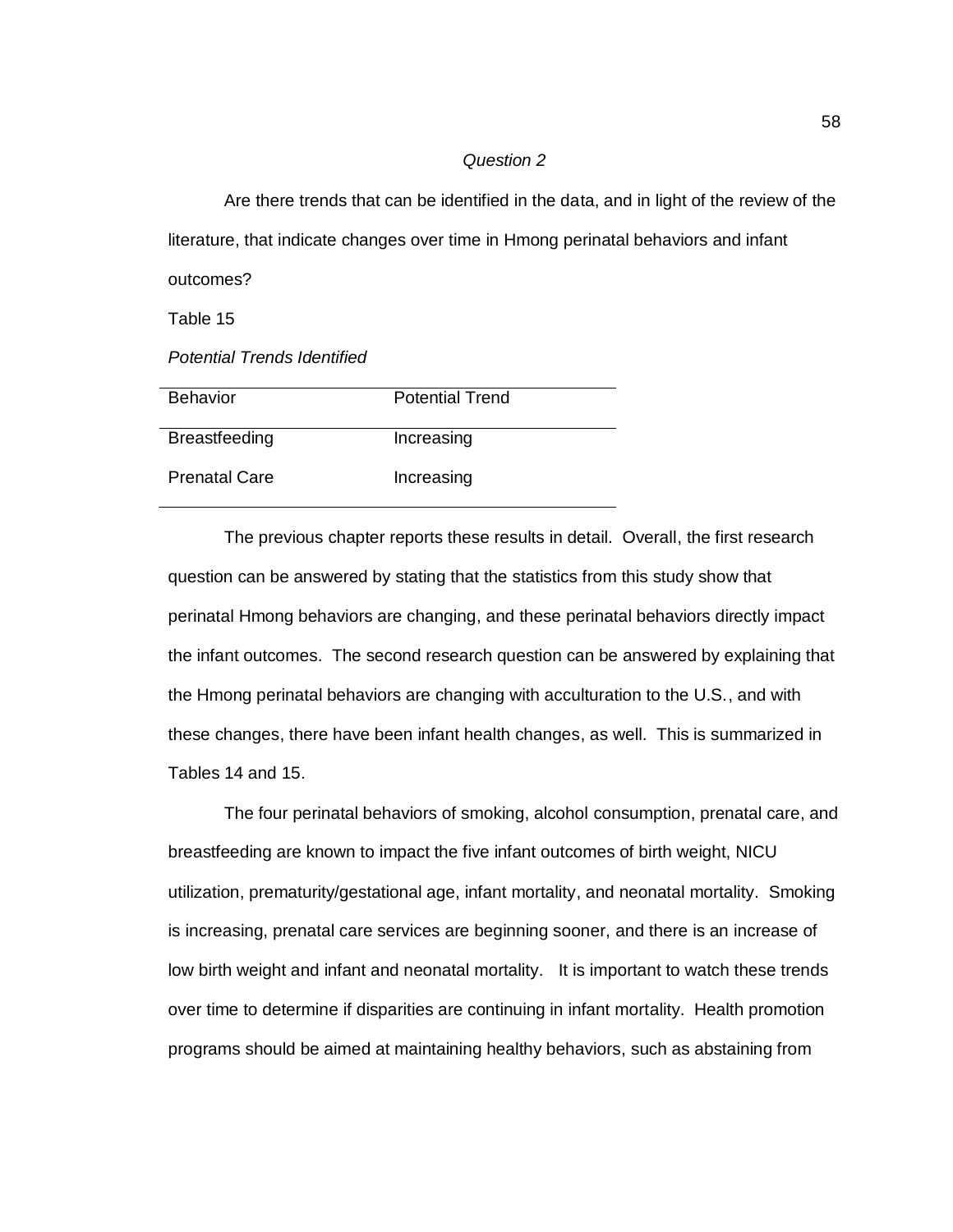tobacco smoking, in Hmong populations. Tobacco consumption is increasing among the Hmong perinatal population and decreasing among the Caucasian perinatal population. This may be a representation of acculturation of the Hmong population.

Alcohol consumption did decrease in 2 years among all ethnicities. This information did not differentiate ethnicity, therefore, acculturation could not be measured.

Prenatal care, initially, began late among both Caucasian and Hmong prenatal women. The statistics, as years progressed, demonstrated an increase in earlier prenatal care.

Both ethnicities continue to have an increase in low birth weights, but there is an equalizing trend in low birth weight infants.

Gestational age statistics related to prematurity show the Hmong premature birth rates are decreasing, although their numbers are higher than the Caucasian population. The Caucasian population's prematurity rates, although, they are still below the Hmong rates, are increasing. The Hmong have a higher rate of delivering before 37 weeks, compared to Caucasian women. Although the Caucasian rate of no prenatal care is 1% or less, while the Hmong population rates are stable around 2%, they both remain low. Encouragement and making healthcare more accessible are important for increasing prenatal care in the Hmong.

Smoking is decreasing in within the Caucasian population and increasing in the Hmong population, but still remain low. Encouraging not smoking at all, and especially during pregnancy, should be a focus for nurse practitioners. Increasing healthy behaviors should be a priority with all pregnant women, but may be important for this target population for health promotion programs that are culturally appropriate.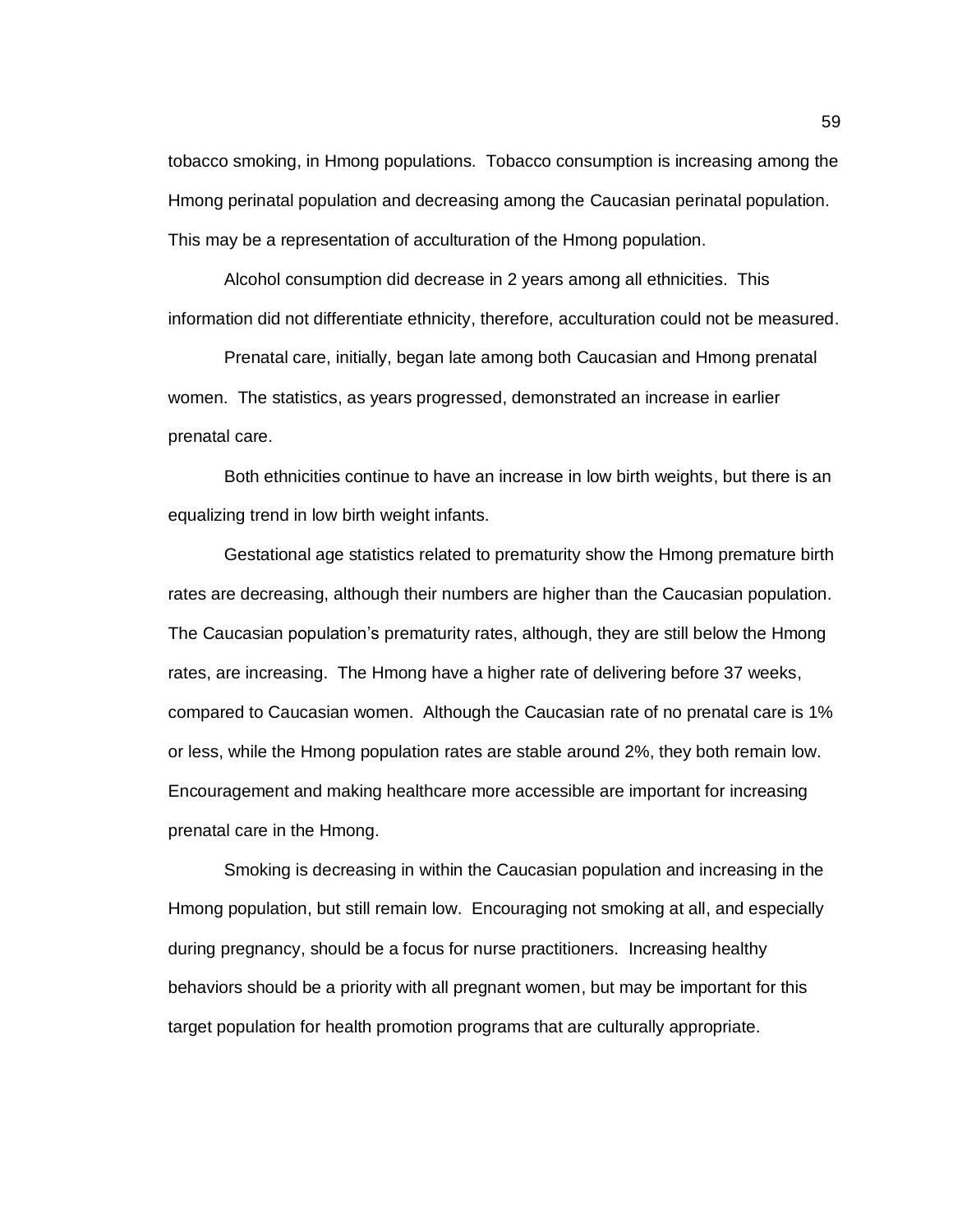Infant death among the Hmong population is increasing and is now higher than the Caucasian population. Whether this is a trend or variation in data should be monitored. If the trend continues, further study needs to occur to determine the causes of this increase in infant mortality.

Neonatal mortality has decreased within the Caucasian population. The Hmong rate for neonatal mortality has potentially increased. It is unknown if there is a trend toward increasing numbers because of the low numbers; however, there is disparity between the two that should also be examined more closely and trends monitored over time. Action needs to be taken early if these are determined to be significant.

Breastfeeding has increased among both the Caucasian and the Hmong population. This trend should be further encouraged through promotions and increased incentives for breastfeeding.

Acculturation may be identified by the increase of perinatal behaviors affecting the infant outcomes among the Hmong women perinatally throughout the 18 year span of gathering the data. Relating to disparities, one might surmise that the longer a population is in a country, the disparities would decrease. This has shown to be true related to breastfeeding and seeking prenatal care services early; although, the data also showed negative results relating to length of time in the country (Erickson et al., 1987). Some of this data included an increase in perinatal smoking, low birth weight, and infant and neonatal mortality.

Sr. Callista Roy's Adaptation Model (McEwen & Willis, 2007; Meleis, 1997; Roy & Roberts, 1981), which portrays the four modes needed for adaptation as physiologic, self concept, role function and interdependence, is an appropriate framework for this study. The theory analysis for Sr. Callista Roy's Adaptation Model is represented as physical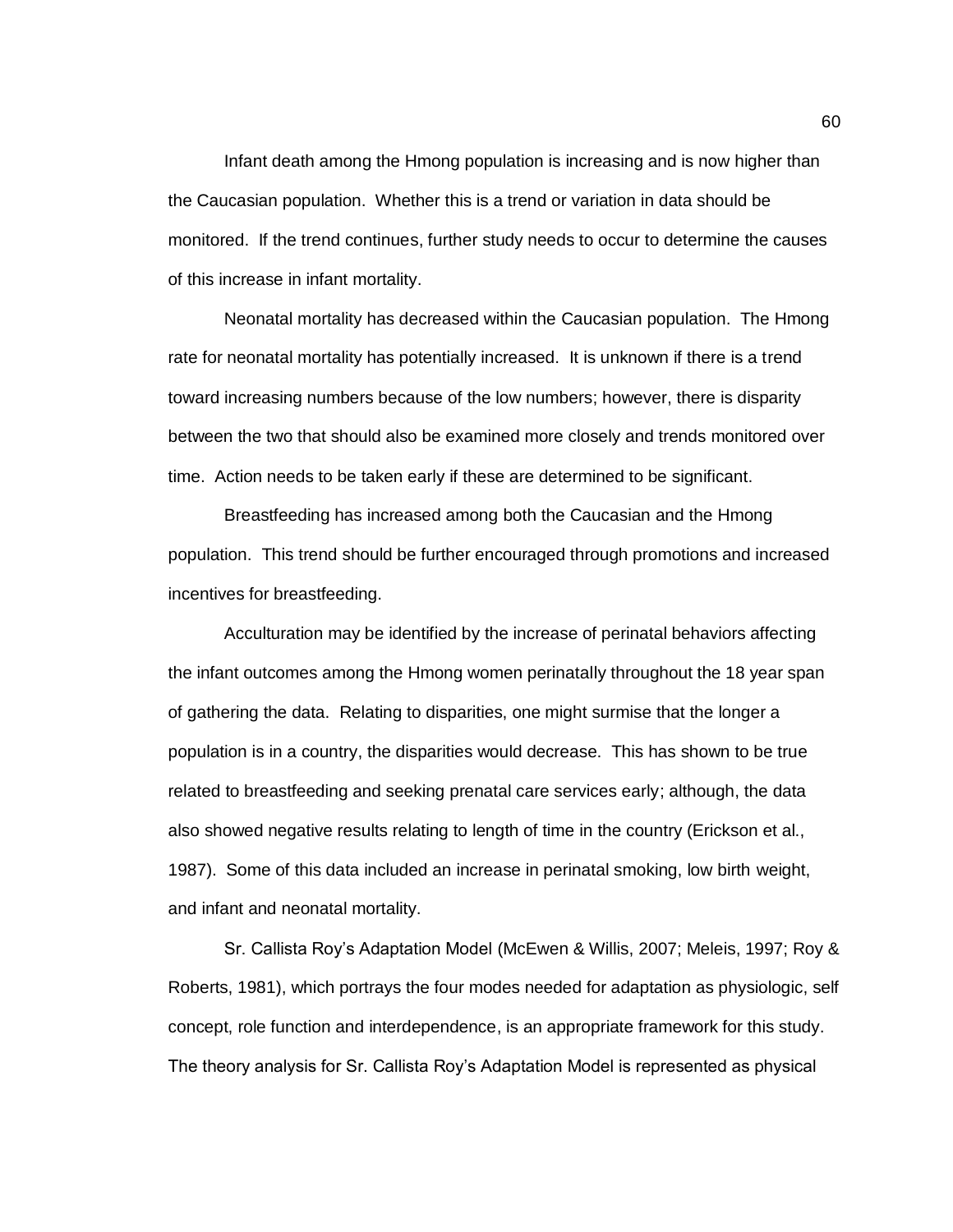response, values and morals, expectations, and relationship. Through these four modes one can observe responses and interactions with the individuals and the environment to determine adaptation. When individuals are not coping with their environmental changes it can create ineffective coping mechanisms that result in maladaptation. Therefore, the Hmong perinatal behaviors may have been influenced by their transitioning to a new country, which may have impacted their coping skills and resulted in mixed results related to perinatal behaviors but an increase in infant mortality rates over time.

### Recommendations

There are several recommendations which could help to decrease disparities (goals of Healthiest Wisconsin and Healthy People 2010) and prevent the development of these disparities.

- Identify and encourage behaviors that match the Hmong cultural norm, which contribute to the health of infants.
- Make women aware of what behaviors affect the health of the infants.
- Advise Hmong women, especially teens, of their strong history of healthy behaviors that have led to healthy pregnancies and better inform them of the health choices to prevent health problems in infants.

This study also identifies that the Hmong population is acculturating to the American prenatal behaviors that are resulting in the American infant outcomes. As healthcare professionals, we need to emphasize the importance of perinatal behaviors and how they impact the infant outcomes. Education is the key to communicating the right message. When addressing any health issue with a patient, it is essential that the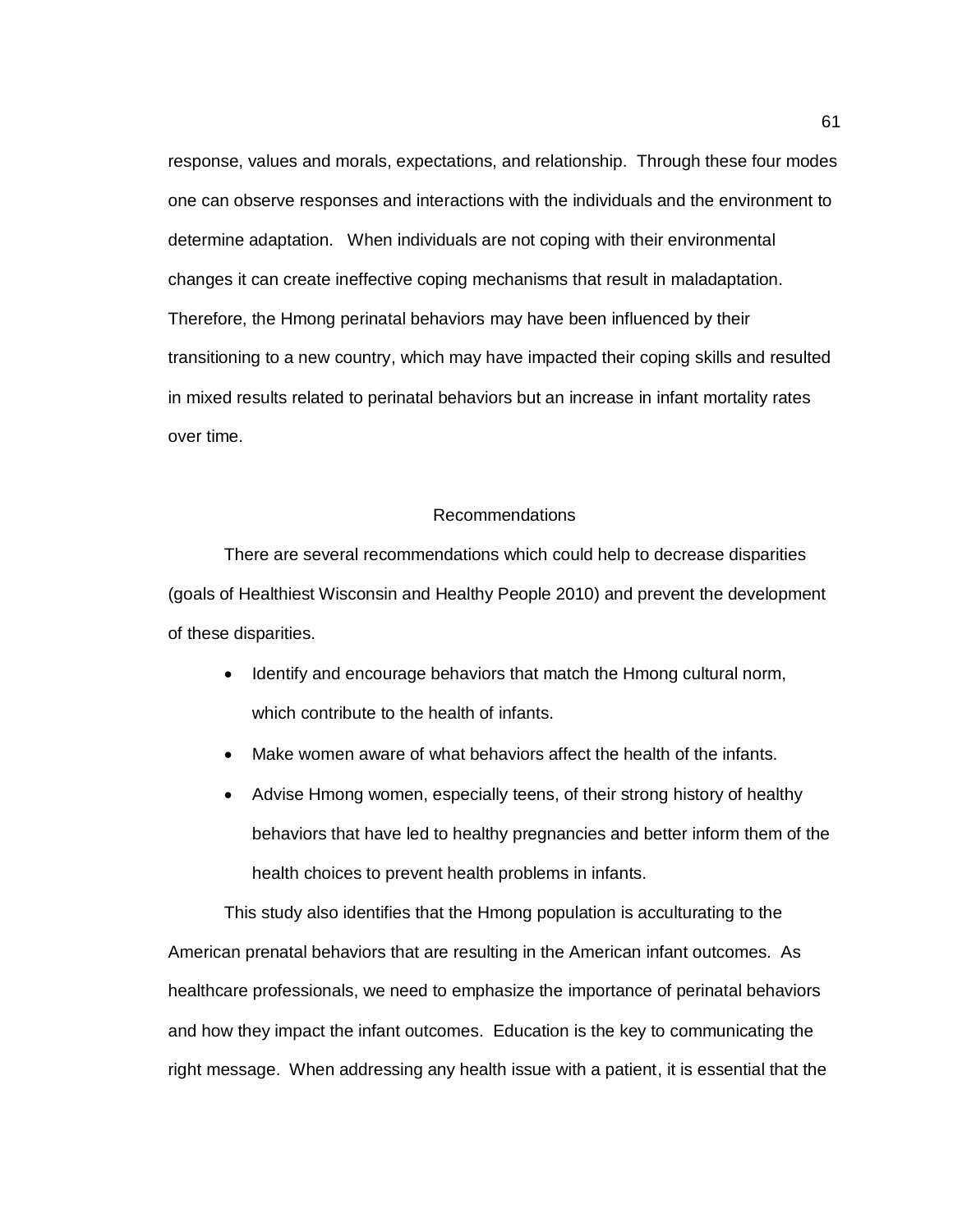interpretation of the information is clear. As healthcare professionals, having reputable interpreters is essential to communicate the accurate information. In order to obtain the Healthy People 2010 goals, healthcare professional need to provide education, encouragement, resources, and overall support to the prenatal women we serve. This will ensure the best health for the women, perinatally, and the best health outcomes for the infants for all newly arriving ethnic populations.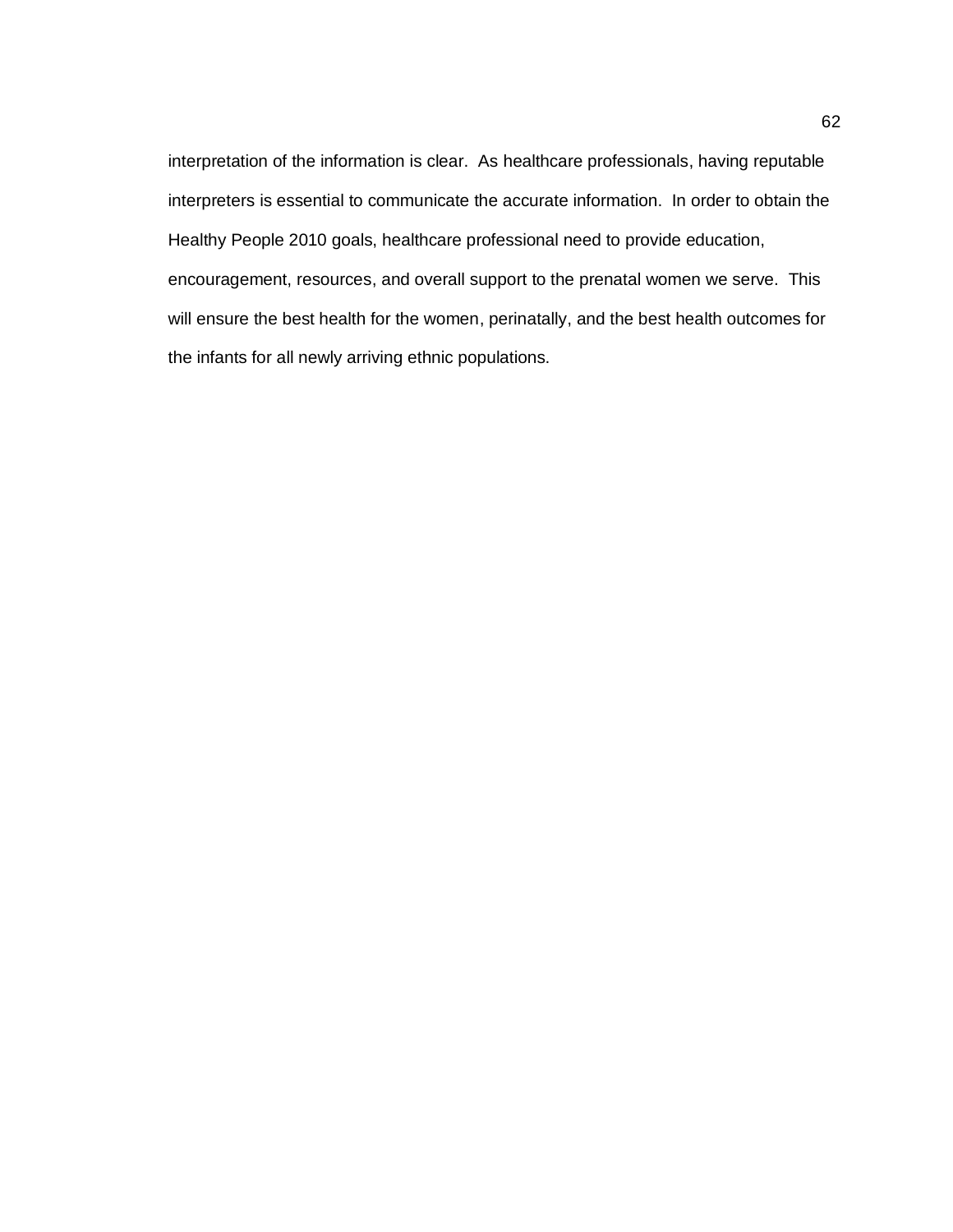APPENDIX

UW Oshkosh IRB Approval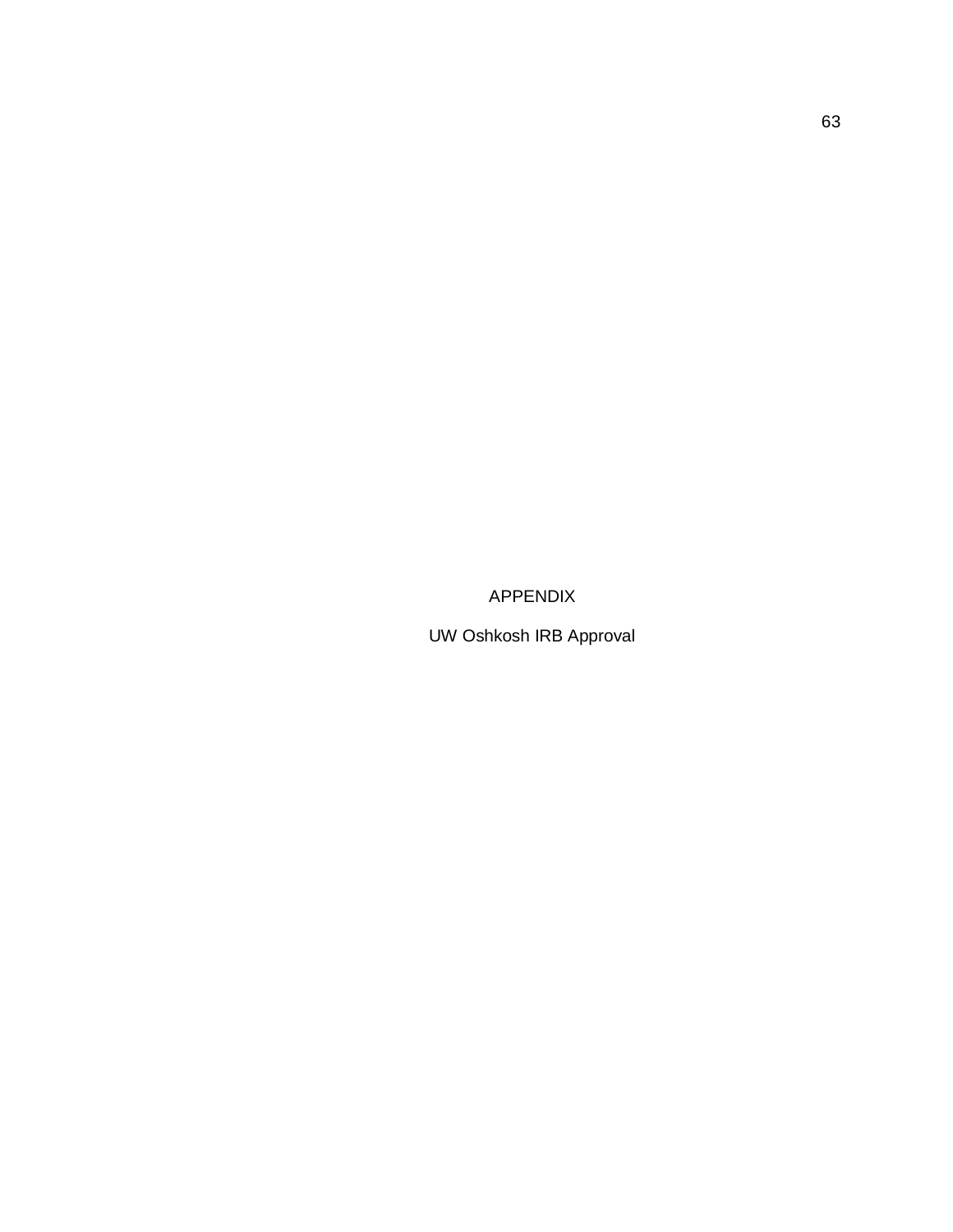

January 5, 2010

Ms. Tricia Promer 1065 Kernan Ave. Menasha, WI 54952

Dear Ms. Promer:

On behalf of the UW Oshkosh Institutional Review Board for Protection of Human Participants (IRB), I am pleased to inform you that your application has been approved for the following research: Differences Between New and Established Refuges Related to Maternal Behaviors and Maternal/Infant Outcomes.

Your research has been categorized as NON-EXEMPT, which means it is subject to compliance with federal regulations and University policy regarding the use of human participants as described in the IRB application material. Your protocol is approved for a period of 12 months from the date of this letter. A new application must be submitted to continue this research beyond the period of approval. In addition, you must retain all records relating to this research for at least three years after the project's completion.

Please note that it is the principal investigator's responsibility to promptly report to the IRB Committee any changes in the research project, whether these changes occur prior to undertaking, or during the research. In addition, if harm or discomfort to anyone becomes apparent during the research, the principal investigator must contact the IRB Committee Chairperson. Harm or discomfort includes, but is not limited to, adverse reactions to psychology experiments, biologics, radioisotopes, labeled drugs, or to medical or other devices used. Please contact me if you have any questions (PH# 920/424-7172 or e-mail:rauscher@uwosh.edu).

Sincerely,<br>Heugherty 18

Dr. Frances Rauscher IRB Chair

cc: Jill Collier

1712 INSTITUTIONAL REVIEW BOARD UNIVERSITY OF WISCONSIN OSHKOSH • 800 ALGOMA BLVD • OSHKOSH WI 54901 (920) 424-3215 FAX (920) 424-3221 An Equal Opportunity/Affirmative Action Institution • <http://www.uwosh.edu/>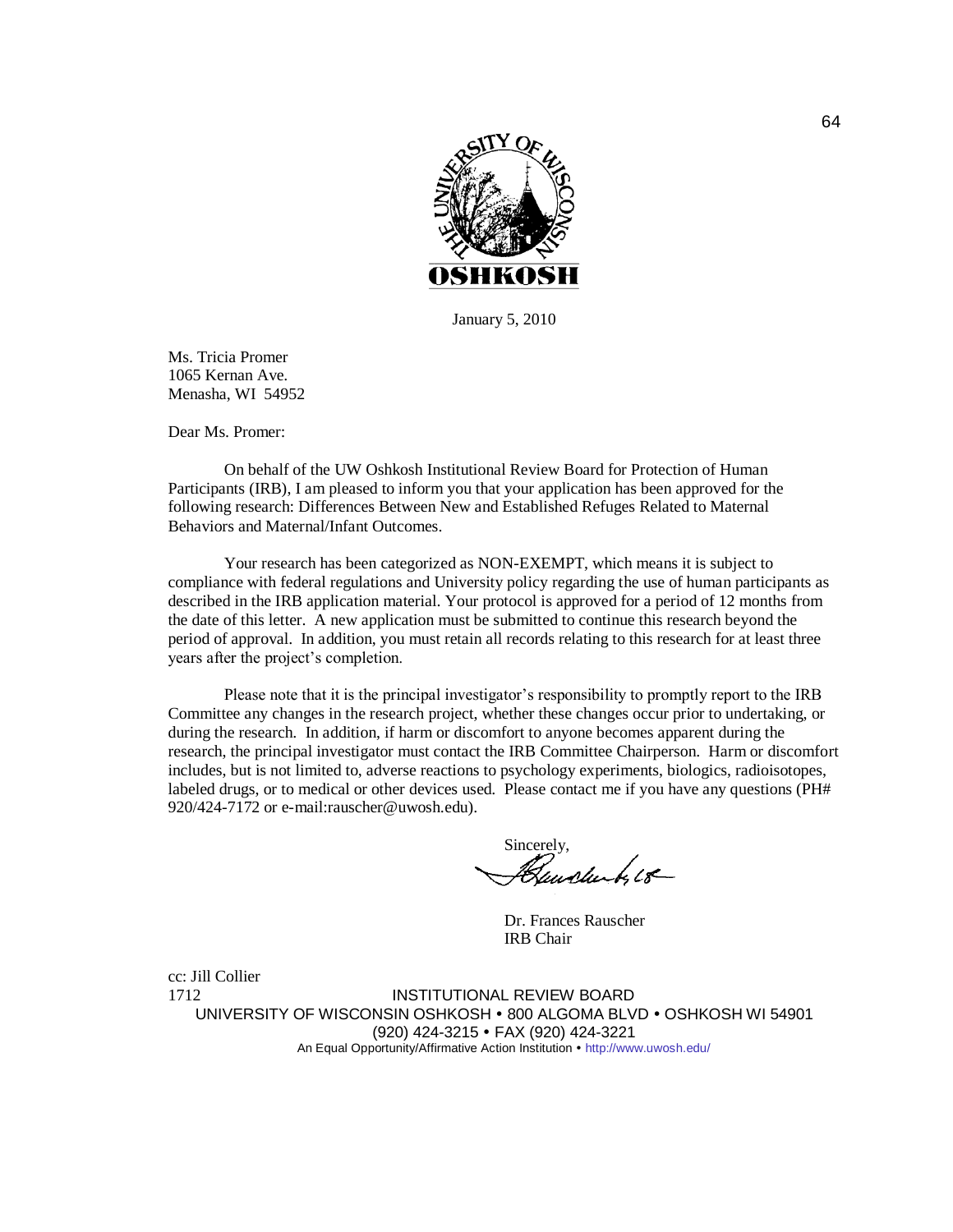#### REFERENCES

Anderson, K. N., & Anderson, L. E. (1994). *Mosby's Pocket Dictionary of Medicine,* 

*Nursing, & Allied Health* (2<sup>nd</sup> ed.). Missouri: R. R. Donnelley & Sons Company.

- Baldwin, L., Grossman, D. C., Murowchick, E., Larson, E. H., Hollow, W. B., Sugarman, J. R., Freeman, W. L., & Hart, L. G. (2009). Trends in perinatal and infant health disparities between rural American Indians and Alaska native and rural whites. *American Journal of Public Health*, 99(4), 638-646.
- Centers for Disease Control. (1997). Pregnancy-related behaviors among migrant farm workers -- four states, 1989-1993. *MMWR*, 46(13), 283-286.
- Centers for Disease Control. (2009a). *Birth defects research.* Retrieved July 12, 2009 from CDC website: http://www.cdc.gov/ncbddd/bd/research.htm.
- Centers for Disease Control. (2009b). *Fetal alcohol spectrum disorders.* Retrieved July 12, 2009 from CDC website: http://www.cdc.gov/ncbddd/fas/default.htm.
- Chen, J. L. (2008). Household income, maternal acculturation, maternal education level and health behaviors of Chinese-American children. *Journal of Immigrant Minority Health*, 11, 198-204.
- Draper, E., & Field, D. (2007). Epidemiology of prematurity how valid are comparisons of neonatal outcomes? Seminars *in Fetal & Neonatal Medicine,* (12), 337-343.
- Erickson, D., Swenson, I., Ehlinger, E., Carlson, G., & Swaney, S. (1987). Maternal and infant outcomes among Caucasians and Hmong refugees in Minneapolis, Minnesota. *Human Biology*, 59 (5) 799-808.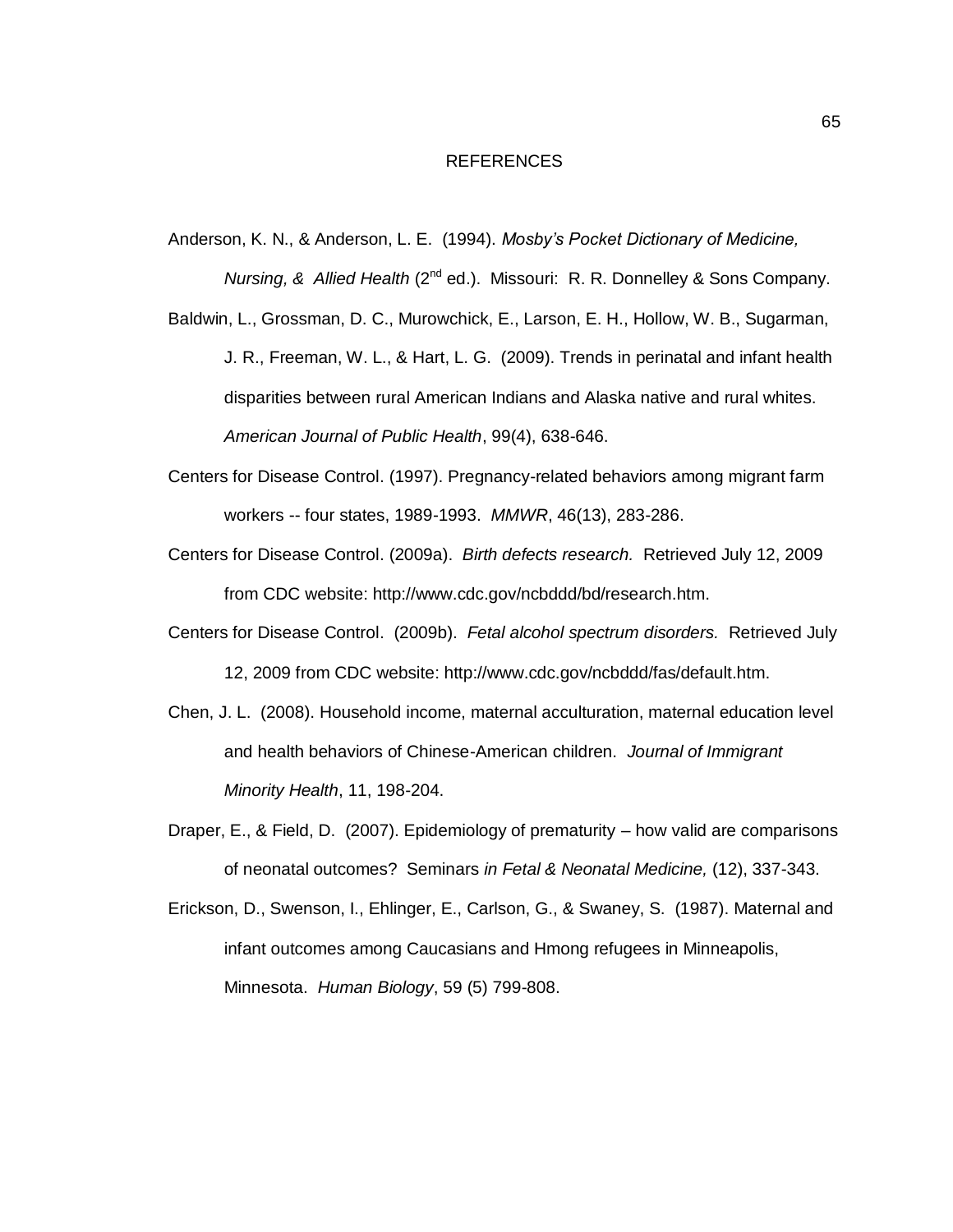- Feinberg, F., Wilton, G., & Gadacz, S. (2009). Uniform screening, interventions, and referral for prenatal substance abuse to reduce the risk of preterm or low birth weight babies in Wisconsin's high-risk populations. *EBO Evidence-Based Workgroup Report.*
- Franzen, L. & Smith, C. (2009). Acculturation and environmental change impacts dietary habits among adult Hmong. *Appetite,* 52, 173-183*.*
- Gillespie, K., Lyerly, K., & Zemke, M. (2009). Smoking during pregnancy. *HBO Evidence-Based Workgroup Report.*
- Goldberg, R., Culhane, J., Iams, J., & Romero, R. (2008). Epidemiology and causes of preterm birth. *The Lancet*, 371, 75-84.
- Helsel, D., Petitti, D., & Kunstadter, P. (1992). Pregnancy among the Hmong: birthweight, age, and parity. *American Journal of Public Health*, 82 (10), 1361- 1364.
- Hopkins, D. & Clarke, N. (1983). Indochinese refugee fertility rates and pregnancy risk factors, Oregon. *American Journal of Public Health,* 73 (11), 1307-1309.
- James, D. & Lessen, R. (2009). Position of the American dietetic association: promoting and supporting breastfeeding. *Journal of the American Dietetic Association*, 109 (11), 1926-1942.
- Johnson, T. S., & Nowak, E. (2009). Breastfeeding and the risk of infant mortality in Wisconsin's urban African-American population. *HBO Evidence-Based Workgroup Report.*
- Keeton, K., & Hayward, R. A. (2007). Pregnancy intention and birth outcomes: does the relationship differ by age or race? *Journal of Women's Health,* 16(4), 510-516.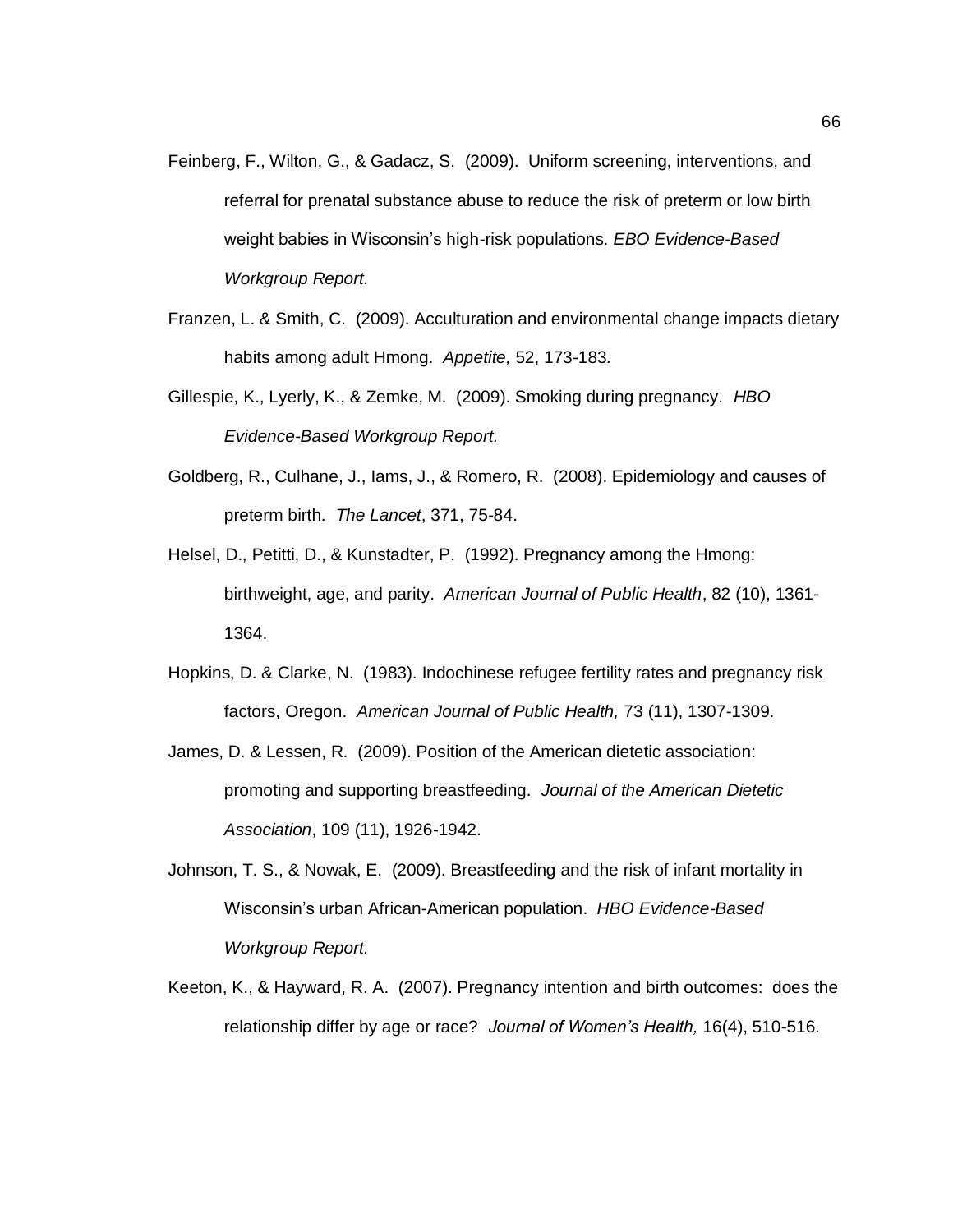- Kim, S. Y., England, L. J., Kendrick, J. S., Dietz, P. M., & Callaghan, W. M. (2009). The contributions of clinic-based interventions to reduce prenatal smoking prevalence among U.S. women. *American Journal of Public Health*, 99(5), 893-898.
- Kornosky, J. L., Peck, J. D., Sweeney, A. M., Adelson, P. L., & Schantz, S. L. (2007). Reproductive characteristics of Southeast Asian immigrants before and after migration. *Journal of Immigrant & Minority Health,* 10, 135-143.
- Lipson, J. & Dibble, S. (2008). *Culture & clinical care.* California: UCSF Nursing Press.
- Lu, M. C. & Halfon, N. (2003). Racial and ethnic disparities in birth outcomes: a lifecourse perspective. *Maternal and Child Health Journal,* 7(1), 13-30.
- Luecken, L. J., Purdom, C. L., & Howe, R. (2009). Prenatal care initiation in low-income Hispanic women: risk and protective factors. *American Journal of Health Behavior,* 33(3), 264-275.
- March of Dimes. (2009a). *Pregnancy & newborn: health education center; prenatal care.* Retrieved July 17, 2009, from March of Dimes website: http://www.marchofdimes.com.
- March of Dimes. (2009b). *Pregnancy & newborn: health education center; drinking alcohol.* Retrieved July 17, 2009, from March of Dimes website: http://www.marchofdimes.com.
- March of Dimes. (2009c). *Pregnancy & newborn: health education center; smoking.*  Retrieved July 17, 2009, from March of Dimes website: [http://www.marchofdimes.com.](http://www.marchofdimes.com/)
- McEwen, M., & Willis, E. (2007). *Theoretical basis for nursing* (2<sup>nd</sup> ed.). Philadelphia: Lippincott, Williams & Wilkins.
- Meleis, A. I. (1997). *Theoretical nursing: development & progress* (3<sup>rd</sup> ed.). Philadelphia: Lippincott-Raven Publishers.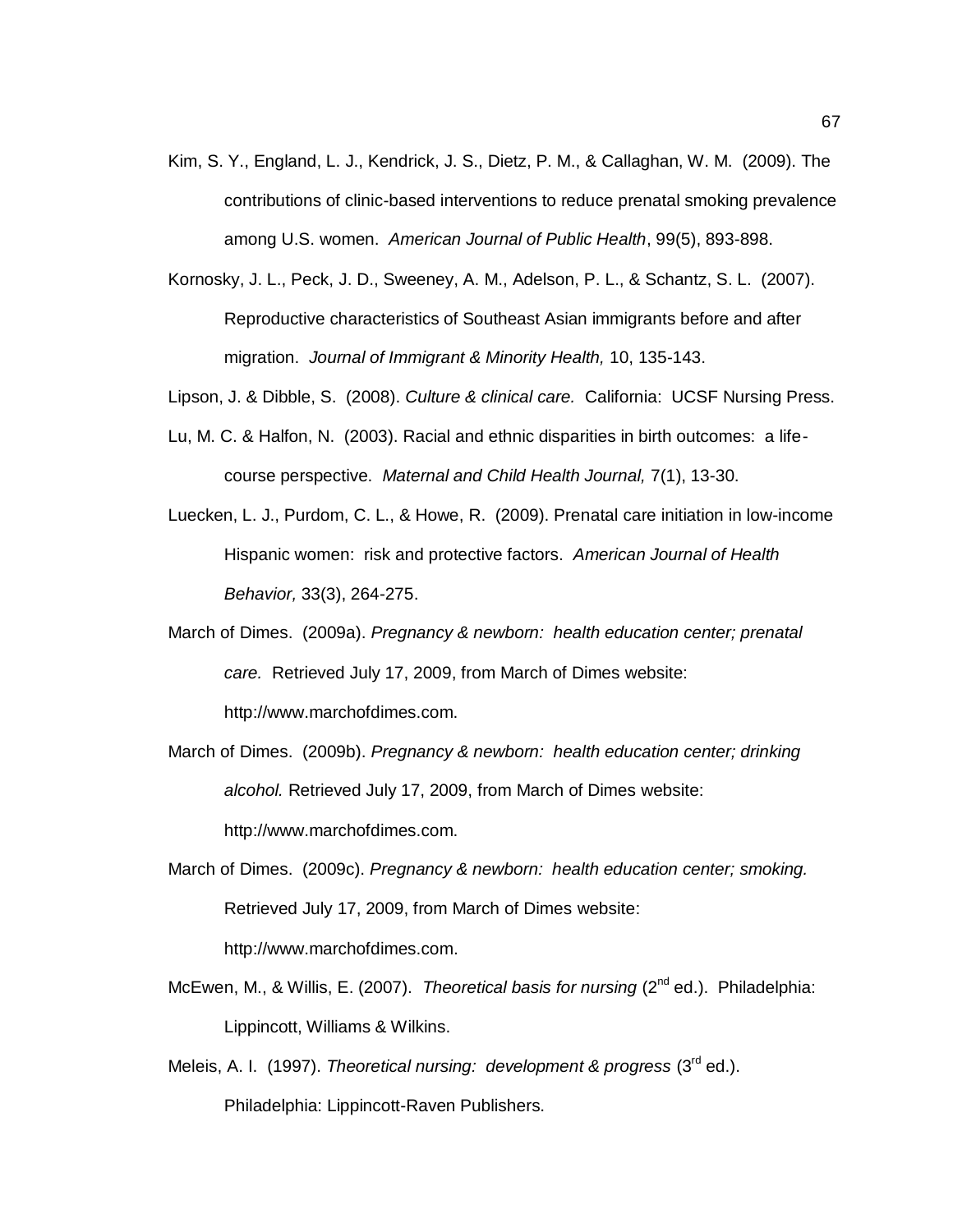- Morrow, H., Chavez, G., Giannoni, P., & Shah, R. (1994). Infant mortality and related risk factors among Asian Americans, *American Journal of Public Health,* 84 (9), 1497-1500.
- Mussap, A. J. (2008). Acculturation, body image, and eating behaviours in Muslim-Australian women. *Health & Place,* 15, 532-539.
- Office of Global Health Affairs. (2004). Background on potential health issues for Hmong refugees from Wat Tham Krabok. *Office of Global Health Affairs,*  attachment 10.
- Pregnancy Nutrition Surveillance, Wisconsin (2006). *Summary of Demographic Indicators,* p 1-37. Retrieved January 10, 2009 from the website: http://www.dhs.wi.gov/wic/WICPRO/data/PNSS/index.htm
- Pregnancy Nutrition Surveillance, Wisconsin (2007). *Summary of Demographic Indicators,* p 1-37. Retrieved January 10, 2009 from the website: <http://www.dhs.wi.gov/wic/WICPRO/data/PNSS/index.htm>
- Romano, A. M., & Goer, H. (2008). Research summaries for normal birth. *The Journal of Perinatal Education,* 17(3), 55-60.
- Roy, C., & Roberts, S. L. (1981). *Theory construction in nursing: An adaptation model.* New Jersey: Prentice-Hall Inc.
- Schaefer, S. E., Salazar, M., Bruhn, C., Saviano, D., Boushey, C., & Van Loan, M. D. (2009). Influence of race, acculturation, and socioeconomic status on tendency toward overweight in Asian-American and Mexican-American early adolescent females. *Journal of Immigrant Minority Health,* 11, 188-197.
- Schlenker, T. & Ndiaye, M. (2009). Apparent disappearance of the black-white infant mortality gap -- Dane County, Wisconsin, 1990-2007. *JAMA*, 302 (8), 839-841.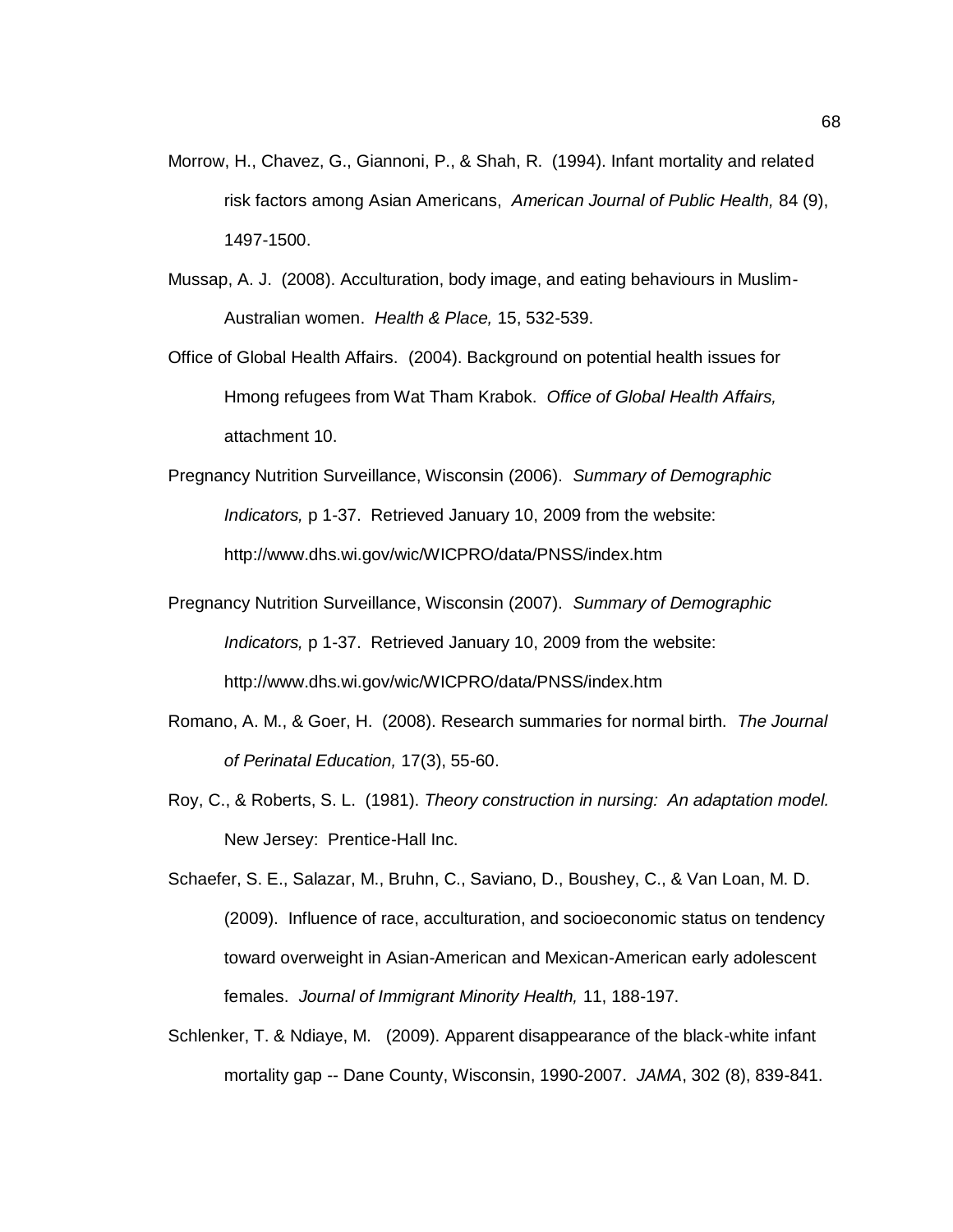- Schwebel, D. C. , & Brezausek, C. M. (2009). Language acculturation and pediatric injury risk. *Journal of Immigrant Minority Health,* 11, 168-173.
- Sparks, P. J. (2009). Do biological, sociodemographic, and behavioral characteristics explain racial/ethnic disparities in preterm births? *Social Science & Medicine,* 68, 1667-1675.
- U.S. Census Bureau (2008). Retrieved July 12, 2009 from U.S. Census Bureau website: www.census.gov/
- U.S. Department of Health and Human Services. (2009a). *Increase the proportion of pregnant women who receive early and adequate prenatal care.* Retrieved July 12, 2009, from Healthy People 2010 website:

http://www.healthypeople.gov/document/html/objectives/16-06.htm.

U.S. Department of Health and Human Services. (2009b). *Increase abstinence from alcohol, cigarettes, and illicit drugs among pregnant women.* Retrieved July 12,2009, from Healthy People 2010 website:

http://www.healthypeople.gov/document/html/objectives/16-17.htm.

- U.S. Department of Health and Human Services. (2009c). *Reduce preterm births.*  Retrieved July 12, 2009, from Healthy People 2010 website: http://www.healthypeople.gov/document/html/objectives/16-11.htm.
- U.S. Department of Health and Human Services. (2009d). *Reduce fetal and infant deaths.* Retrieved July 12, 2009, from Healthy People 2010 website: http://www.healthypeople.gov/document/html/objectives/16-01.htm.
- U.S. Department of Health and Human Services. (2009e). *Increase the proportion of mothers who breastfeed their babies.* Retrieved July 12, 2009, from Healthy People 2010 website:

http://www.healthypeople.gov/document/html/objectives/16-19.htm.